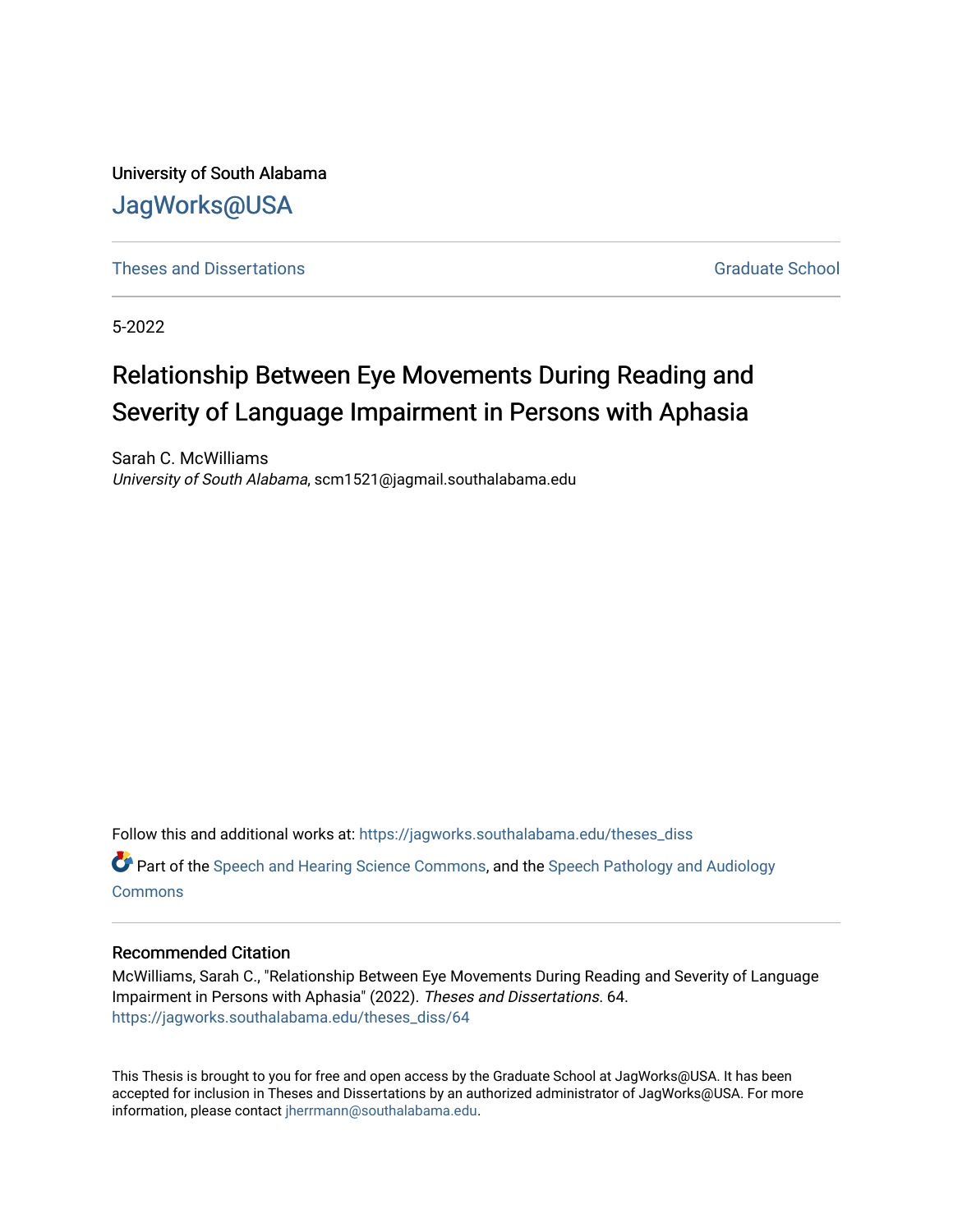### **RELATIONSHIP BETWEEN EYE MOVEMENTS DURING READING AND SEVERITY OF LANGUAGE IMPAIRMENT IN PERSONS WITH APHASIA**

A Thesis

Submitted to the Graduate Faculty of the University of South Alabama in partial fulfillment of the requirements for the degree of

Master of Science

in

Speech-Language Pathology

by Sarah C. McWilliams B.S., University of South Alabama, 2020 May 2022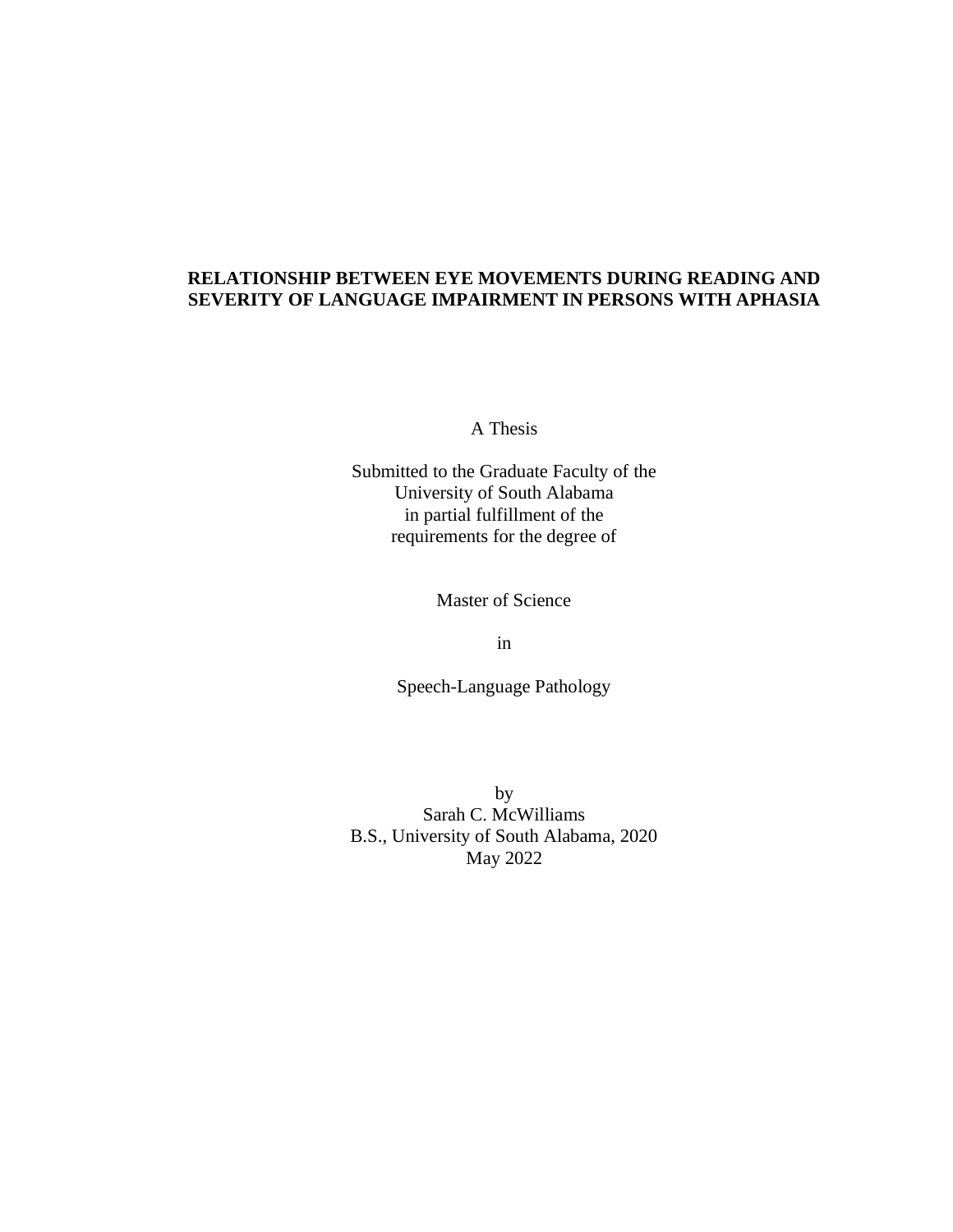### **TABLE OF CONTENTS**

|--|

| Eye Movements During Reading in Neuro-atypical Individuals12<br>Eye Movements During Reading in Persons with Aphasia and Concomitant |  |
|--------------------------------------------------------------------------------------------------------------------------------------|--|
|                                                                                                                                      |  |
|                                                                                                                                      |  |
|                                                                                                                                      |  |
|                                                                                                                                      |  |
|                                                                                                                                      |  |
|                                                                                                                                      |  |
|                                                                                                                                      |  |
|                                                                                                                                      |  |
|                                                                                                                                      |  |
|                                                                                                                                      |  |
|                                                                                                                                      |  |
|                                                                                                                                      |  |
|                                                                                                                                      |  |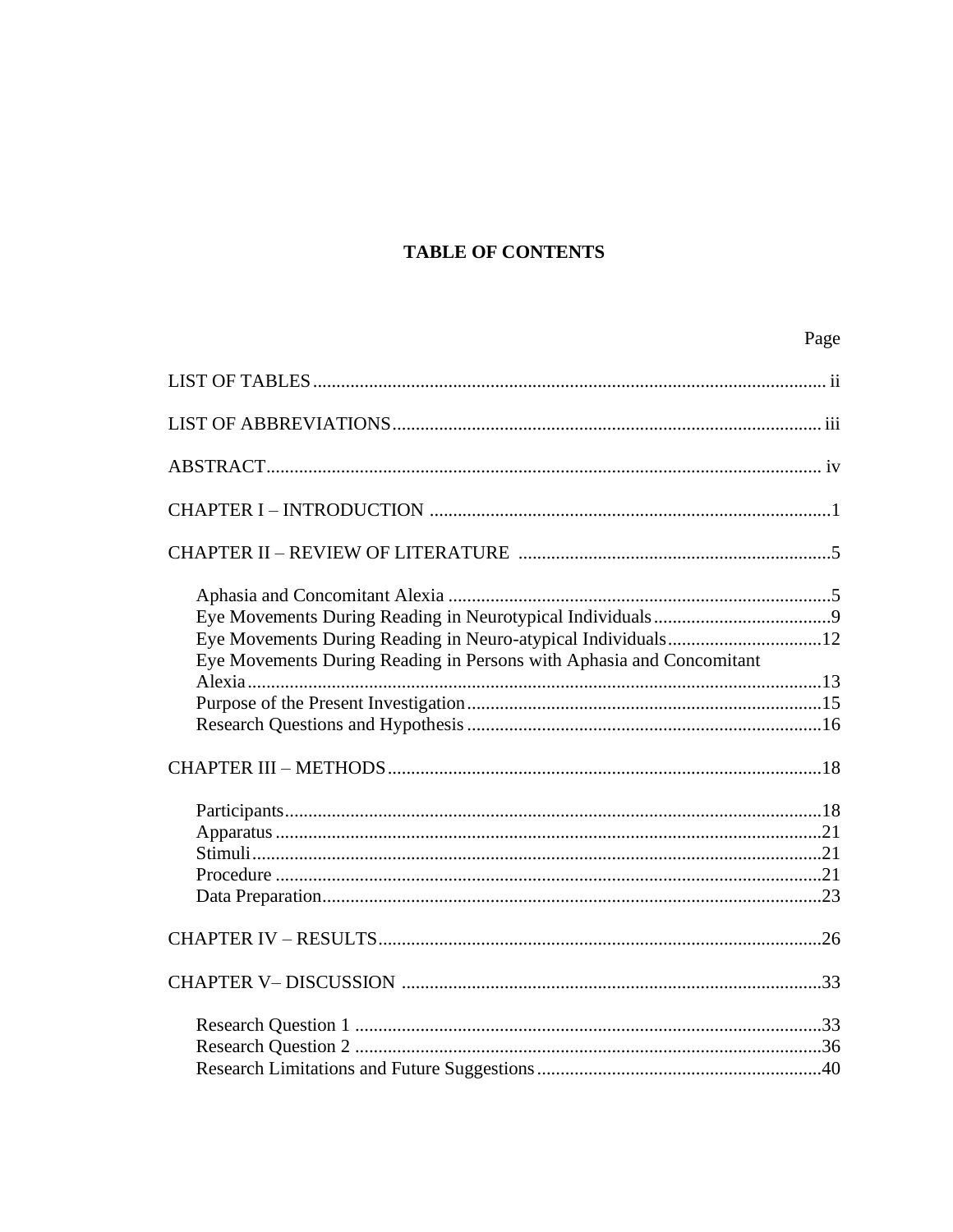| A4. Linear Mixed Effects Model- Regression Path Duration53 |  |
|------------------------------------------------------------|--|
|                                                            |  |
|                                                            |  |
|                                                            |  |
|                                                            |  |
|                                                            |  |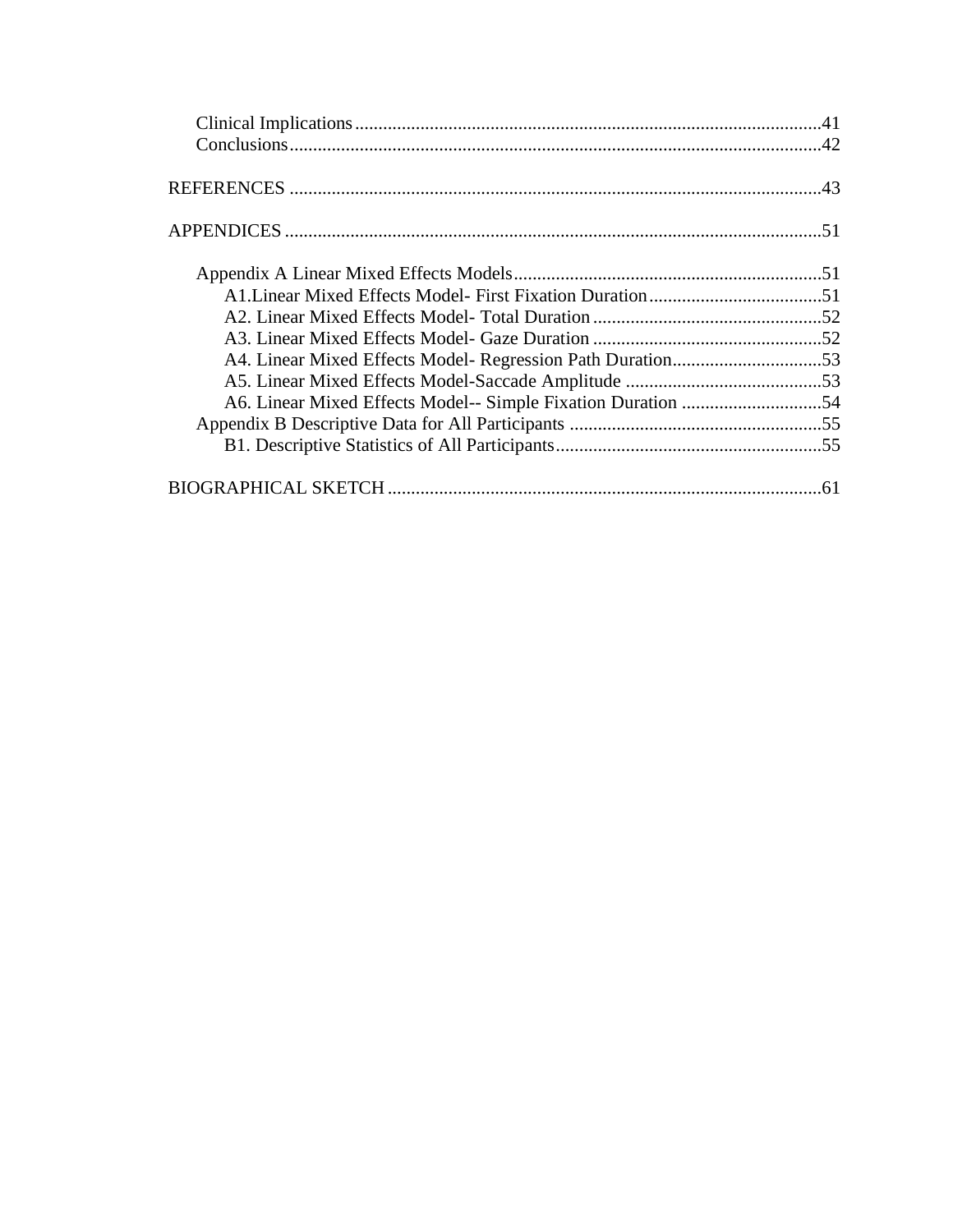### **LIST OF TABLES**

| Table<br>Page                                                                      |
|------------------------------------------------------------------------------------|
|                                                                                    |
|                                                                                    |
| 3. Eye movement measures based on Barnes et al. (2017) and Sharma et al. (2021) 24 |
|                                                                                    |
| 5. Spearman's Correlation Between Eye Movement Measures, Language Severity,        |
| (WAB-R AQ) and Reading comprehension (RCBA-2) among Aphasia Subtypes 32            |
| Appendix Table<br>Page                                                             |
|                                                                                    |
|                                                                                    |
|                                                                                    |
|                                                                                    |
|                                                                                    |
|                                                                                    |
|                                                                                    |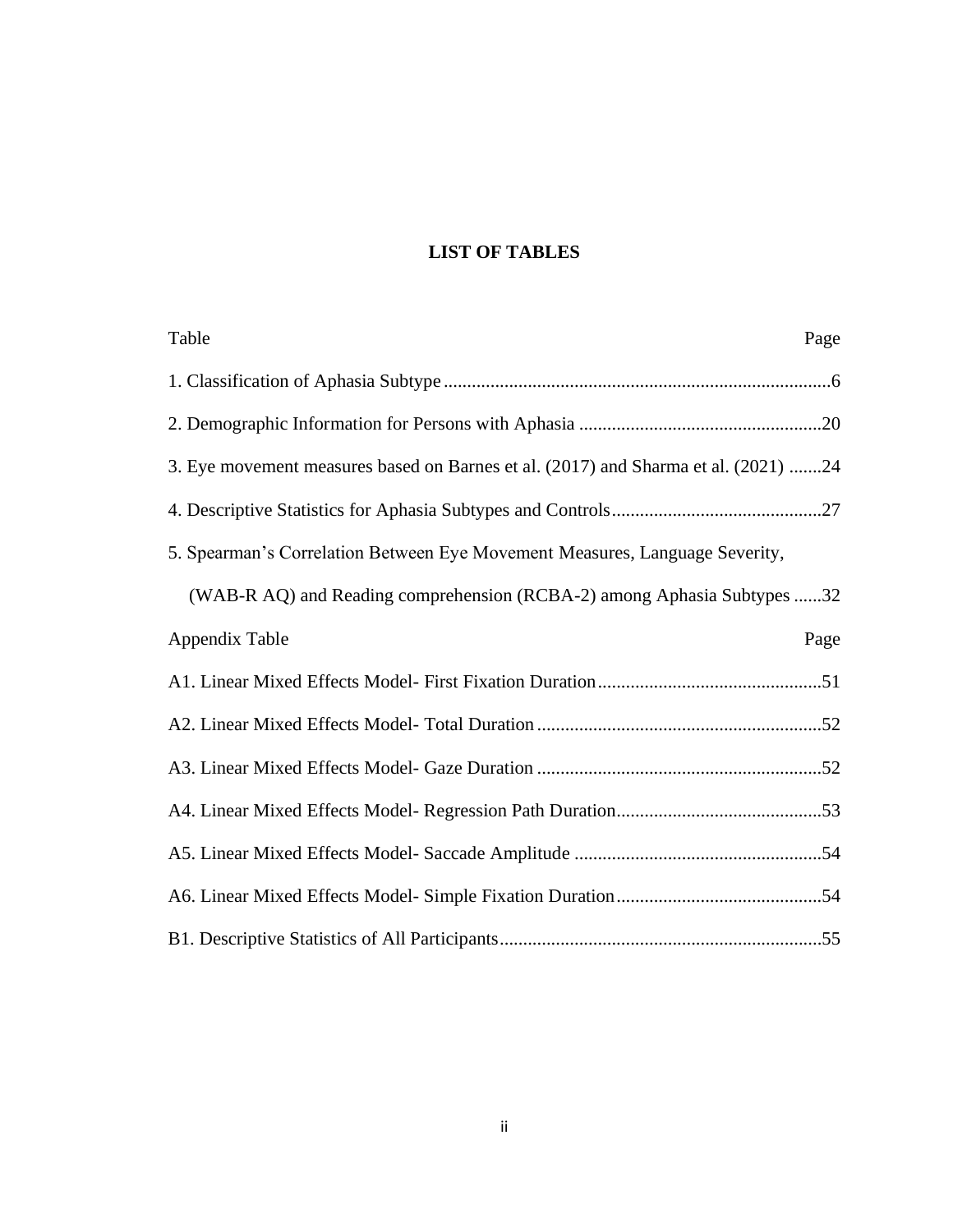### **LIST OF ABBREVIATIONS**

| $RCBA-2$   | Reading Comprehension Battering for Aphasia- 2 <sup>nd</sup> Edition |
|------------|----------------------------------------------------------------------|
| PALPA      | Psycholinguistic Assessment of Language Processing for               |
|            | Aphasia                                                              |
| <b>TBI</b> | Traumatic Brain Injury                                               |
| WAB-R      | Western Aphasia Battery- Revised                                     |
| WAB-R AO   | Western Aphasia Battery- Revised, Aphasia Quotient                   |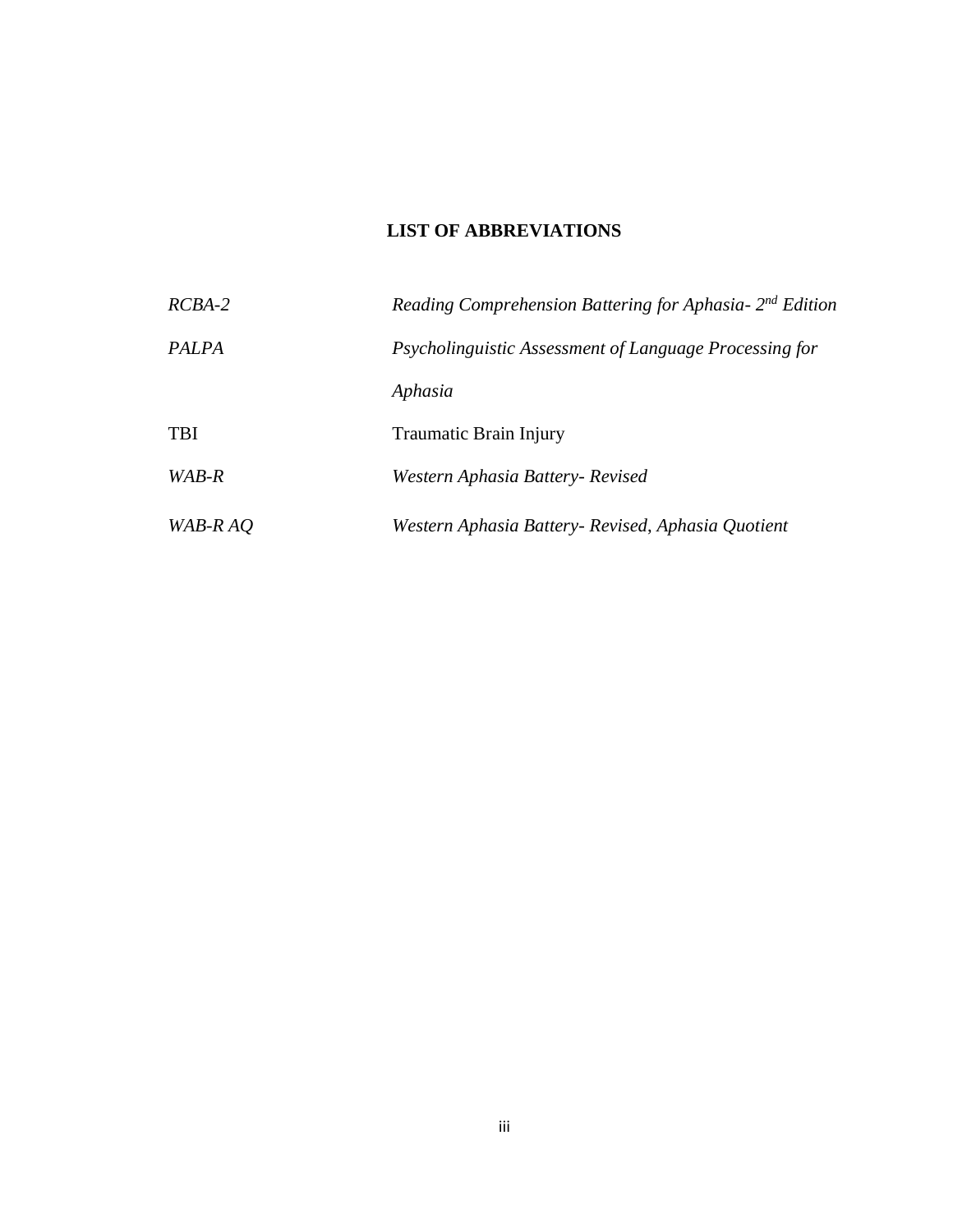### **ABSTRACT**

McWilliams, Sarah. C., B.S., University of South Alabama, May 2022. Relationship between Eye Movements During Reading and Severity of Language Impairment in Persons with Aphasia. Chair of Committee: Kimberly G. Smith, Ph.D.

Eye movements reflect cognitive-linguistic processing of neurotypical readers. Numerous reading related eye movement measures are associated with language processing, including saccades, fixations, word skipping, and regressions. Eye movements have also been used to examine language processing and reading in disordered populations including persons with aphasia. This study examined whether eye movement measures (i.e., fixation duration, gaze duration, total viewing time, skipping rate, saccade amplitude, regression path duration) obtained from connected text paragraph reading were associated with language severity (WAB-R) and reading comprehension skills (RCBA-2) in persons with various subtypes of aphasia as well as whether those same eye movement measures differed among persons with different subtypes of aphasia and neurotypical controls. Results indicated that regression path duration and word skipping reflected a significant difference between the control group and persons with aphasia. Additionally, there was a significant, strong, positive correlation between first fixation duration and severity of language impairment for persons with Broca's aphasia, indicating longer fixation duration is associated with less severe language impairment.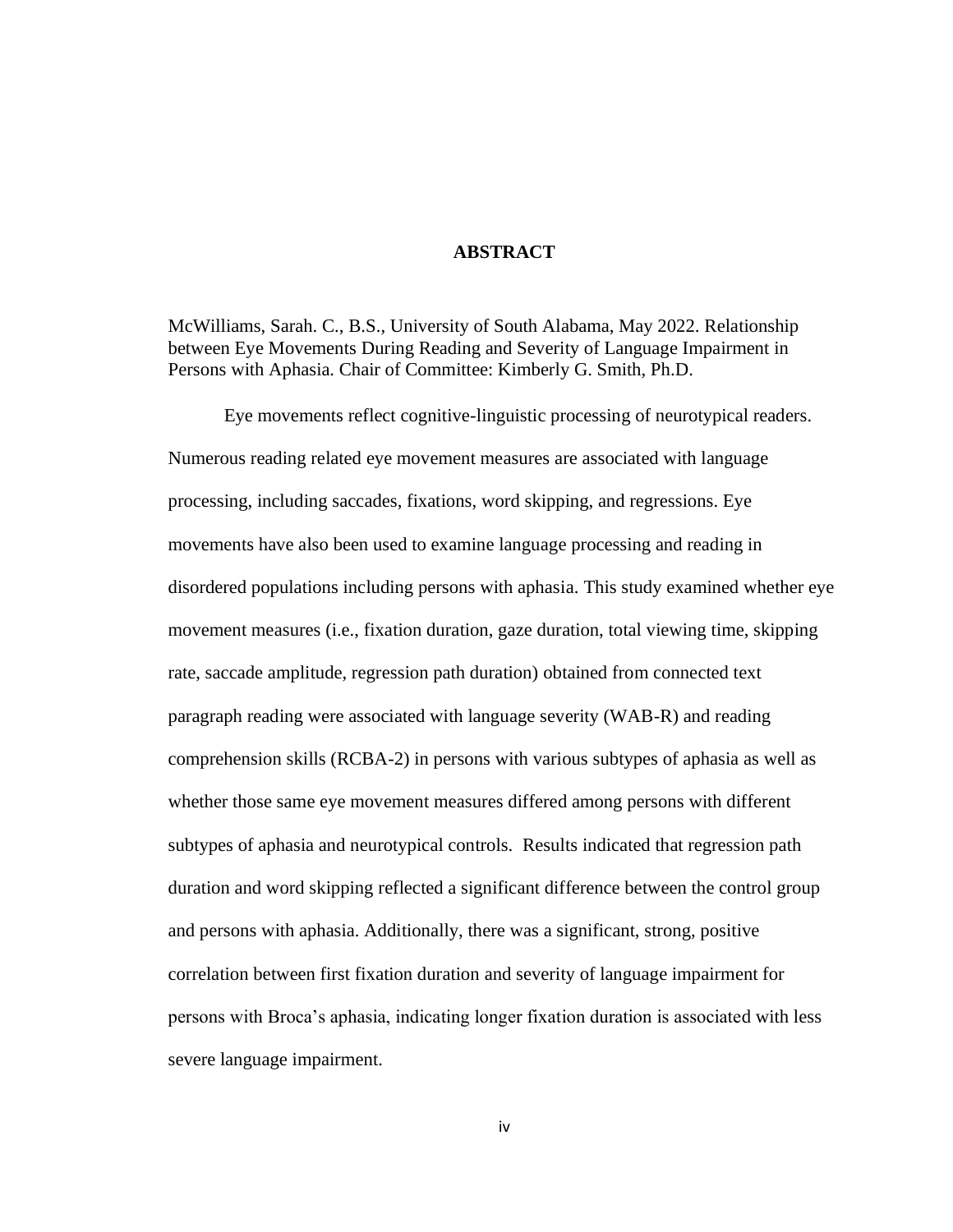# **CHAPTER I**

### **INTRODUCTION**

Aphasia, typically caused by a stroke, is a disturbance in brain function which can impact any and/or all modalities of language, including the ability to speak, comprehend, read, and write (Brookshire, 2007). According to the National Aphasia Association (n.d.), the prevalence of aphasia, or the current number of individuals living with the disorder at this time, in the United States is two million individuals. The National Aphasia Association also reports the incidence, or number of individuals diagnosed per year, in the United States is 225,000 individuals. Aphasia is often characterized by the specific language processing deficits in areas of listening comprehension, repetition abilities, and fluency in spoken language that the individual experiences. The individual with aphasia is often then assigned a subtype, such as anomic aphasia, characterized by deficits in naming, Broca's aphasia, characterized by agrammatic speech with intact comprehension or Wernicke's, characterized by deficits in comprehension with fluent speech. Furthermore, it is common for concomitant disorders to occur with aphasia. One of the most common is alexia or acquired reading disorder. Language ability, including reading, in persons with aphasia is typically assessed with a standardized testing battery; however more recent studies have used eye movements obtained by eye tracking to provide a measure of language processing ability (Scahttka et al., 2010; Ablinger et al., 2014; Kim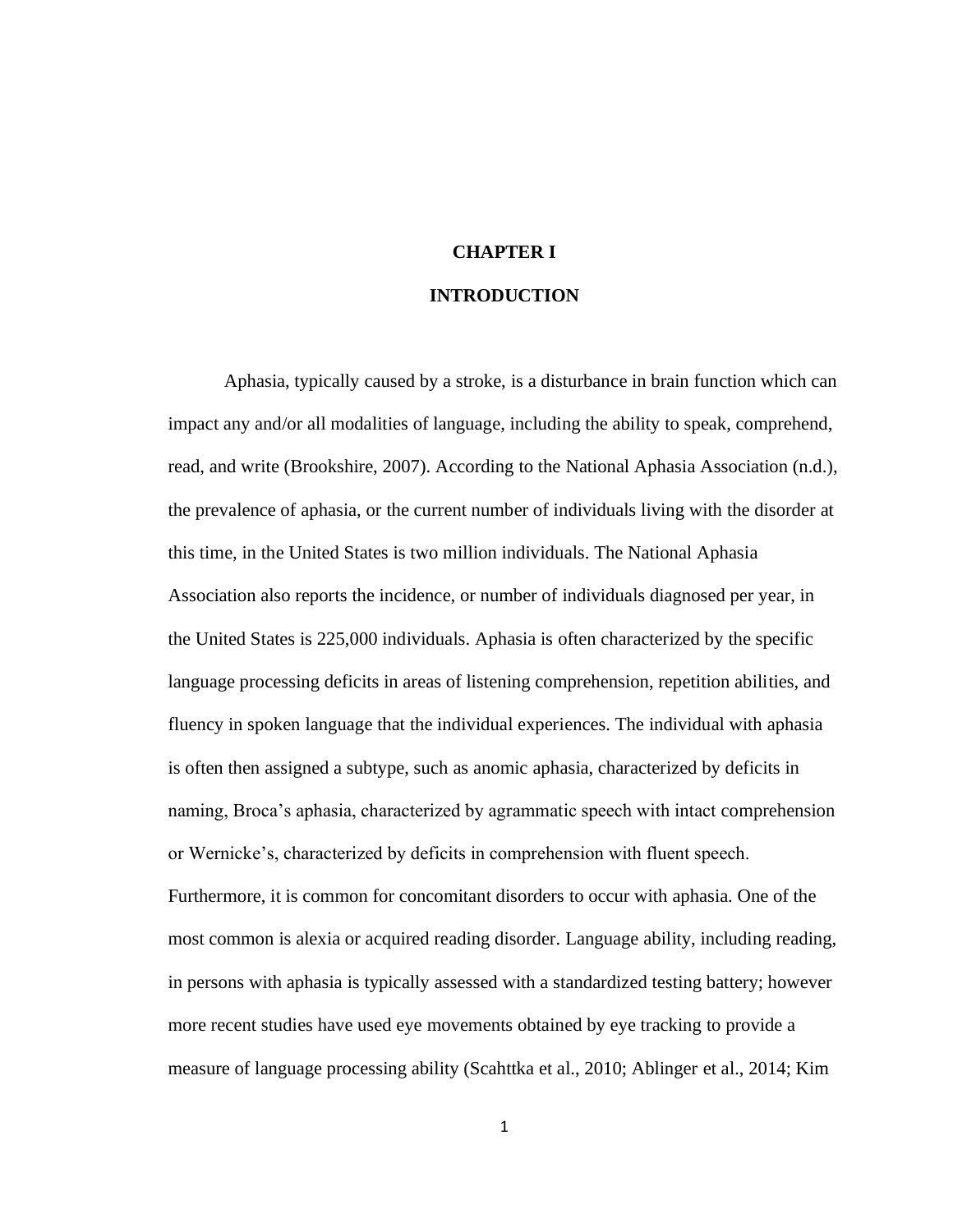& Lemke, 2016; DeDe, 2017; Smith et al. 2018). Importantly, few studies have examined the association between eye movements and language severity, including reading, in persons with aphasia.

 Eye movement measures obtained from eye tracking, such as fixation duration (i.e., the amount of time eyes fixate on the text), saccadic amplitude (i.e., the number of times the eyes jump to a new area in the text), word skipping (i.e., how often the eyes skip over specific words in the text), and regressions (i.e., the eyes move backwards in the text) have been shown to reflect language processing in both the typical and neuroatypical populations during reading and other tasks (Rayner & McConkie, 1976; Vitu et al., 1995; Klingehöfer & Conrad, 1984; Huck et al., 2017; Smith et al., 2018). Eye movements in unimpaired readers show specific patterns based on the contents of the text. For example, as text difficulty increases, fixation duration increases, saccade length decreases, and regression frequency increases (Rayner, 1998; Rayner & Pollastek, 2013). Furthermore, eye movement parameters like within word regressions (i.e., when the eye regress back to the beginning of a word) suggest difficulty processing a specific word, while regressions of more than 10 letter spaces in a text indicates difficulty comprehending a text (Rayner et al., 1996; Rayner, 2009). Current research indicates variability of eye movements among unimpaired readers is affected by oculomotor constraints and both cognitive and linguistic processing (Rayner 1998; Barnes, 2011; Rayner & Liversedge, 2011).

 Eye tracking has been used to measure cognitive and linguistic processing during various tasks in neuro-atypical populations such as persons with dyslexia, Parkinson's disease, traumatic brain injury, and aphasia (Eden et al., 1994; De Luca et al., 2002; Yu et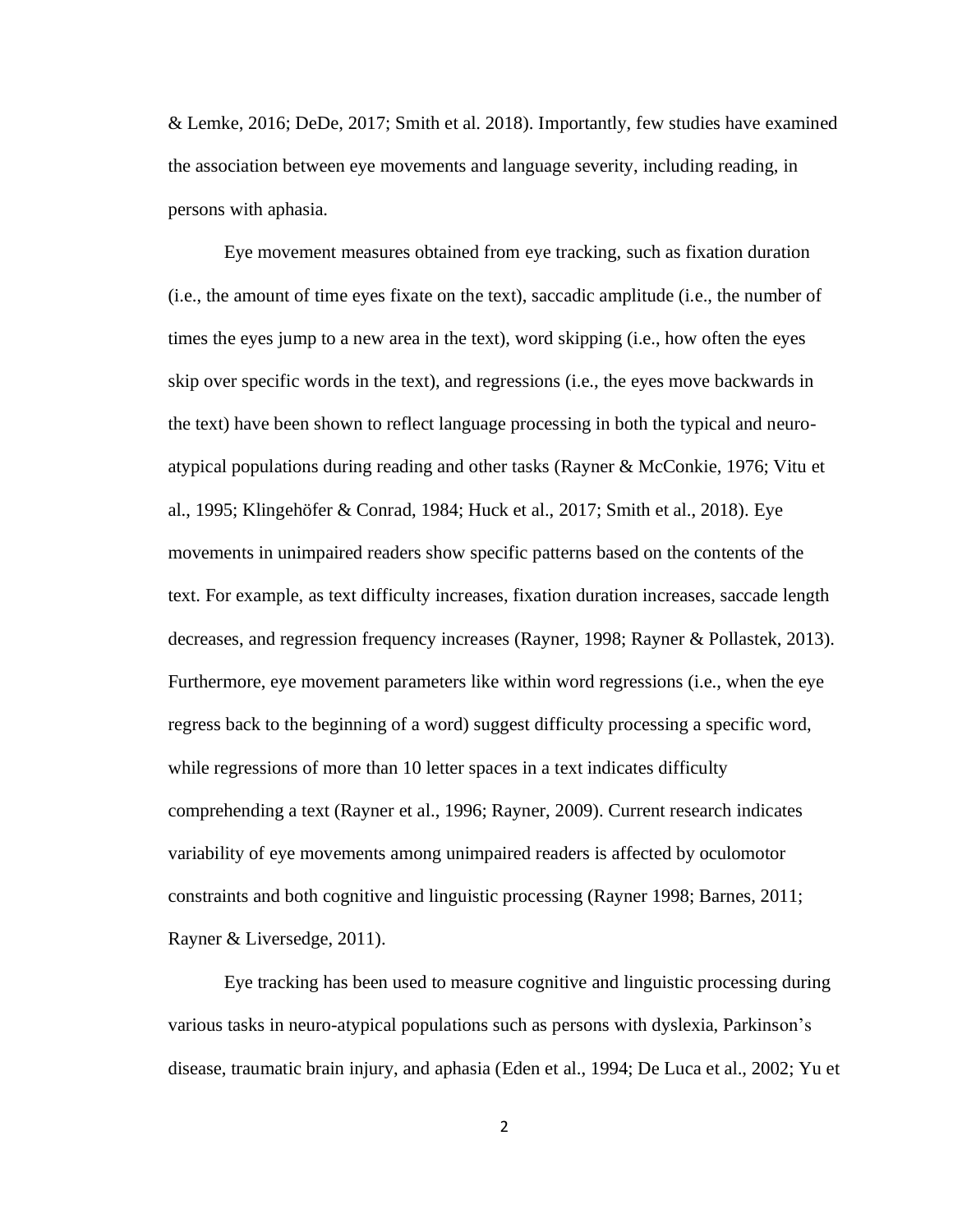al. 2016; Smith et al., 2018). Overall, eye movements have been shown to differentiate between neurotypical and neuro-atypical individuals across many cognitive-linguistic tasks (De Luca et al., 2002; Chan et al., 2005; Yu et al., 2006; Mani et al., 2018., Smith et al., 2018). Specifically, studies examining reading abilities in persons with aphasia have found longer fixation times than that of neurotypical individuals (Dede, 2017; Smith et al., 2018). While research using eye movements to examine aphasia and concomitant alexia is emerging, there is still a need to examine the eye movements of persons with aphasia and alexia relative to neurotypical individuals across a variety of cognitivelinguistic tasks.

Eye movements have the potential to assist researchers and practitioners in identifying specific language profiles and symptoms, such as the various aphasia or alexia subtypes. A study conducted by Smith and colleagues (2018) found differences in eye movement patterns among persons with varying types of aphasia. Individuals with anomic aphasia had a shorter saccadic amplitude relative to controls, while those with Wernicke's aphasia produced significantly shorter fixations relative to controls during the scene memorization task, suggesting this task may be a way to differentiate this subtype from other persons with aphasia. in which participants were required to memorize real world scenes, suggesting participants may Thus, eye movements have the potential to identify aphasia subtype; however, research in this area, particularly related to reading, is limited.

Eye movements have the potential to predict cognitive-linguistic processing difficulties and support the identification of subtypes of aphasia, which may be theoretically and clinically useful. However, research in this area is still in its infancy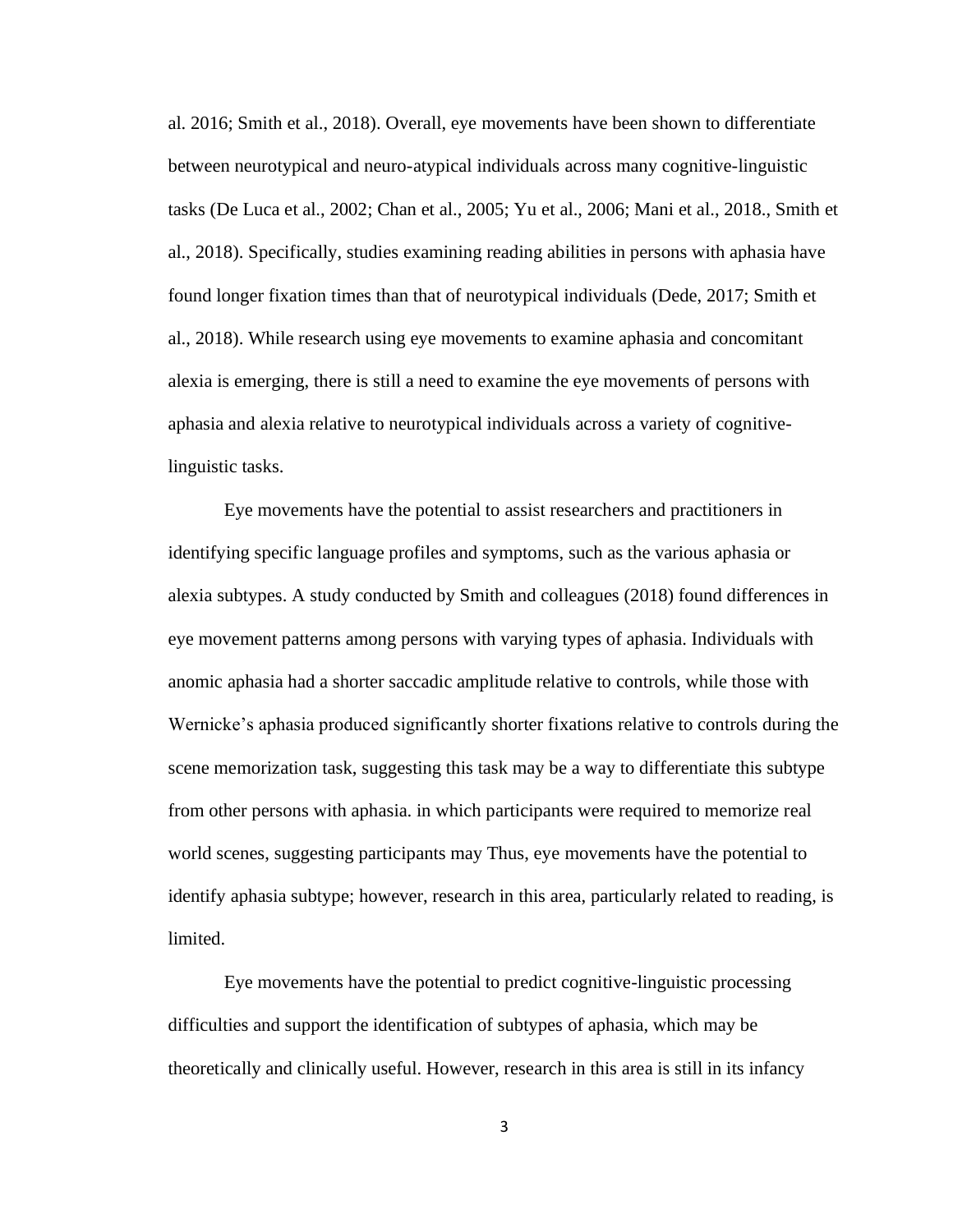limiting our ability to generalize the results of the research. In short, more research is needed to determine whether eye movements during reading are different than neurotypical individuals, vary based on aphasia subtype, and can predict overall language impairment severity and reading comprehension ability. Based thereon, there are two overall aims of the current study. First, the current study sought to determine whether eye movement measures, such as fixation duration, gaze duration (i.e., summation of fixations before leaving a word), total viewing time (i.e., time spent viewing the passage), saccade amplitude, regression path duration, refixations (gaze count) obtained from connected text reading differ among persons with varying types of aphasia and neurotypical individuals. A secondary aim of this study was to examine whether eye movement measures can predict language processing severity and reading comprehension ability in persons with aphasia.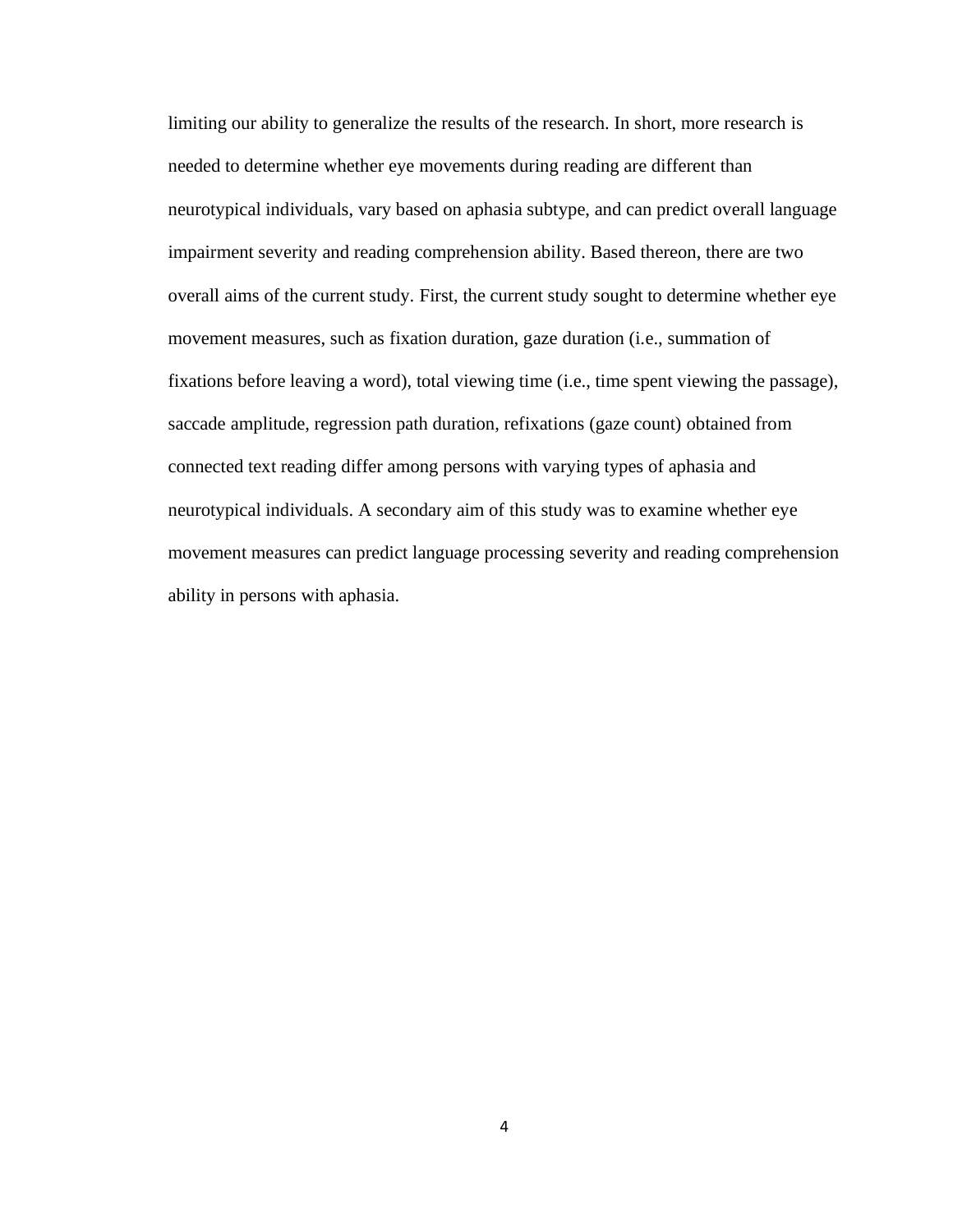### **CHAPTER II**

### **REVIEW OF LITERATURE**

#### **Aphasia and Concomitant Alexia**

Aphasia is an acquired language disorder, typically caused by a stroke that can affect all modalities of language, including reading, writing, comprehension, and speaking (Brookshire, 2007). However, aphasia is most often characterized by the specific language processing deficits in areas of listening comprehension, repetition abilities, and fluency of speech. The individual with aphasia is often then assigned a subtype. Three of the most common types include: anomic, Broca's, or Wernicke's. Table 1 shows the different subtypes of aphasia and the accompanying symptoms the individual with aphasia often experiences. Although, it is important to note that most individuals do not fit perfectly into one subtype.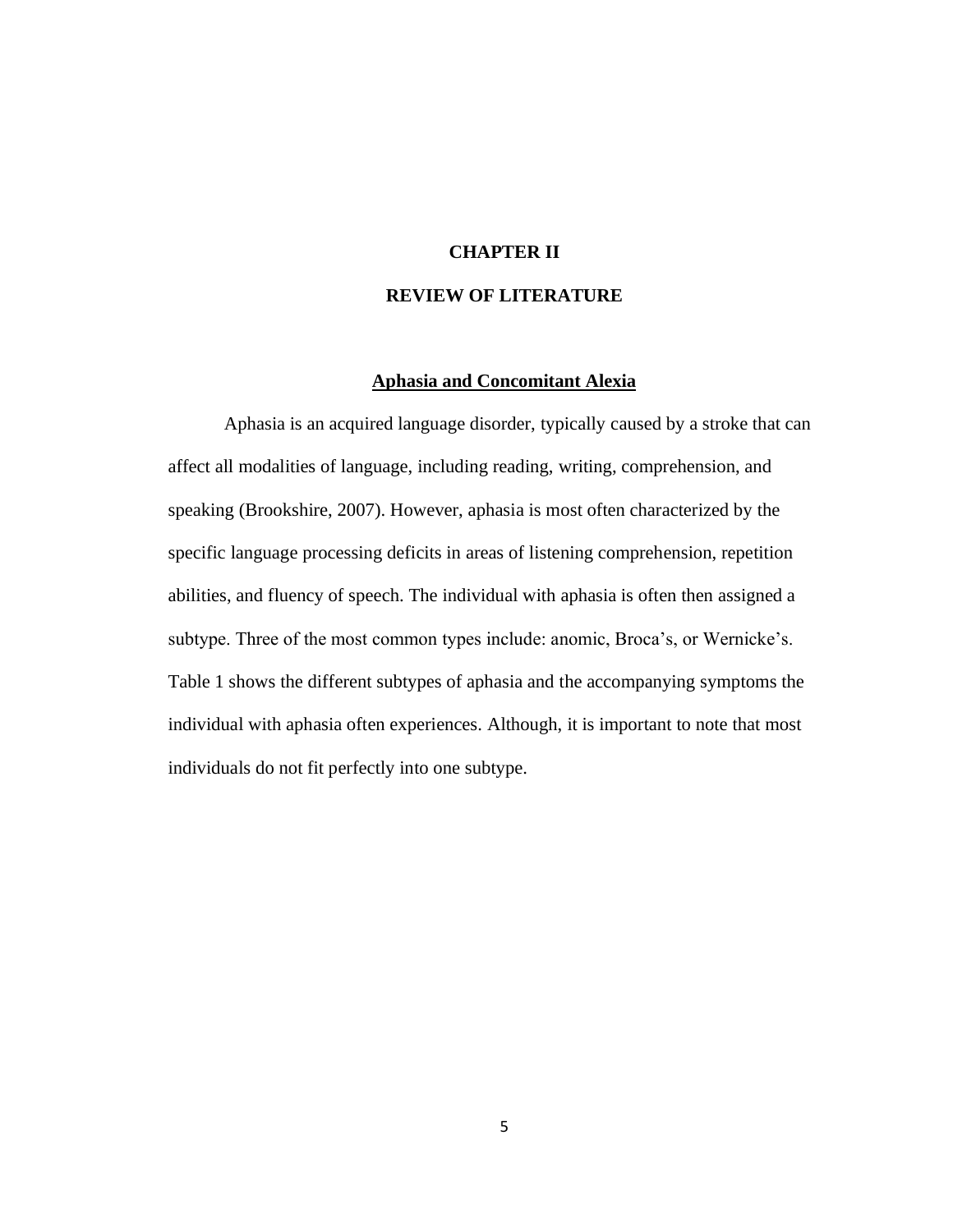| Aphasia<br>Subtype       | Predicted Site of<br>Lesion                                                                  | Comprehensi<br>on                     | Fluency   | Naming   | Repetition                                     |
|--------------------------|----------------------------------------------------------------------------------------------|---------------------------------------|-----------|----------|------------------------------------------------|
| Broca's                  | Broca's area                                                                                 | Mild to<br>moderately<br>impaired     | Nonfluent | Impaired | Similar to<br>spontaneous<br>speech            |
| Wernicke's               | Wernicke's area                                                                              | Moderately to<br>severely<br>impaired | Fluent    | Impaired | Similar to<br>spontaneous<br>speech            |
| Global                   | Anterior and<br>posterior left<br>hemisphere                                                 | Moderately to<br>severely<br>impaired | Nonfluent | Impaired | Similar to<br>spontaneous<br>speech            |
| Transcortical<br>motor   | Anterior or superior<br>to Broca's area                                                      | Mild to<br>moderately<br>impaired     | Nonfluent | Impaired | Less impaired<br>than<br>spontaneous<br>speech |
| Transcortical<br>Sensory | Posterior temporal<br>lobe extending into<br>the occipital lobe                              | Moderately to<br>severely<br>impaired | Fluent    | Impaired | Less impaired<br>than<br>spontaneous<br>speech |
| Transcortical<br>Mixed   | Anterior and<br>posterior areas in<br>the left hemisphere                                    | Moderately to<br>severely<br>impaired | Nonfluent | Impaired | Less impaired<br>than<br>spontaneous<br>speech |
| Conduction               | Left arcuate<br>fasciculus and/or<br>supramarginal<br>gyrus in the inferior<br>parietal lobe | Mild to<br>moderately<br>impaired     | Fluent    | Impaired | More<br>impaired than<br>spontaneous<br>speech |
| Anomic                   | Anywhere in the<br>left hemisphere                                                           | Normal to<br>mildly<br>impaired       | Fluent    | Impaired | Similar to<br>spontaneous<br>speech            |

| Table 1. Classification of Aphasia Subtypes |  |
|---------------------------------------------|--|
| Modified from Murray and Clark (2015)       |  |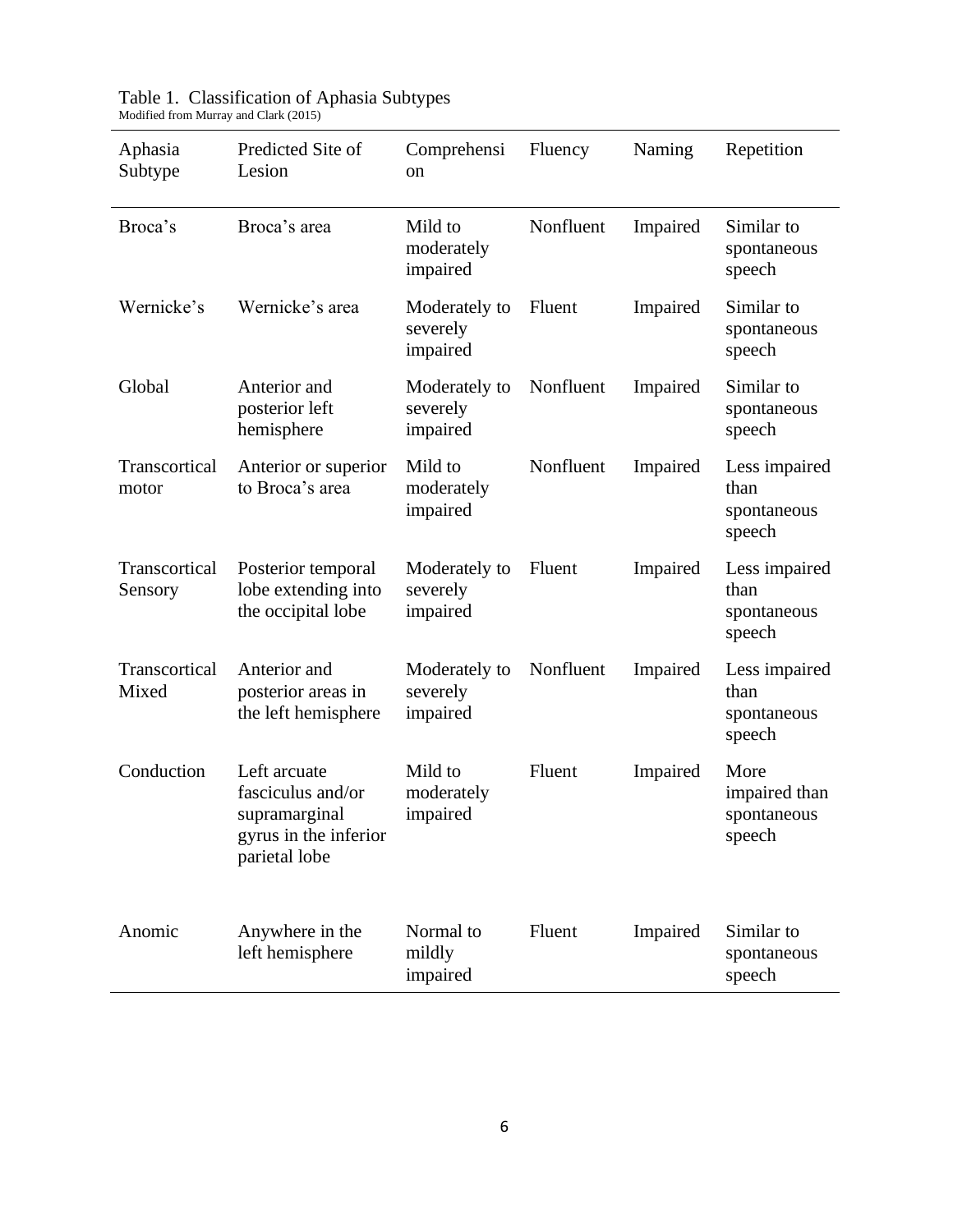Models of linguistic processing can also be used to identify the underlying impairment causing deficits in a specific language modality. The model of linguistic processing (Kay et al.,1996) is one model that illustrates how both written and spoken language is thought to occur. As indicated by Kay and colleagues (1996) there are several components that function within the linguistic system to support each language modality. These include orthographic processing (i.e., conversion of phonemes into graphemes and graphemes into words), phonological processing (i.e., conversion of sounds into spoken language), lexical/semantic processing (i.e., conversion of words into meaning), and morphosyntactic processing (i.e., applying grammatical structure to linguistic input and output). All or some of these linguistic processes may be impaired in individuals with aphasia and impact their written and spoken language abilities to varying degrees. For example, a deficit in the orthographic system can impact someone's reading and writing ability either mildly or severely (Murray & Clark, 2015). Damage to the phonological system often leads to deficits in producing and understanding spoken language, while deficits in morphosyntactic processing alters the ability to apply and use grammatical structures either in spoken or written modalities (Murray & Clark, 2015). Lastly, understanding and producing content with meaning requires processing at the lexicalsemantic level. Overall, impairment in lexical-semantic processing results in deficits in word finding (Murray & Clark, 2015).

Alexia, an acquired reading disorder, commonly co-occurs with aphasia (Leff & Starrfelt, 2014). Based on the linguistic model, damage to the orthographic system may have the greatest impact on reading, while deficits in phonological, lexical-semantic, and morphosyntactic processing may also contribute to reading deficits depending on the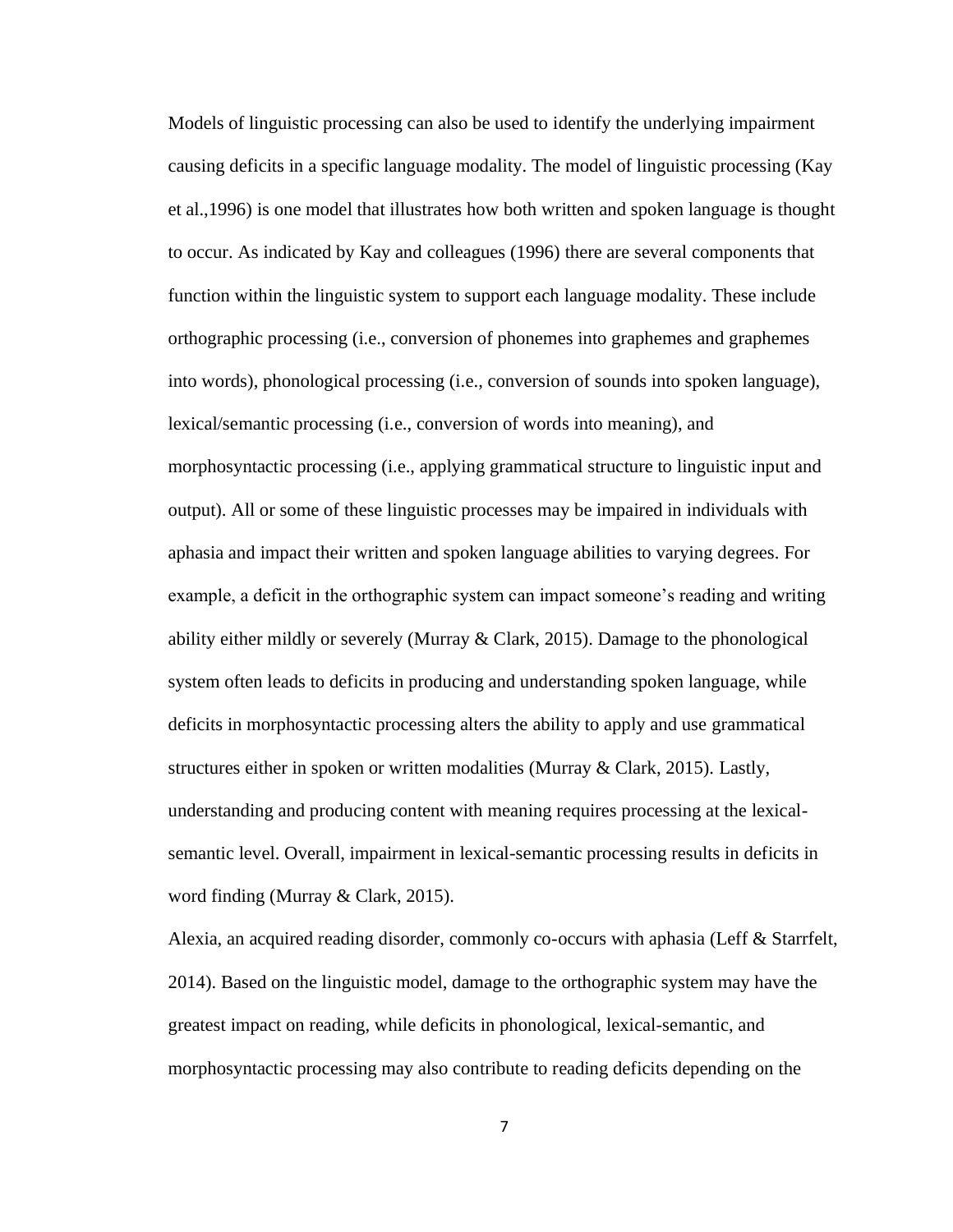reading task (e.g., single word reading, reading connected text, oral reading versus silent reading). There are three main subtypes of alexia that are most likely to co-occur with aphasia, surface, deep, and phonological, each with varying symptoms of reading impairment. When applied to the model of linguistic processing, surface alexia impairments may be located at the level of orthographic input lexicon, phonological output lexicon, or at the lexical-semantic level. Persons with surface alexia are able to read regularly spelled words (e.g., dog) and pseudowords (e.g., fird) but have difficulty reading irregularly spelled words that cannot be easily sounded out (e.g., yacht) (Cherney, 2004; Papathansiou & Coppens, 2022).

Persons with phonological and deep alexia have difficulty reading pseudowords; however, persons with phonological alexia typically have intact lexical-semantic processing (i.e., the ability to read words by sight without sounding out the individual sound) while persons with deep alexia do not (Cherney, 2004; Papathansiou  $&$  Coppens, 2022). Hallmark symptoms of deep alexia include impaired pseudoword reading, semantic errors (i.e., cat for dog), visual errors (e.g., quickly for quietly), and morphological errors during oral reading (heaviest for heavy). When alexia is associated with aphasia, there are often multiple levels of impairment and many patients do not fit within one specific subtype of alexia (Cherney, 2004).

Language ability, including reading, in persons with aphasia is typically assessed with a standardized testing battery or informal reading tasks. These assessments can be lengthy and lead to frustration and fatigue among persons with aphasia and concomitant alexia. However, more recent studies have used eye movements obtained by eye tracking to provide a measure of language processing ability (Schttaka et al., 2010; Ablinger et al.,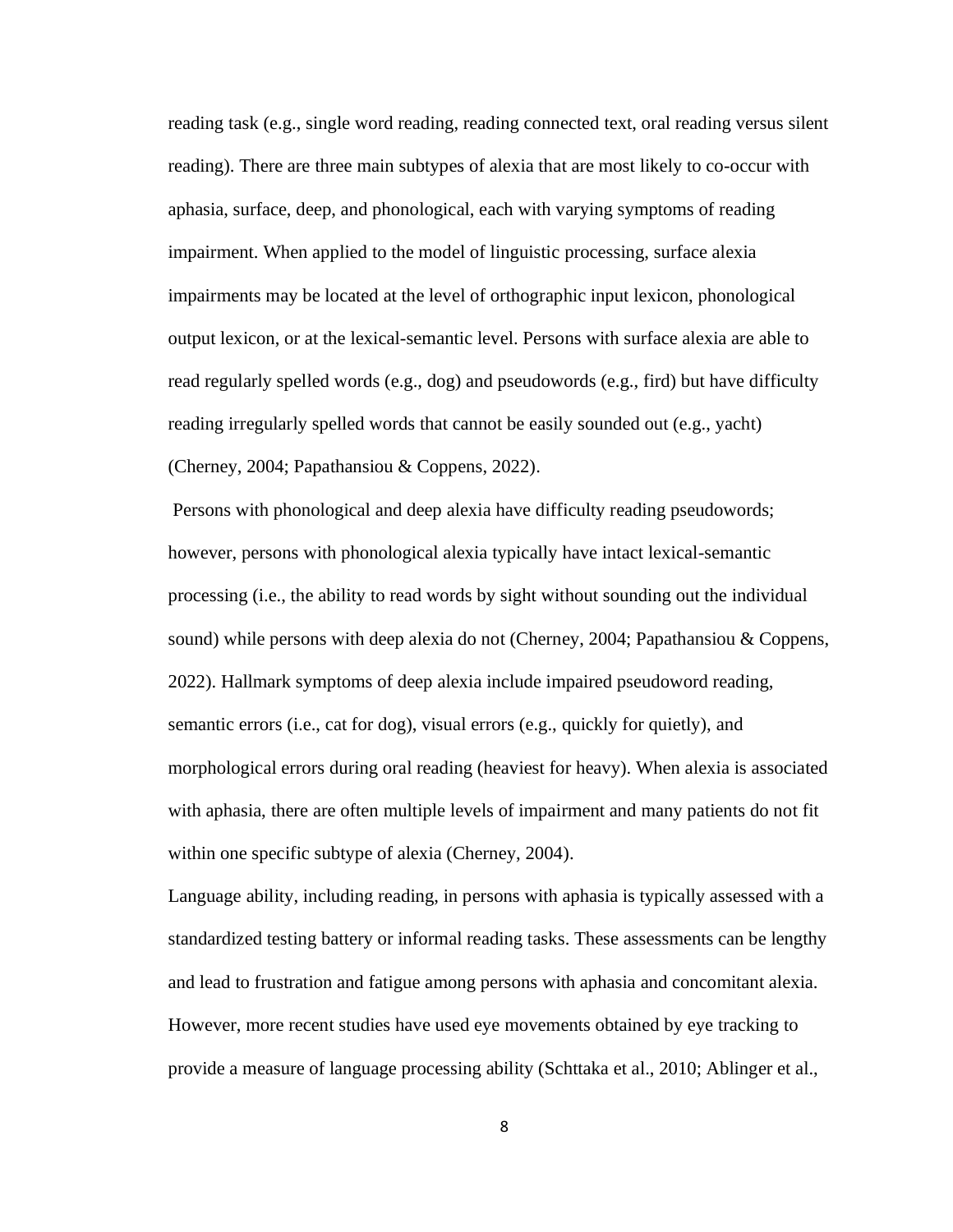2014; Kim & Lemke, 2016; DeDe, 2017; Smith et al., 2018). Few studies have examined the association between eye movements and language severity, including reading, in persons with aphasia, although a direct link between eye movements and cognitivelinguistic processing has been identified in neurotypical individuals as described below.

### **Eye Movements During Reading in Neurotypical Individuals**

 Eye movement measures obtained from eye tracking, such as fixation duration and saccade amplitude have been shown to reflect language processing in neurotypical individuals in many tasks such as listening comprehension using a visual word paradigm, but particularly during reading (Rayner & McConkie, 1976; Vitu et al., 1995; Klingehöfer & Conrad, 1984; Rayner & Liversedge, 2011; Rayner et al., 2012; Rayner & Pollastek, 2013). Reading is a highly complex skill, which requires the eyes to move in coordination with visuospatial attention, visuospatial processing, linguistic processing, and cognitive processing (Binder & Mohr, 1992; Reichle et al., 1998; Ben-Shachar et al., 2007; Rayner et al., 2012). The oculomotor system is responsible for programming eye movements during reading and is thought, in part, to be driven by the lexical complexity of the text (Rayner & McConkie, 1976; Rayner, 1998; Rayner & Liversedge, 201l). Thus, there is a documented association between eye movements and cognitive-linguistic processing in neurotypical individuals (Rayner, 1998; Rayner et al., 2012). When reading, the eyes do not simply travel from word to word, rather they move in fast ballistic motions (saccades), move backwards (regressions), skip words, or remain fixated on certain points (fixations). These movements measured by eye tracking can be used to further explain cognitive-linguistic processing during reading and have also been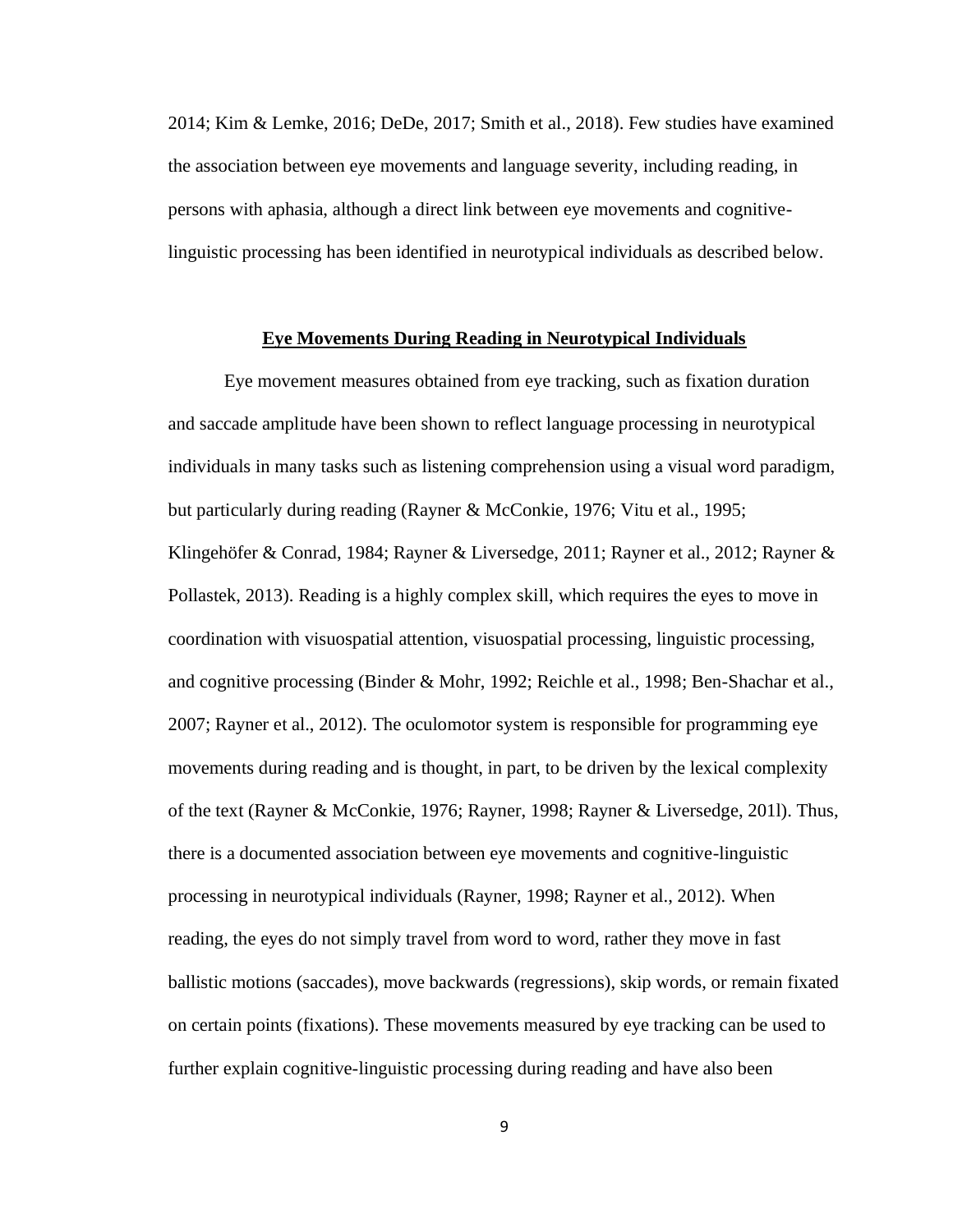suggested to reflect the interaction between oculomotor and cognitive-linguistic processes in normal readers (Rayner, 1998; Rayner & Liversedge, 2011; Henderson & Luke, 2012; Luke & Henderson, 2013).

 Between saccadic movements, the eyes remain fixated on particular points in the text in an approximate range from 100-500 milliseconds (Reichle et al., 1998; Rayner 1998). During fixations, new visual information is acquired and processed; thus, multiple factors such as word frequency, word predictability, and semantic relations between the fixated word and surrounding information will affect the length of time the eyes remain fixated on a given point (Rayner et al., 2005, 2012; Yan et al., 2006). For example, higher frequency words have been found to have shorter fixation times than those of a lower frequency (Inhoff & Rayner, 1986). In addition, as a text becomes more difficult to process, either due to word characteristics such as length or frequency, fixation times will increase, further indicating that the lexical features of the word are correlated with the duration of a fixation (Rayner & Fischer, 1996).

While most content words are fixated, function words (e.g., "to", "is") are typically skipped (Rayner, 1998). The average saccade length ranges from 7-9 letter spaces, however there is considerable variability outside of this range (Rayner et al., 2012). The main goal of a saccade is to focus on a new area for processing (Vitu, 2011). As the eyes skip from fixation point to fixation point, visual processing is largely suppressed during the saccade (Wolverton  $& Z$ Ola, 1983). During the time between, when the decision is made to move from one fixation point to the time when a saccade is initiated, this is known as saccade latency or fixation duration and is considerably affected by the visual stimulus (Bell et al., 2006; Gilchrist, 2011). The main factors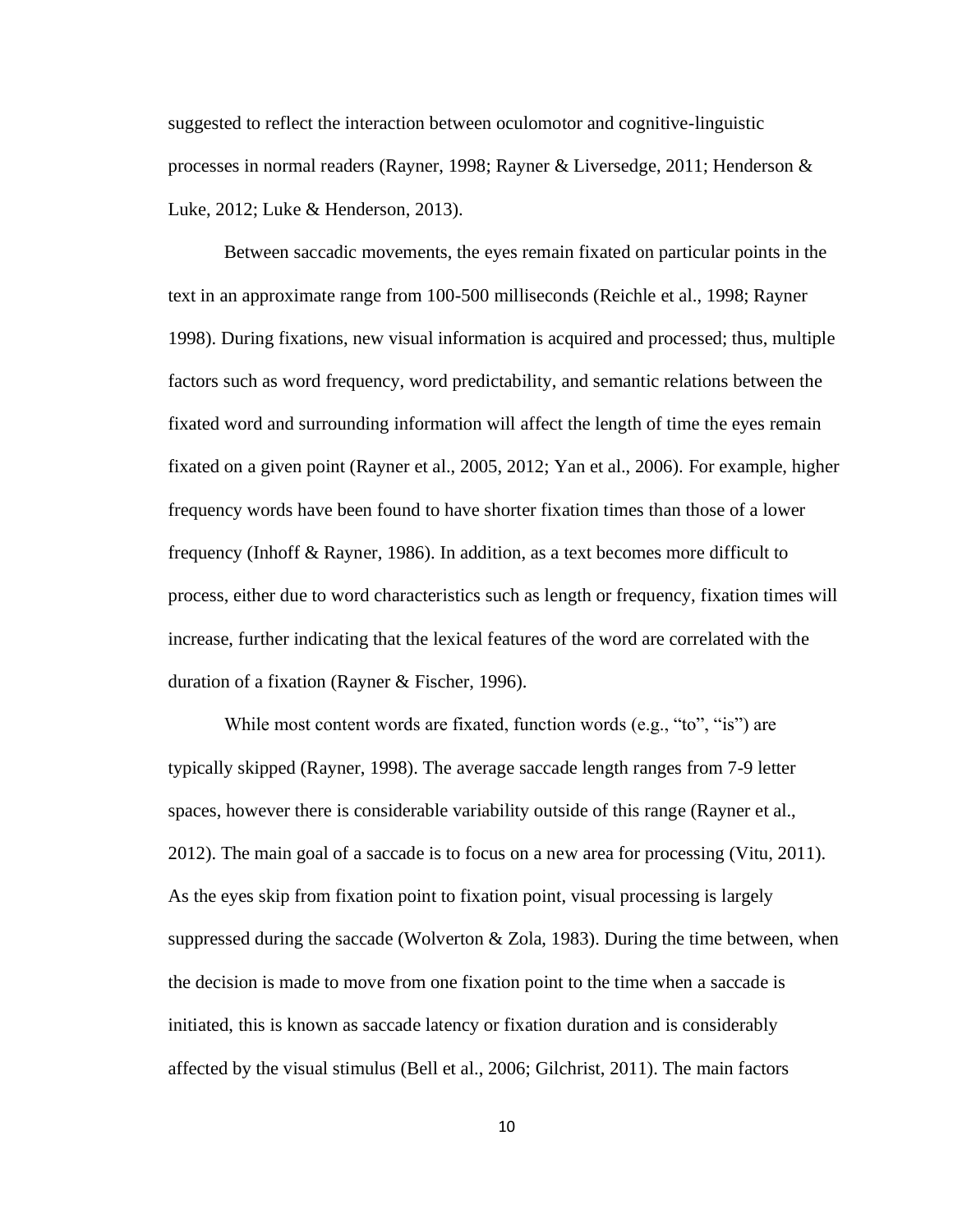affecting the selection of the next saccadic target is the time it takes to process the information at the current fixation point and the processing of information outside of the fovea (i.e., the area of the retina where visual acuity is the highest) to determine the next fixation point (Gilchrist, 2011). The latency time is an important component in initiating a saccade as it involves decision processing and the utilization of fine motor planning and execution (Gilchrist, 2011).

At the same time, the eyes do not consistently jump forward in the text and often move backwards as well. This is known as a regression or a regressive saccade. As the difficulty of a text increases, the frequency of regressions also increases (Rayner 1998). Skilled readers typically regress to a previous word, however, within word regressions suggest difficulty processing the current word and longer regressions indicate difficulty comprehending the text (Murray & Kennedy, 1998; Rayner, 2009).

Word skipping has also been shown to reflect language processing during reading. As word length increases, the likelihood of skipping a word significantly decreases (Vitu et al.,1995). Skilled readers tend to skip more words, particularly function words, compared to less skilled readers; however, if a word is skipped without fully being processed, the eyes will regress and then re-fixate to process the word (Brysbaert & Vitu, 2005). Both the ability to skip words based on word length and regress in the text when the incorrect word is skipped, further indicates the relationship between eye movements and language processing (Brysbaert & Vitu, 2005).

Overall, the decisions of when and where to move the eyes are considered to be largely separate from one another (Rayner, 1998; Rayner et al., 2012). When to move the eyes is determined by both the difficulty of the text as well as on going linguistic processing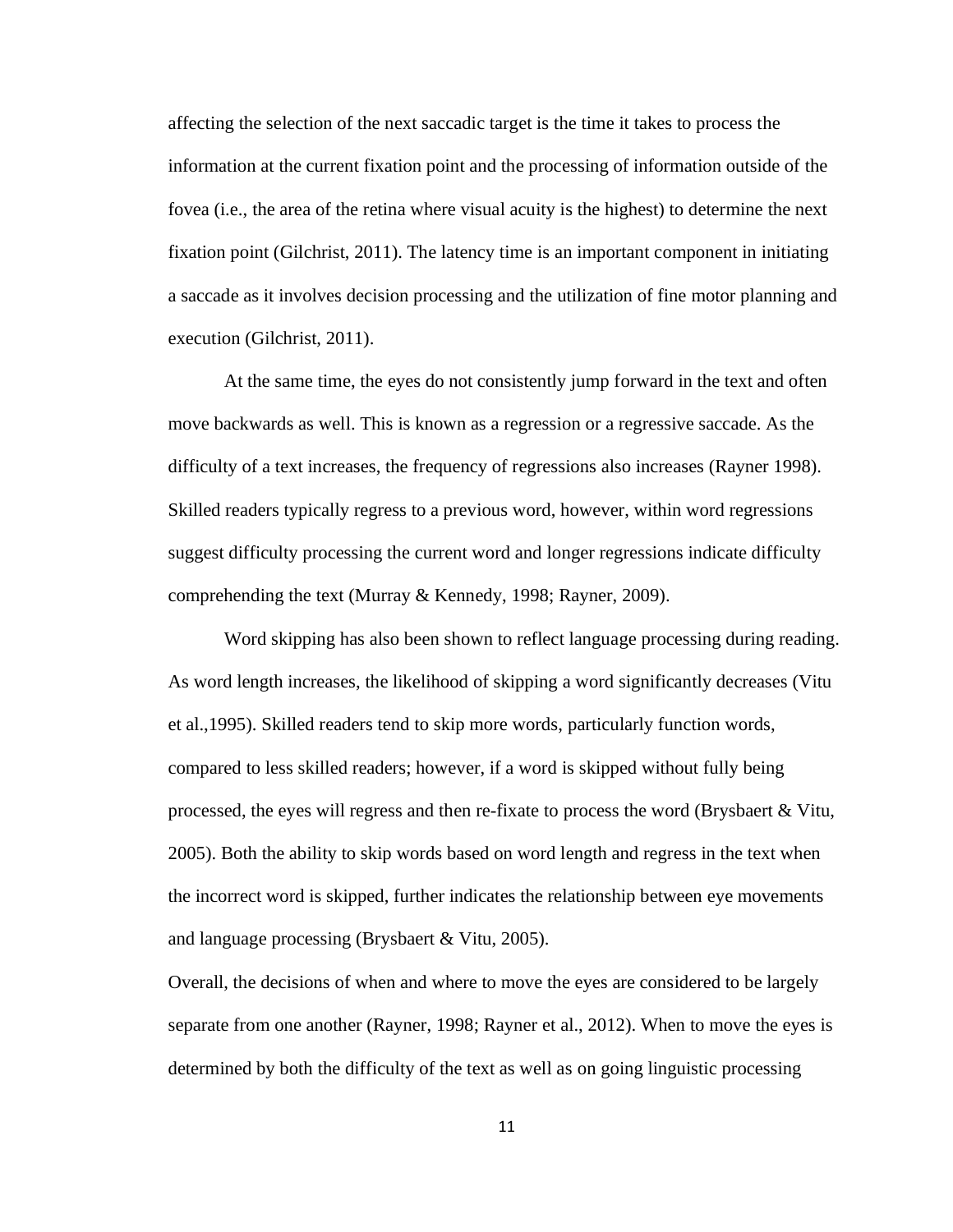(Rayner, 1998; Reichle et al., 2003). While in comparison, where to move the eyes is determined by the text to the right of the fixation (O'Regan, 1980; Gilchrist, 2011).

#### **Eye Movements During Reading in Neuro-atypical Individuals**

 With the established association that eye movements are associated with language processing during reading, eye movements have also been used to examine language processing in neuro-atypical populations, such as dyslexia, Parkinson's disease, traumatic brain injury (TBI), and aphasia. In a study where persons with dyslexia read short words, long words, and pseudowords, the number of saccades was 30% higher than that of those in the control group when reading long words and pseudowords (De Luca et al., 2002). Previous studies examining eye movements during reading in children with dyslexia found that their eye movements were far less stable than those of unimpaired children (i.e., poor fixation control; Eden et al., 1994). Children with dyslexia have also been found to have more frequent and longer fixation times suggesting greater difficulty processing the text (Hutzler & Wimmer, 2004). In addition to dyslexia, eye movements have been used to study other neurogenic disorders such as traumatic brain injury, aphasia, and Parkinson's disease. A case study conducted by Yu et al. (2016) examined eye movement measures during reading in one man with Parkinson's disease which indicated increased saccades and a smaller saccade amplitude suggesting less information is being acquired with each fixation. In addition, a meta-analysis conducted by Mani, et al., (2018) found that persons with mild to severe TBI also exhibit specific saccadic eye movements (i.e., anti-saccades and memory guided saccades) that differ from neurotypical individuals, thus suggesting possible cognitive deficits due to the high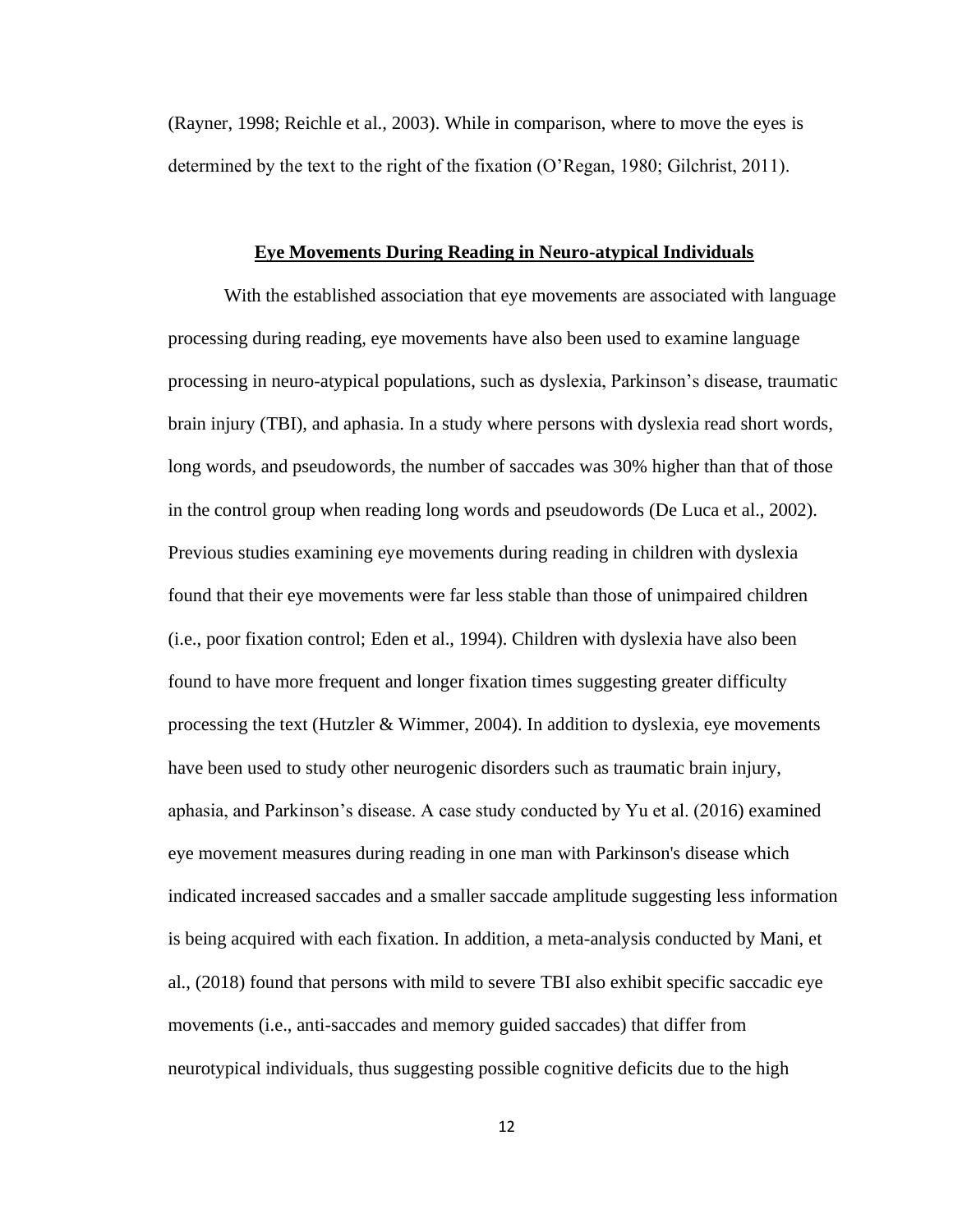oculomotor function needed to maintain control for these movements. Several studies have also examined the eye movements of persons with acquired alexia. These studies are discussed below.

#### **Eye Movements during Reading in Persons with Aphasia and Concomitant Alexia**

Individuals with aphasia and concomitant alexia are known to have damage to brain regions involved in linguistic processing; however, it is important to note alexia can also be observed separately from aphasia. As there is growing evidence that suggests using eye tracking may provide reliable evidence of language impairment, it is likely that persons with aphasia and concomitant alexia would show atypical eye movements relative to neurotypical individuals. Further, eye movements should correspond to the severity of language impairment, particularly in reading, although this has not yet been thoroughly.

While atypical eye movement patterns in persons with aphasia and concomitant alexia is likely, the research in this area is emerging and there is still much to be understood about the eye movements of persons with aphasia and alexia during reading (but see Klingelhöfer & Conrad, 1984; Thompson & Choy, 2009; Dickey & Thompson, 2009; Schattka et al., 2010; Kim & Lemke, 2016; Dede, 2017; Smith et al., 2018). Current literature suggests persons with aphasia have far lower word skipping rates and longer rereading times (Dede, 2017). Word frequency has been shown to play a role in whether persons with aphasia regress further back in a sentence than neurotypical individuals. Huck and colleagues (2017) indicated that persons with aphasia did not fixate on low-frequency words, rather they may have regressed to an earlier place in the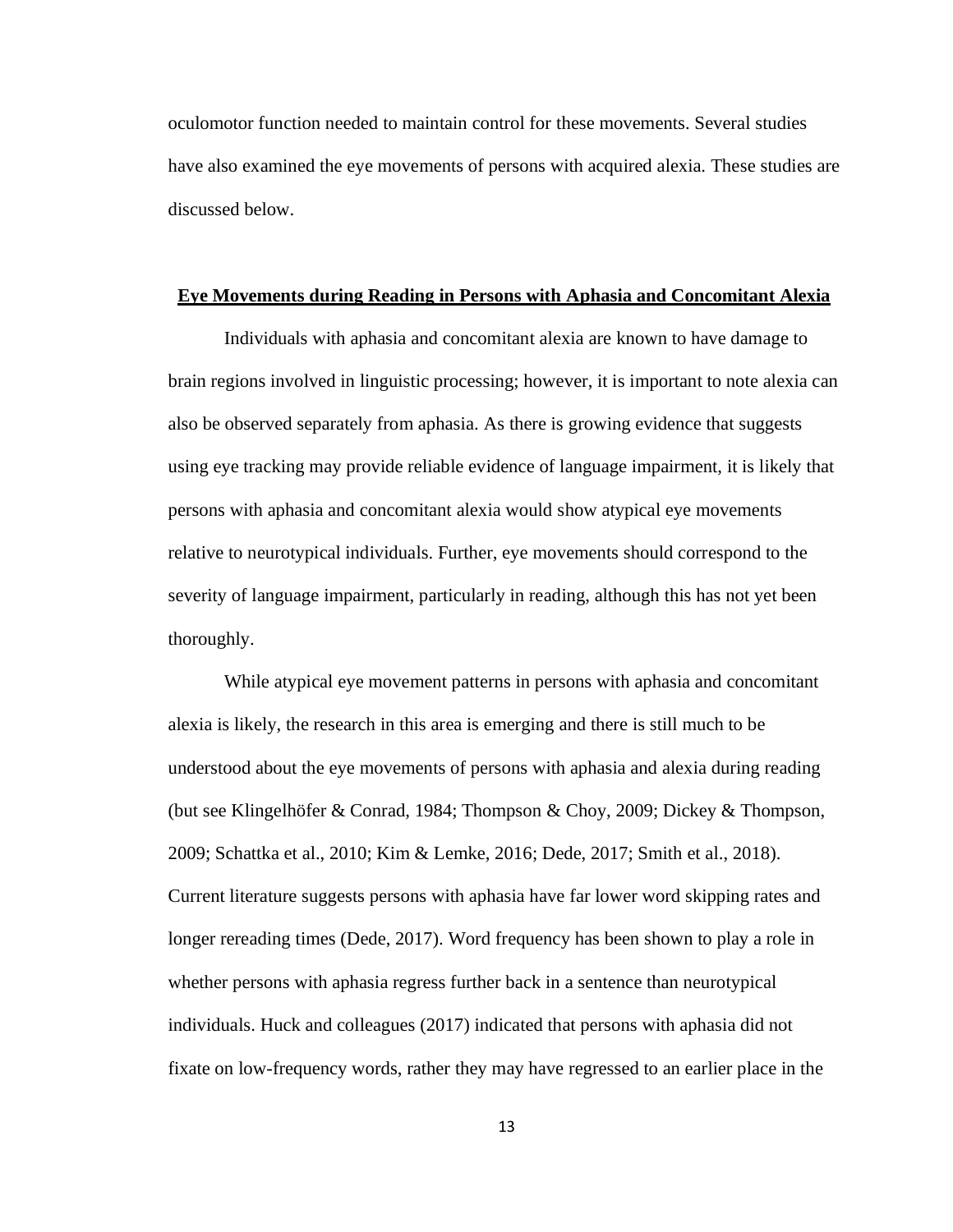sentence without fixating on the low frequency words, suggesting a deficit in lexical processing. Furthermore, persons with aphasia have been found to produce shorter fixations and smaller saccades in comparison to neurotypical individuals during reading tasks due to possible deficits in the ability to comprehend the text (Smith et al., 2018). Through the use of single word reading times and local fixation patterns, Schattka and colleagues (2010) were able to distinguish between individuals with surface and phonological-deep acquired alexia. Those with surface alexia showed eye movement patterns similar to neurotypical individuals when fixating on a word (i.e., their eyes landed towards the center of the word), which was common throughout for individuals with lexical errors. Those with phonological-deep alexia had significantly higher rereading times as well as a landing position further away from the center of the word. In addition, a case study conducted by Kim and Lemke (2016) examined eye movements during before and after reading treatment in one individual with acquired alexia and found that initial fixation shifted closer to the center of a word following treatment suggesting the possible benefit of using eye movement measures for monitoring reading treatment progress in persons with aphasia. In comparison, Smith et al. (2018) suggested that eye movements in persons with aphasia may return to a more normal pattern throughout the recovery process; however, oculomotor control may never function as it did prior to the stroke. Lastly, a recent scoping review of the current research analyzing reading comprehension in persons with aphasia determined that eye tracking is a valuable tool for analyzing language processing in persons with aphasia; however, the eye movement measures should be chosen carefully based on the research question (Sharma et al., 2021).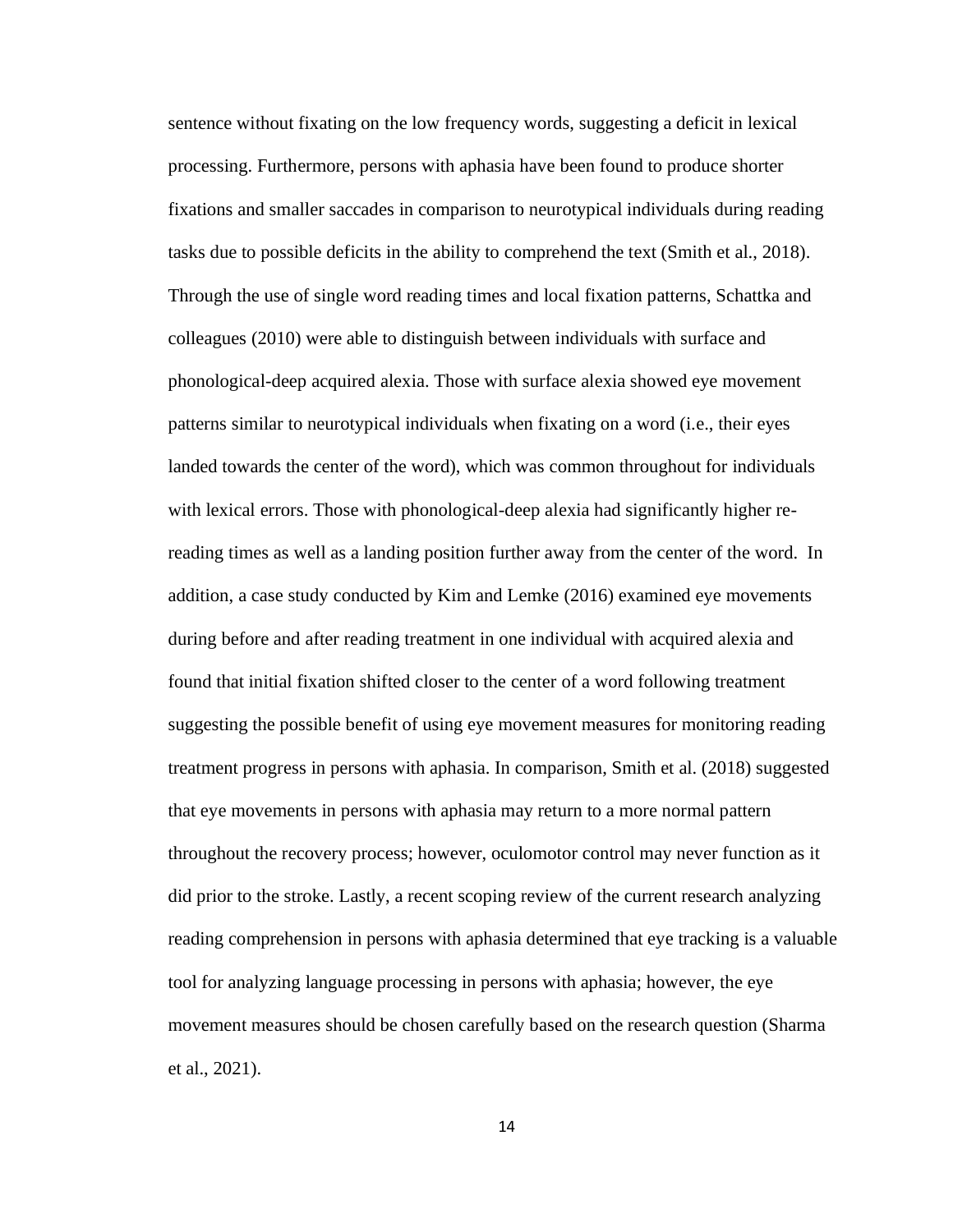### **Purpose of the Present Investigation**

Language impairment that impacts reading ability is common in persons with aphasia and concomitant alexia. Eye movement measures obtained from eye tracking, such as fixation duration and saccade amplitude have been shown to reflect language processing in neurotypical and neuro-atypical individuals (Rayner & McConkie, 1976; Vitu et al., 1995; Klingehöfer & Conrad, 1984; Ablinger et al., 2014; Smith et al., 2018). Thus, eye movements have the potential to predict cognitive-linguistic processing difficulties and identify subtypes of aphasia, which may be theoretically and clinically useful. For example, eye movements can potentially be used as an assessment tool to measure severity of reading impairment as well as a way to measure treatment progress. However, research in this area is still emerging, limiting our ability to generalize the results of the research. Therefore, the current study aimed to examine whether eye movement measures obtained from connected text reading, specifically fixation duration, gaze duration, total viewing time, saccade amplitude, skipping rate, proportion of regressive saccades, and refixations (gaze count), differ among persons with aphasia compared to an age-matched control group, and explored whether differences emerged among persons with varying aphasia subtypes. A secondary aim was to examine whether eye movement measures are associated with language impairment severity and reading comprehension skills. The current study seeks to answer the following specific research questions.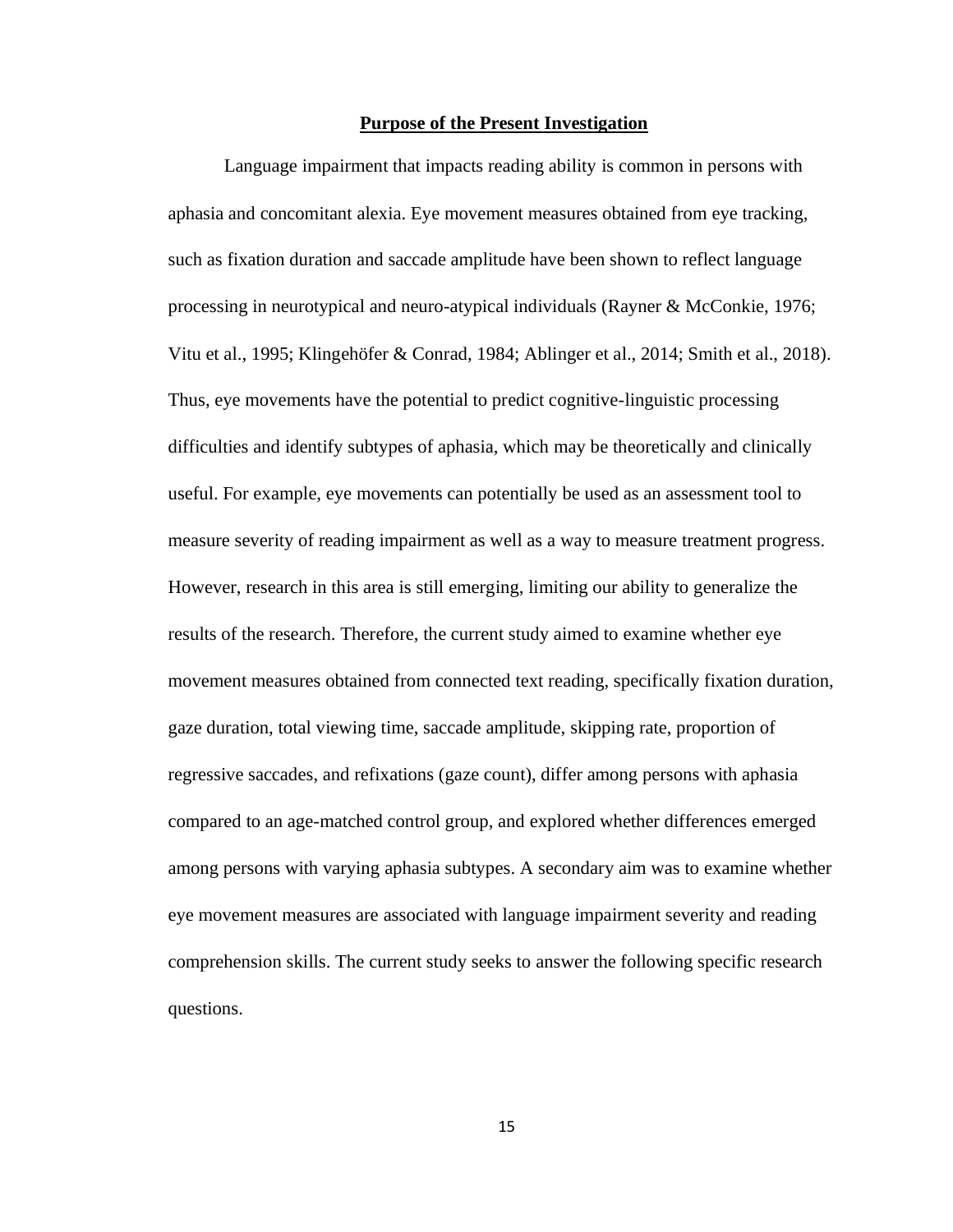#### **Research Questions and Hypotheses**

1. Do eye movement measures obtained from connected text reading, specifically fixation duration, gaze duration, total viewing time, skipping rate, saccade amplitude, regression path duration differ among persons with anomic, Broca's, and conduction/Wernicke's aphasia and an age-matched control group?

Hypothesis: Based on Sharma et al., (2022), Huck et al., (2017), and Compared to a neurotypical age-matched control group, it was expected that individuals with aphasia would have longer fixation duration, higher gaze duration, longer total viewing time, more refixations, shorter saccade amplitudes, higher proportion of regressive saccades, and lower rate of skipping. It was expected that persons with anomic aphasia would not differ significantly from controls across eye movement measures as their language deficits are mild in nature. It was expected that persons with Broca's and conduction/Wernicke's aphasia would differ from the control group and from persons with anomic aphasia, and persons with Broca's aphasia would show eye movement patterns indicative of greater language impairment (e.g., the longest fixation duration, lowest skipping rate).

2. What is the association between eye movement measures obtained from connected text reading, specifically fixation duration, gaze duration, total viewing time, saccade amplitude, skipping rate, proportion of regressive saccades, and refixations (gaze count), and connected text reading comprehension using the Reading Comprehension Battery of Aphasia, 2nd Edition(RCBA-2) and language severity, using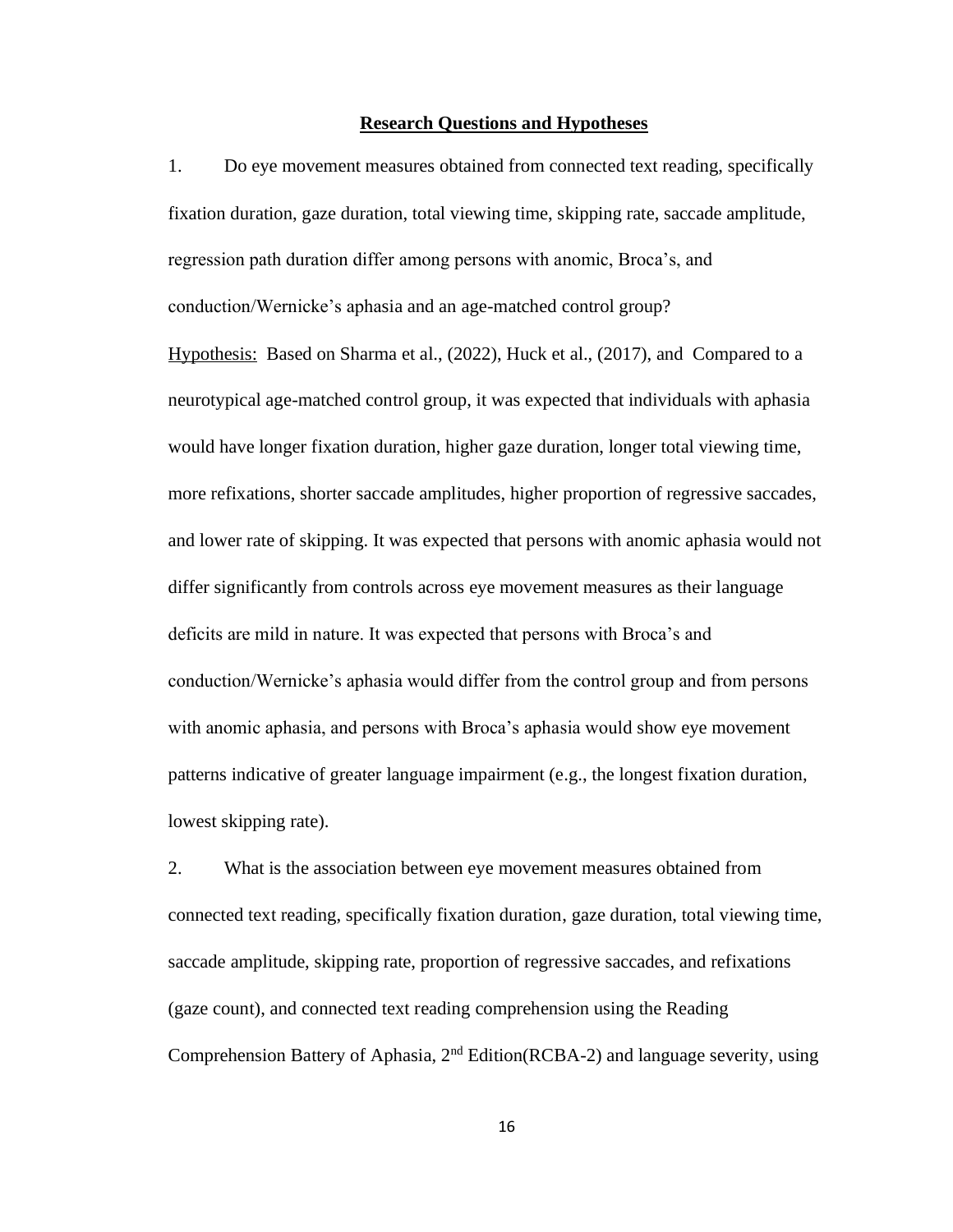the Western Aphasia Battery- Revised (WAB-R) for persons with anomic, Broca's, and conduction/Wernicke's aphasia?

Hypothesis: Overall, it was expected that there would be a strong negative association between gaze duration, fixation duration, regressions, refixations, word skipping and connected text reading ability and language processing severity (e.g., poorer reading comprehension and language severity) would be associated with longer fixations, more refixations and shorter saccade amplitudes. It was expected that there would be a stronger positive association between saccade amplitude, and reading comprehension and language severity. Persons with anomic aphasia would show less association between eye movement measures and connected text reading ability and language severity due to possible ceiling performance on reading measures, while persons with conduction/Wernicke's aphasia would show moderate associations between eye movement measures and connected text reading ability and language severity. Lastly, persons with Broca's aphasia would show the strongest associations between eye movement measures and connected text reading and language severity due to poorer scores on the reading and language assessments. Based on overall language severity, persons with Broca's aphasia would have a longer fixation duration, shorter saccade amplitudes, more regressions and fewer words skips which would be associated with poorer language and reading ability.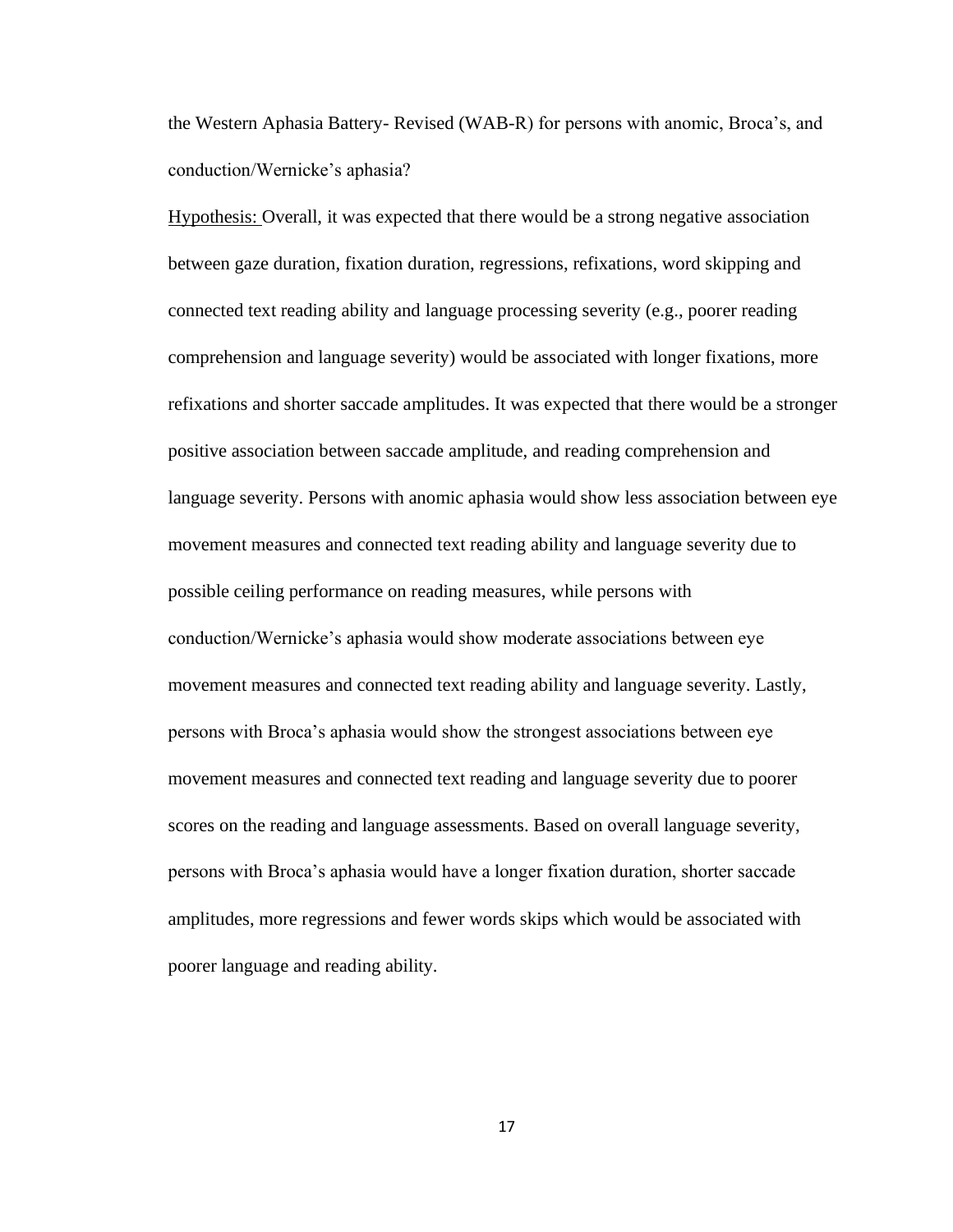## **CHAPTER III**

### **METHODS**

Eye movement and assessment data for the current study was previously collected and has been, in part, reported in Smith and colleagues (2018). Below is a description of the participants, assessments, and eye tracking protocol that was used to collect the eye movement data to be used to answer the current study's research questions. The current study focused on data preparation and analysis specific to the research questions asked in the current study, as the eye tracking protocol and assessments had already been administered.

### . **Participants**

Twenty-four individuals with aphasia (8 with Broca's aphasia, 8 with anomic aphasia, 8 with either conduction or Wernicke's aphasia) and 24 age-matched control participants were recruited. All participants gave signed informed consent for study inclusion and the University of South Carolina Institutional Review Board approved the study.

 All participants with aphasia suffered a left hemisphere stroke and had no history of neurological and speech-language or reading disorders prior to their stroke based on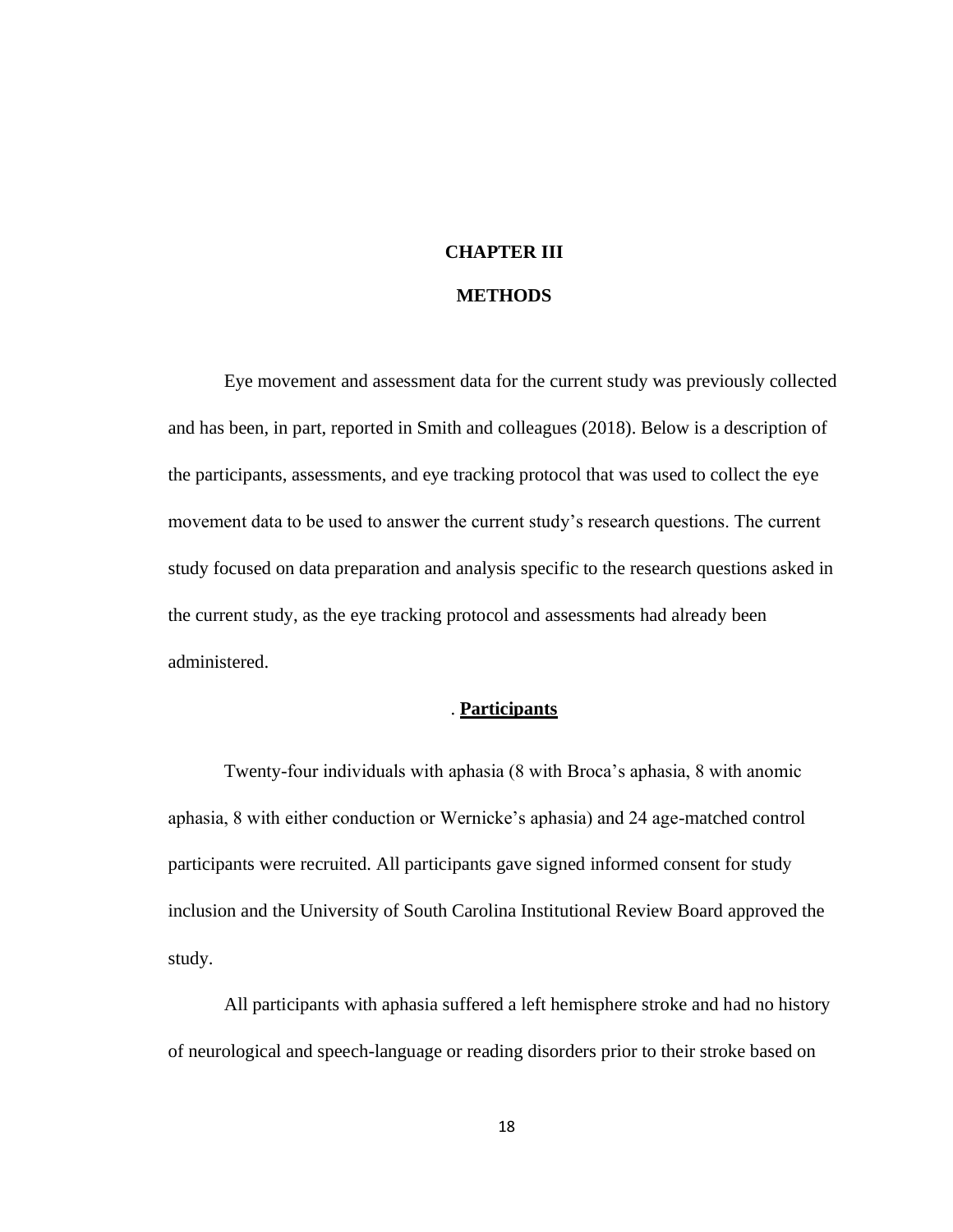self-report. All participants were right-handed and were in the chronic phase of recovery (i.e., a minimum of six months post onset). As part of a larger eye-tracking paradigm, participants completed a connected text-reading task while their eye-movements were recorded. Presence of aphasia and reading deficits were assessed using the Western Aphasia Battery-Revised (*M* = 70.7*, SD =* 18.78*;* WAB-R; Kertesz, 2007), the Reading Comprehension Battery for Aphasia-2 (*M*= 81.17 *, SD* = 15.72*;* RCBA-2; LaPointe & Horner, 1984) and the Psycholinguistic Assessments of Language Processing in Aphasia (PALPA; Kay et al., 1996): Scores are indicated out of 100, with a score of 100 indicating no language impairment.. Demographic information and assessment scores for persons with aphasia is shown in Table 2. Each participant with aphasia completed a visual case history and screening of the visual system, with the exception of one participant who chose to discontinue study participation for personal reasons. This participant's eye movement data, however, is included in the analyses. The visual screening determined that each person with aphasia's visual acuity was adequate for study participation with binocular near vision measured at 20/25 or better.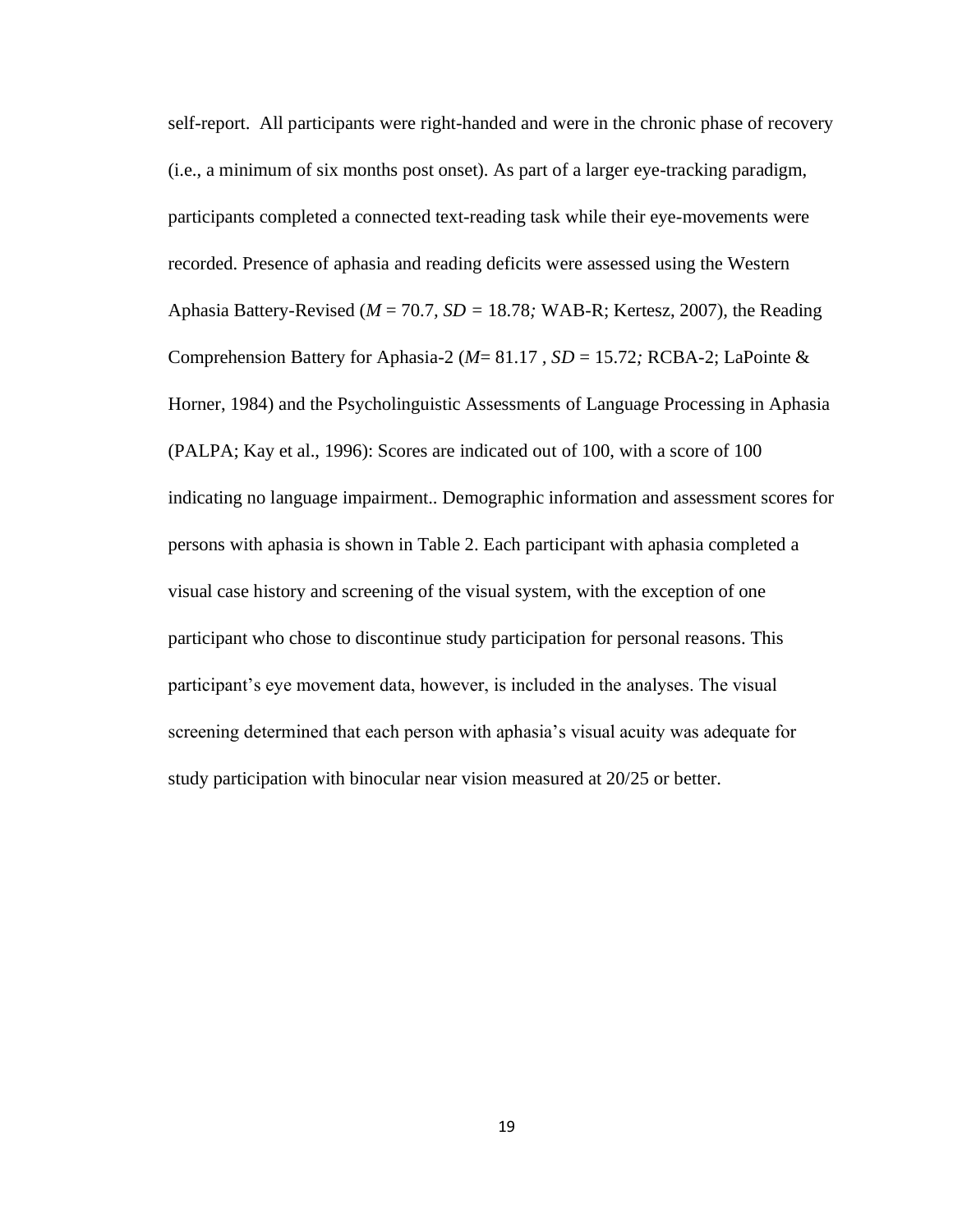| Participant    | Gender                   | Age         | Ed Level  | Months      | WAB-R         | RCBA-2 |
|----------------|--------------------------|-------------|-----------|-------------|---------------|--------|
|                |                          |             | (years)   | Post-Onset  | AQ            | Score  |
| Anomic         |                          |             |           |             |               |        |
| $\mathbf{1}$   | $\mathbf M$              | 67          | 12        | 76          | 93.2          | 93     |
| $\overline{2}$ | M                        | 59          | 10        | 137         | 83.2          | 77     |
| 3              | ${\bf F}$                | 61          | 12        | 212         | 86.2          | 81     |
| $\overline{4}$ | ${\bf F}$                | 79          | 18        | 37          | 90.5          | 93     |
| 5              | M                        | 57          | 12        | 47          | 91.1          | 68     |
| 6              | ${\bf F}$                | 38          | 18        | 108         | 98.5          | 97     |
| $\overline{7}$ | $\mathbf{F}$             | 45          | 16        | 63          | 82.1          | 96     |
| 8              | M                        | 49          | 18        | 34          | 87.5          | 94     |
| Mean(SD)       | $\overline{\phantom{0}}$ | 56.9 (12.9) | 14.5(3.3) | 89.3(61.1)  | 89.0 (5.4)    | 87.4   |
|                |                          |             |           |             |               | (10.7) |
|                |                          |             |           |             |               |        |
| Broca's        |                          |             |           |             |               |        |
| 9              | M                        | 56          | 18        | 74          | 72.7          | 86     |
| 10             | $\mathbf{M}$             | 53          | 16        | 58          | 57.5          | 74     |
| 11             | ${\bf F}$                | 54          | 14        | 117         | 74.8          | 82     |
| 12             | $\mathbf{F}$             | 70          | 14        | 26          | 67.2          | 87     |
| 13             | $\mathbf{M}$             | 52          | 18        | 113         | 65.1          | 79     |
| 14             | M                        | 67          | 16        | 151         | 72.6          | 84     |
| 15             | $\mathbf{M}$             | 57          | 16        | 98          | 59.4          | 92     |
| 16             | ${\bf F}$                | 51          | 14        | 148         | 43.4          | 75     |
| Mean(SD)       |                          | 57.5(7.1)   | 15.8(1.7) | 98.1 (43.5) | 64.1 $(10.5)$ | 82.4   |
|                |                          |             |           |             |               | (6.2)  |
|                |                          |             |           |             |               |        |
| Conduction     |                          |             |           |             |               |        |
| 17             | $\mathbf M$              | 65          | 16        | 15          | 82.9          | 93     |
| 18             | M                        | 66          | 12        | 17          | 45.2          | 29     |
| 19             | $\mathbf{M}$             | 61          | 16        | 32          | 90.1          | 94     |
| Wernicke's     |                          |             |           |             |               |        |
| 20             | M                        | 74          | 16        | 37          | 73.5          | 83     |
| 21             | ${\bf F}$                | 58          | 14        | 47          | 49.3          | 52     |
| 22             | M                        | 67          | 14        | 43          | 52.7          | 88     |
| 23             | M                        | 62          | 18        | 63          | 31.2          | NT     |
| 24             | $\mathbf{F}$             | 73          | 16        | 70          | 46.9          | 70     |
| $*Mean(SD)$    |                          | 65.8(5.6)   | 15.3(1.8) | 40.5(19.7)  | 60.0(20.7)    | 72.7   |
|                |                          |             |           |             |               | (24.3) |

Table 2. Demographic Information for Persons with Aphasia

Notes: NT indicates the participant was not tested on this assessment; Ed Level indicates education level; AQ indicates aphasia quotient; WAB-R AQ and RCBA-2 scores are out of 100; \* indicates the *Mean (SD)* for persons with Conduction and Wernicke's aphasia.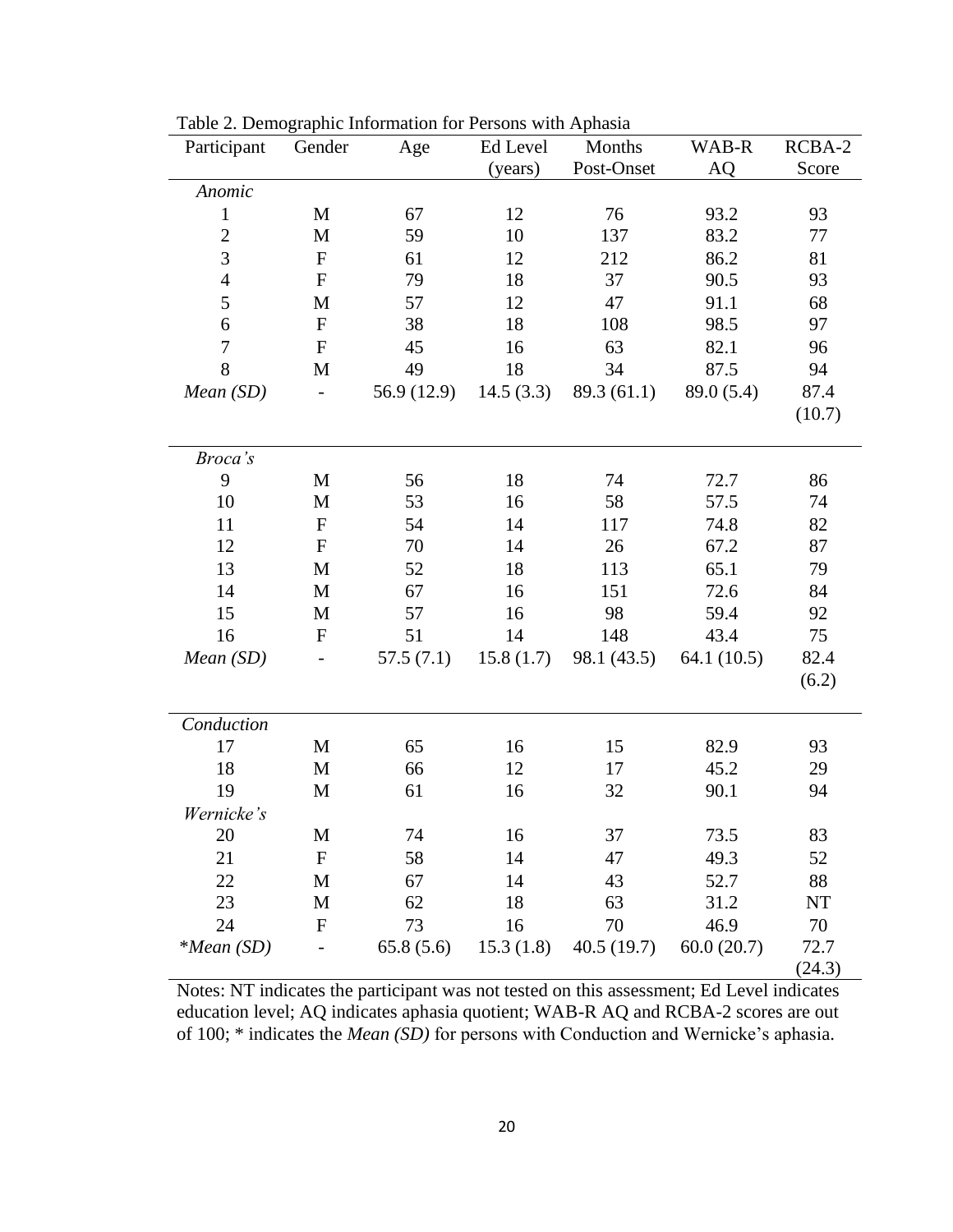#### **Apparatus**

 Eye movements were recorded using an SR Research Eyelink 1000 eye tracker (spatial resolution: 0.01°) sampling at 1000 Hz. Chin and head rests were used to minimize head movements. Participants sat 90 cm away from a 20-inch monitor with a refresh rate of 140 Hz. The experiment was created using the Experiment Builder software package (SR Research Experiment Builder).

### **Stimuli**

The text-reading stimuli consisted of 35 texts, ranging from 40 to 60 words in length, at approximately an 8th grade reading level and were from the same repository as the stimuli used in Henderson and Luke (2014).

#### **Procedure**

Participants viewed all stimuli with both eyes, although eye movements were recorded from only one. When possible, the right eye was recorded, unless there was difficulty calibrating or there was a significant medical history involving the right eye (e.g., cataract surgery). For the group of individuals with aphasia, the right eye was recorded for 16 individuals and the left eye for eight. For the age-matched control group, the right eye was recorded for 23 individuals and the left eye for one. The stimuli presentation order within condition were the same for all participants. The larger eye tracking protocol also included a scene memorization, pseudo-reading, and scene search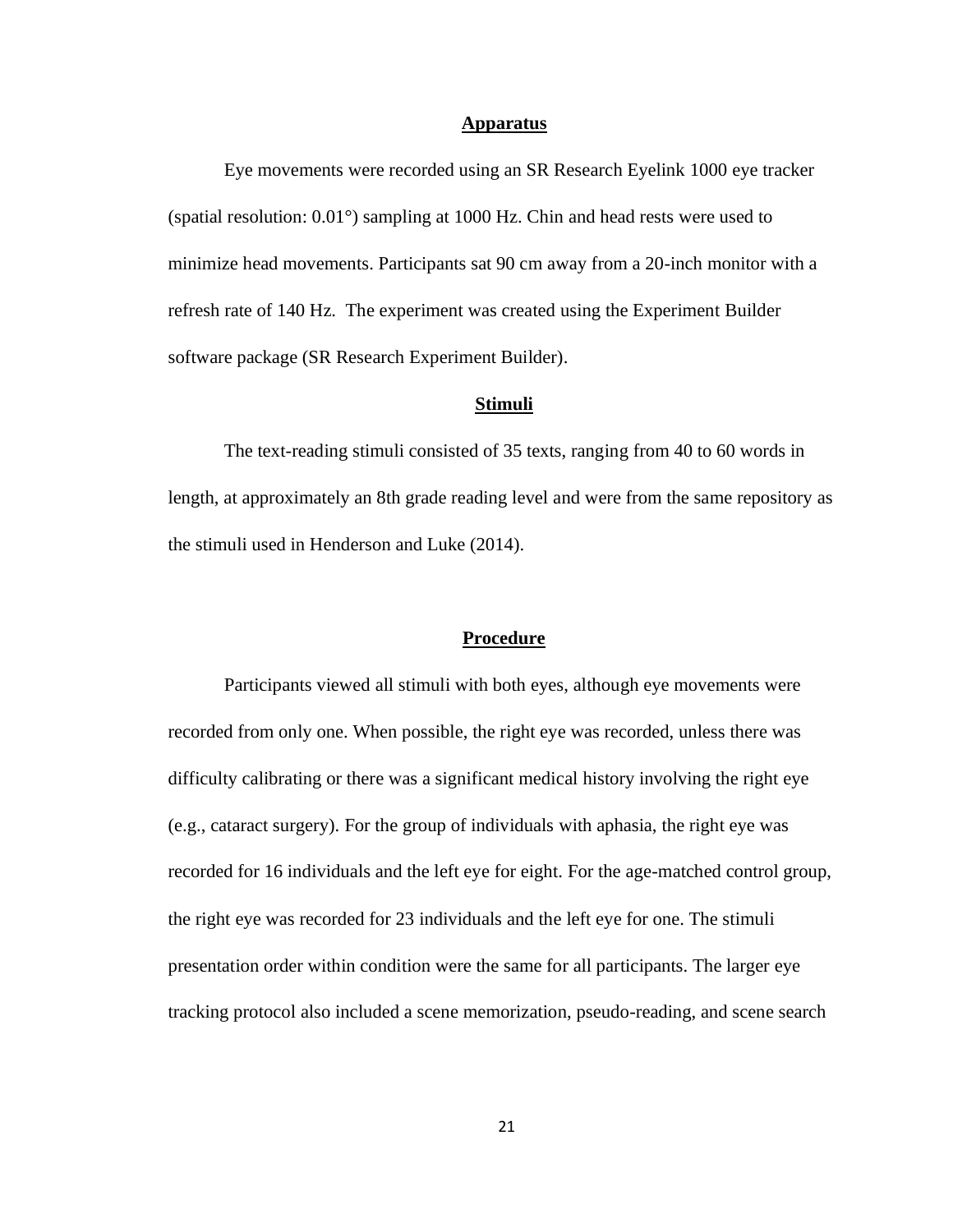task. Scene memorization was completed first, followed by pseudo-reading, scene search, and finally text-reading. Each task was completed in one block for a total of four blocks.

With the exception of two changes to the experimental paradigm due to methodological oversight (described below), each trial in each task began with a dot presented on the screen that participants fixated; then, they pressed the spacebar to begin the trial. This allowed the participant to initiate the start of the trial and allowed the eye tracker to capture any drift that may have occurred since the last calibration sequence. The dot was placed in the upper left corner, approximately at the start of the paragraph, for the reading task. If the eye tracker detected an accurate and stable fixation, the stimulus was presented, if not, the process was repeated with the option to recalibrate as needed. The participant viewed each stimulus for 12 seconds before it was removed from the screen. In all cases, the next trial began by presenting another dot and repeating the same procedure. Instructions for each task were provided before each task in multiple modalities (i.e., verbal and written cues), in addition to examples and demonstrations of each task, as needed. Text-reading task instructions directed participants to silently read the paragraphs of text.

To gain more information, two changes were made to the experimental paradigm approximately halfway through data collection. The changes were isolated to the reading tasks. The first change was the addition of yes/no and multiple-choice reading comprehension questions to the text-reading task, thus, a portion of the participants (i.e., 15 persons with aphasia, 11 age-matched control participants) completed reading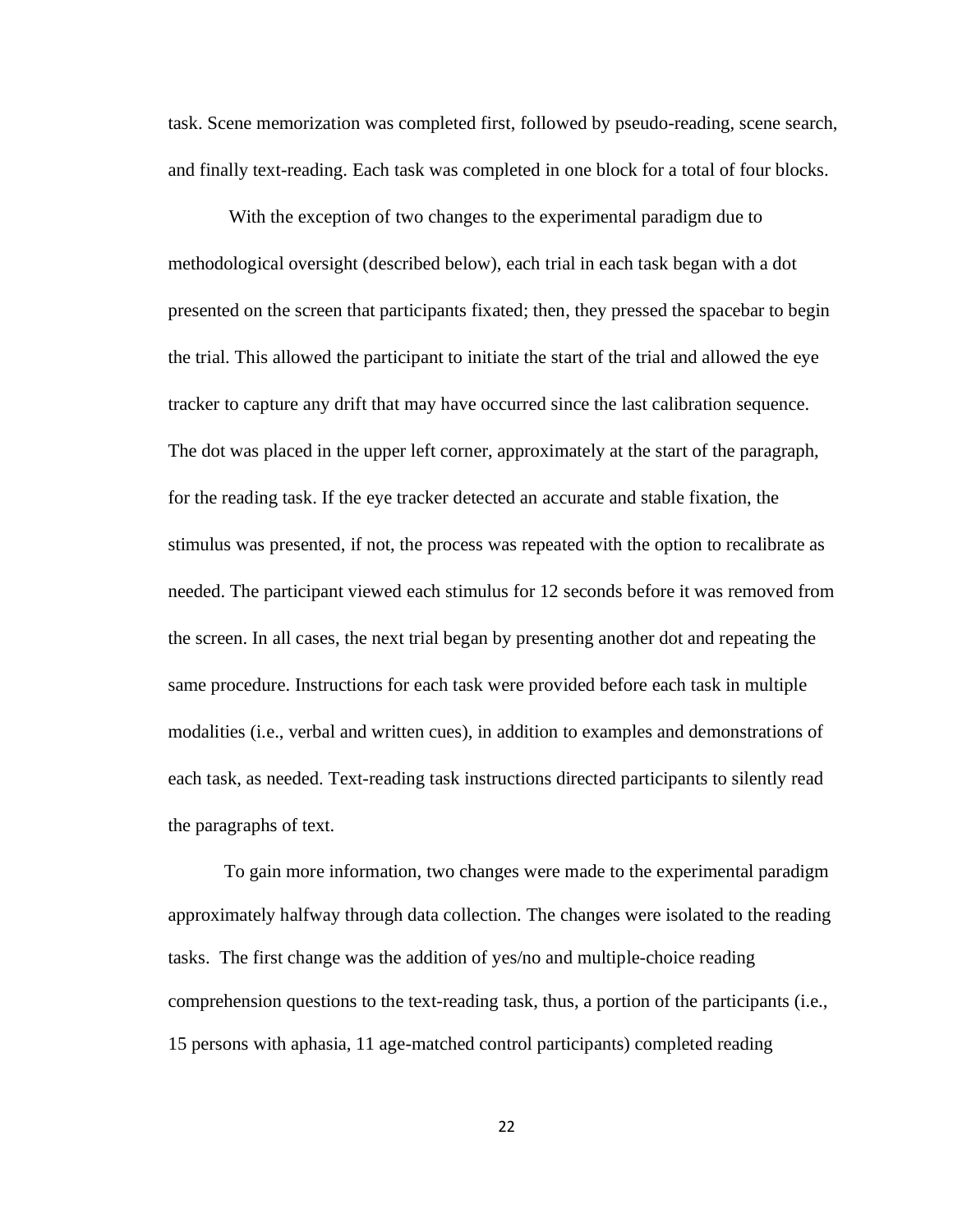comprehension questions between each text-reading trial. Control participants answered questions with 85% accuracy, and persons with aphasia with 62% accuracy. The second change allowed these same participants to end the text--reading trials when they finished reading, rather than viewing each stimulus for 12 seconds before it was removed from the screen. To match the eye movement data for the reading tasks more closely before and after the paradigm change, only eye movement data prior to when participants started to re-read the text will be included in the analyses described below, limiting the analyzed data to the initial reading of the paragraph. As reported in Smith et al. (2018), no significant differences emerged between the groups before and after the change for mean fixation duration or mean saccade amplitude, suggesting that the addition of the comprehension questions and change in allotted reading time did not meaningfully alter the mean duration, mean amplitude, variability in duration of the reading fixations or variability in the amplitude of the reading saccades.

### **Data Preparation**

Although the raw eye movement data was collected as part of a previous study, significant preparation occurred to prepare the data for the analyses described below. Table 3 describes each eye movement measure used for the analyses. Select measures were chosen from Barnes et al. (2017) who examined reading ability and eye movements during a connected text oral reading task in adults enrolled in a basic education program and from Sharma et al. (2021) who examined eye tracking measures for studying aphasia in a systematic scoping review. First fixation duration, gaze duration, total view time, and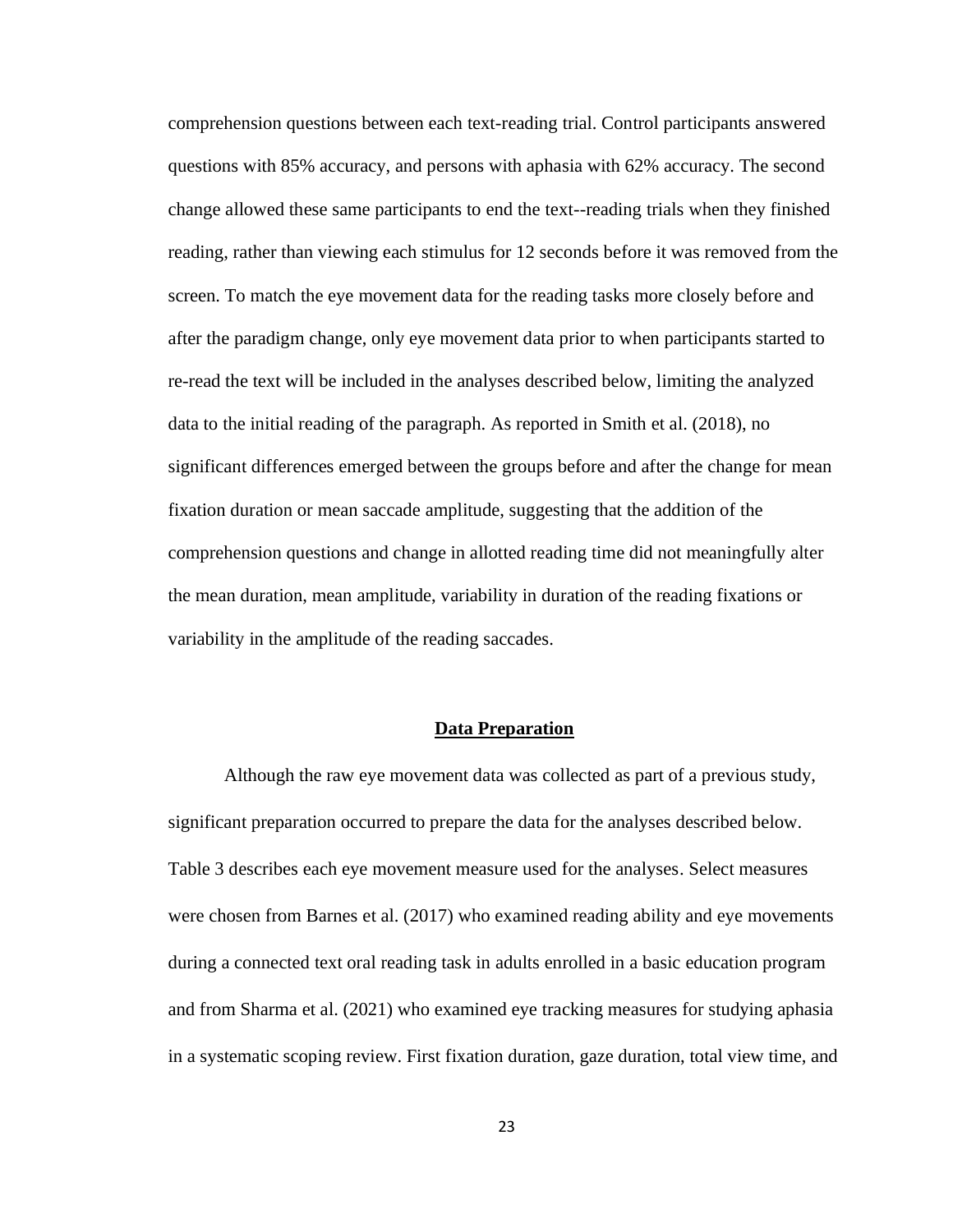word skipping were used from Barnes et al. (2017) and saccade amplitude, average first fixation duration, and regression path duration were used from Sharma et al. (2021).

Table 3. Eye movement measures based on Barnes et al. (2017) and Sharma et al. (2021)

| Eye movement measure                      | Definition                                                                                                |
|-------------------------------------------|-----------------------------------------------------------------------------------------------------------|
| <b>First Fixation Duration</b>            | Average time of the first fixation on each word                                                           |
| <b>Gaze Duration</b>                      | Summation of all fixation durations before leaving the word                                               |
| <b>Total Viewing Time</b>                 | Summation of all gaze durations for a word                                                                |
| <b>Total Number of Words</b><br>Skipped   | Total number of words skipped                                                                             |
| Saccade amplitude                         | Distance in character spaces the eyes move between fixations<br>for progressive rightward moving saccades |
| <b>Average First Fixation</b><br>Duration | The average of the first fixation on a target region.                                                     |
| <b>Regression Path Duration</b>           | The total duration of all fixations that occur after the first<br>fixation of a regression.               |

The following steps were taken to prepare the eye movement data for the analyses:

- 1. Using DataViewer, eye movements were drift corrected for each trial (35 trials) and participants (24 persons with aphasia, 24 control participants).
- 2. Determined how to calculate each eye movement measure. Eye movement measure calculations were determined using the FAQs page and support forum on

SR Research Supqport for extracting eye movement data.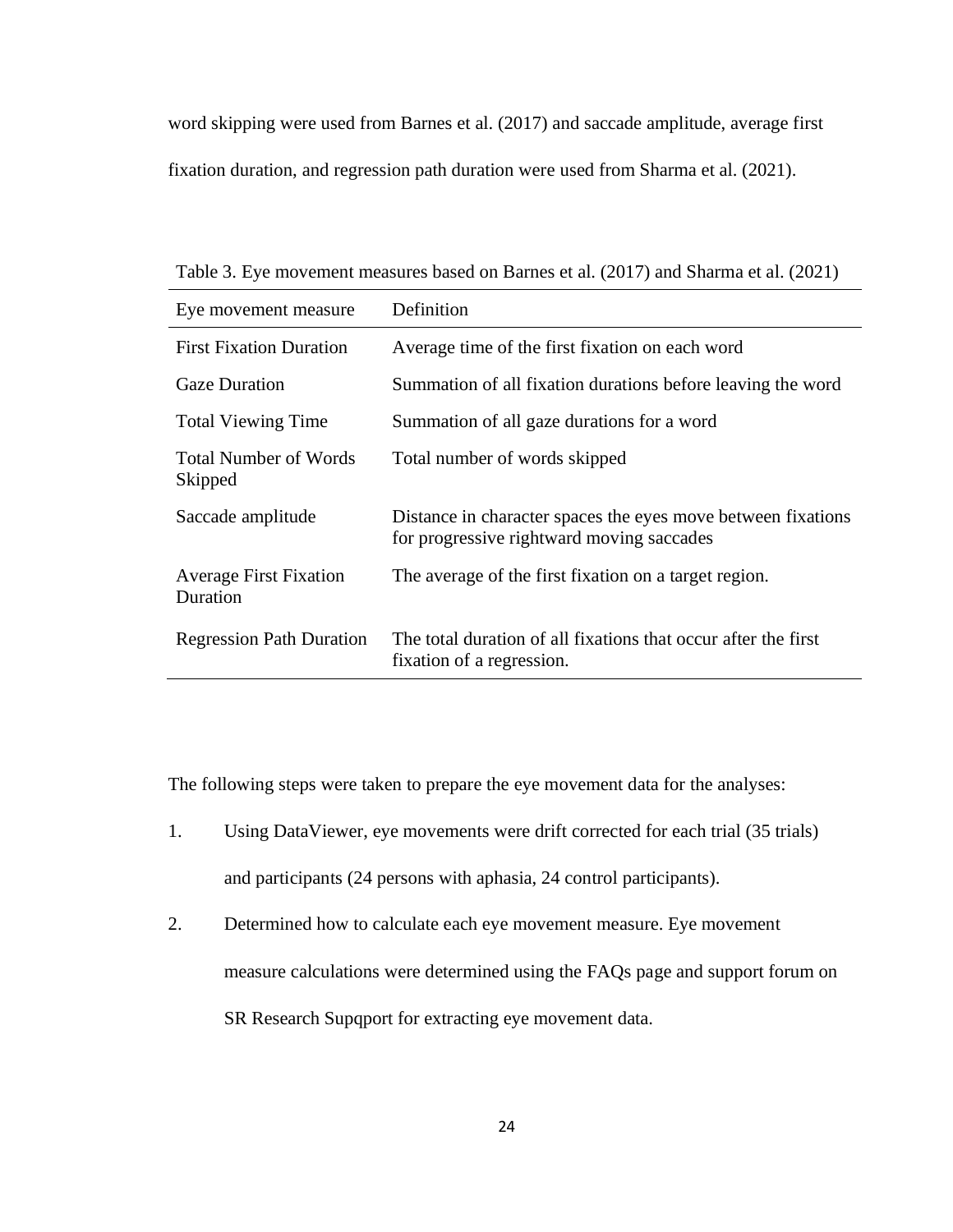- 3. Reviewed variables (e.g., first fixation, saccade amplitude) in each report based on the eye movement measures used (i.e., fixation duration, gaze duration, total viewing time, skipping rate, saccade amplitude, regression path duration) and determined which variables were best suited for calculation.
- 4. For each report that was exported, determined which eye movement variables needed to be included based on the eye movement measure definition in order to calculate each eye movement measure. Exported the appropriate reports and variables to Excel.
- 5. Determined how to calculate first pass reading (i.e., summation of all eye movements through the first time reading through the passage excluding any attempts to reread the passage) and apply the formula to the data in each Excel file.
- 6. Using the knowledge learned in step 2, applied any formulas required to calculate each reading measure in Excel.
- 7. Created pivot table in excel for eye movement measure to indicate the mean and standard deviation for all trials and each participant.
- 8. Calculated the mean value across all trials of the connected-text task for each participant and reading measure.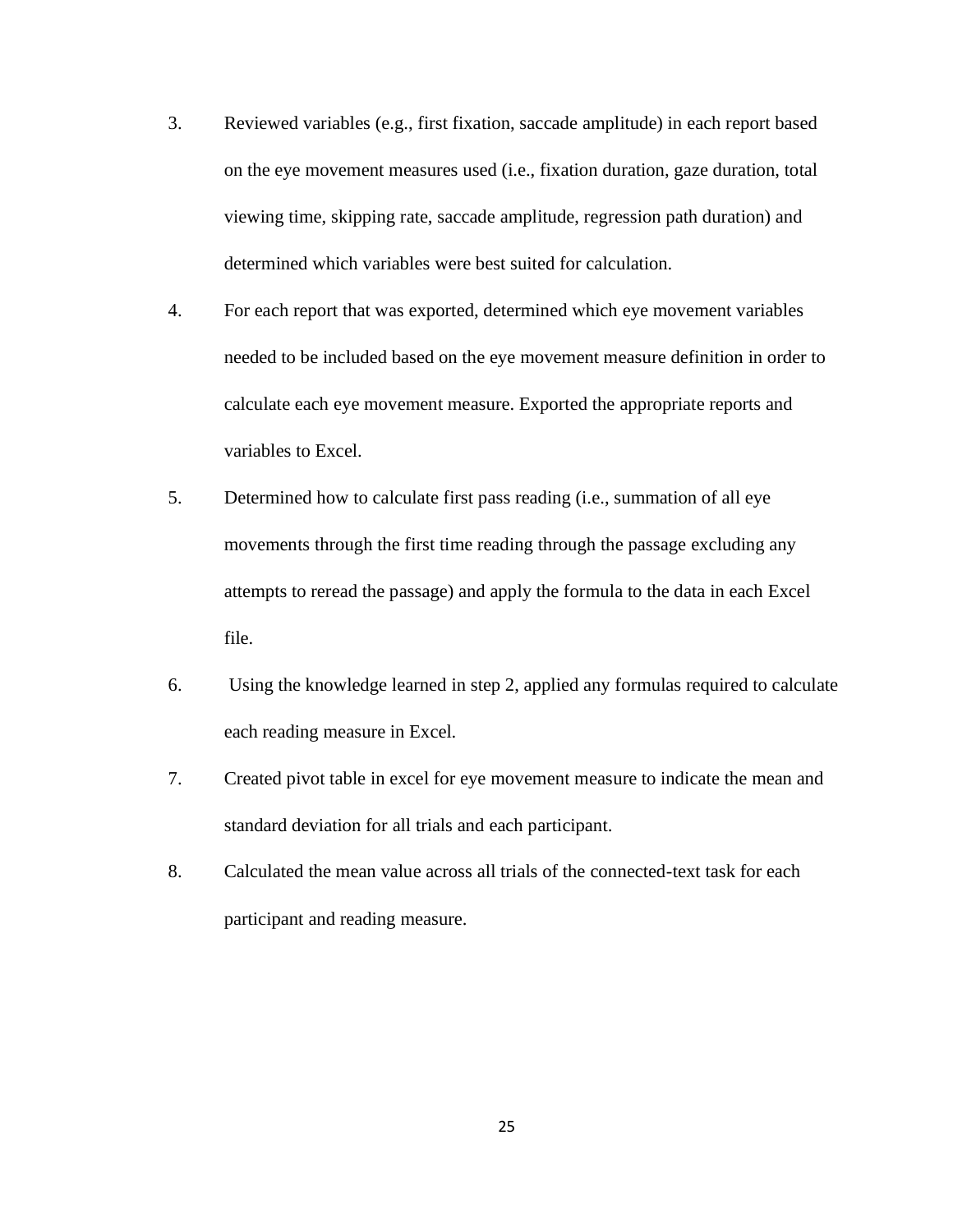### **CHAPTER IV**

### **RESULTS**

Descriptive statistics including means and standard deviations for each participant group and eye movement measure are shown in Table 4. Individual participant data is shown in Appendix B. Overall, participant group means for each eye movement measure were within close proximity of one another for most measures. For persons with aphasia, the average saccade amplitude for all participant groups deviated from the mean the least among all subtypes, while regression path duration and sum of words skipped showed the widest range of measurements. Persons with anomic aphasia had the furthest deviation from the mean across all measures for any subtype for regression path duration (*M*=516.9, *SD*= 265.3) and sum of words skipped (*M*=887.1, *SD*=237.1).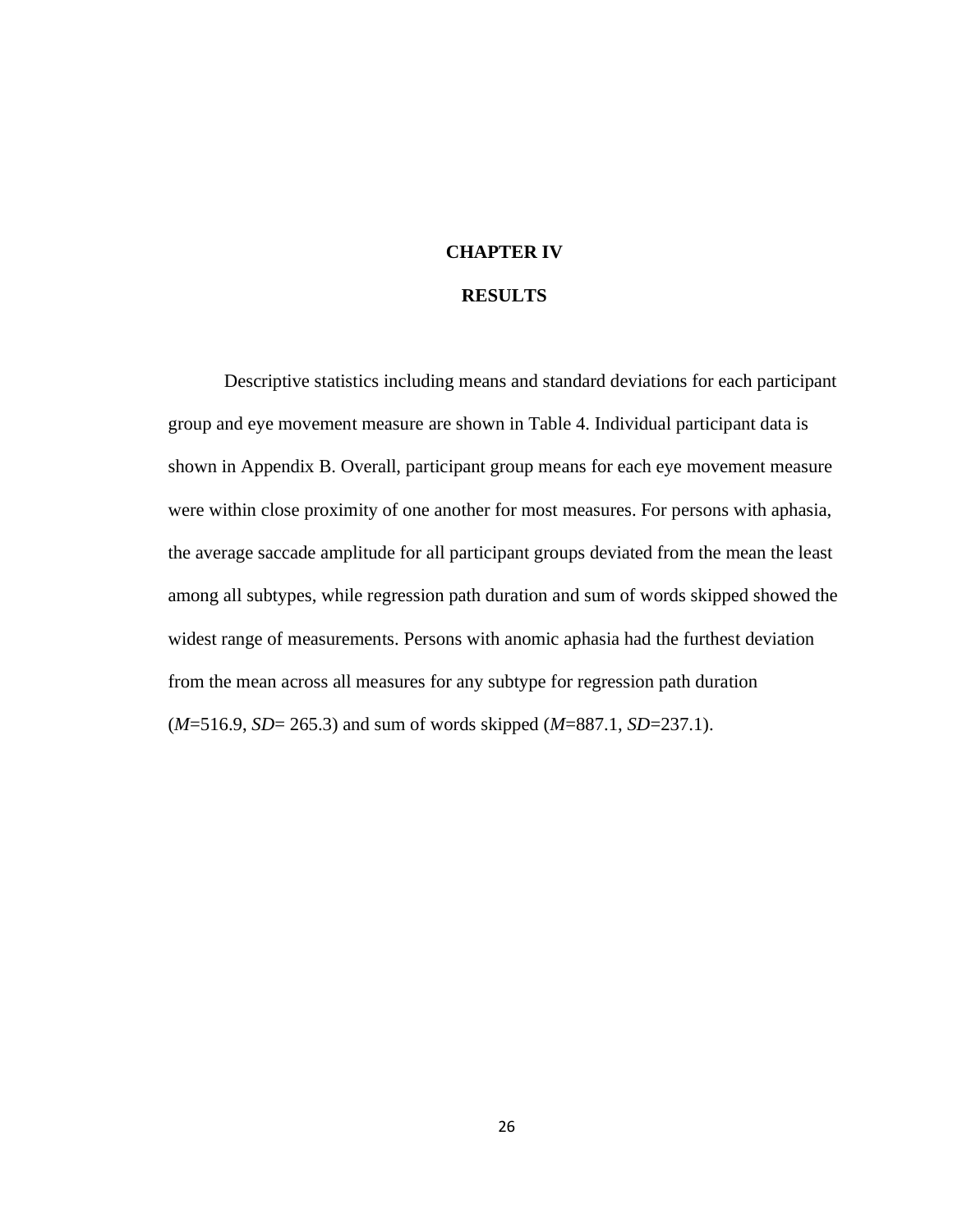|                               | Simple   | Regressi | Total    | Gaze     | Sum of  | Average              | First    |
|-------------------------------|----------|----------|----------|----------|---------|----------------------|----------|
|                               | Fixation | on Path  | Duration | Duration | Words   | Saccade              | Fixation |
|                               | Duration | Duration | (ms)     | (ms)     | Skipped | Amp.                 | Duration |
|                               | (ms)     | (ms)     |          |          |         | $(\text{deg} \circ)$ | (ms)     |
| Whole Group $(n=24)$          |          |          |          |          |         |                      |          |
| <b>PWA</b>                    | 236.1    | 488.8    | 194.1    | 287.9    | 894.9   | 4.7                  | 212.2    |
|                               | (44.6)   | (189.9)  | (11.1)   | (75.3)   | (216.4) | (0.6)                | (52.9)   |
| Controls                      | 232.0    | 359.8    | 191.6    | 274.1    | 732.2   | 4.9                  | 218      |
|                               | (35.2)   | (64.0)   | (12.1)   | (46.5)   | (136.8) | (0.7)                | (43.6)   |
| Broca's $(n=8)$               |          |          |          |          |         |                      |          |
| <b>PWA</b>                    | 249.1    | 439.9    | 194.1    | 309.6    | 868.0   | 4.7                  | 213.8    |
|                               | (46.4)   | (100.1)  | (14.1)   | (74.7)   | (142.3) | (0.7)                | (62.5)   |
| Controls                      | 220.2    | 333.0    | 189.7    | 263.7    | 691.1   | 4.9                  | 193.8    |
|                               | (34.0)   | (22.7)   | (15.7)   | (47.0)   | (72.1)  | (0.6)                | (32.8)   |
| Anomic $(n=8)$                |          |          |          |          |         |                      |          |
| <b>PWA</b>                    | 225.0    | 516.9    | 198.4    | 294.22   | 887.1   | 4.6                  | 206.1    |
|                               | (33.5)   | (265.3)  | (9.9)    | (56.81)  | (237.1) | (0.5)                | (51.2)   |
| Controls                      | 234.1    | 364.2    | 194.6    | 272.19   | 724.9   | 5.0                  | 217.9    |
|                               | (45.5)   | (71.5)   | (7.7)    | (57.20)  | (152.7) | (0.6)                | (36.4)   |
| Wernicke's/conduction $(n=8)$ |          |          |          |          |         |                      |          |
| <b>PWA</b>                    | 234.3    | 509.5    | 189.9    | 301.27   | 929.5   | 4.8                  | 216.7    |
|                               | (54.1)   | (184.2)  | (8.3)    | (98.40)  | (274.1) | (0.6)                | (50.8)   |
| Controls                      | 241.8    | 382.1    | 190.4    | 286.5    | 780.5   | 5.0                  | 242.2    |
|                               | (24.0)   | (80.1)   | (12.6)   | (36.2)   | (168.1) | (0.9)                | (50.2)   |

**Table 4. Descriptive Statistics for Aphasia Subtypes and Controls**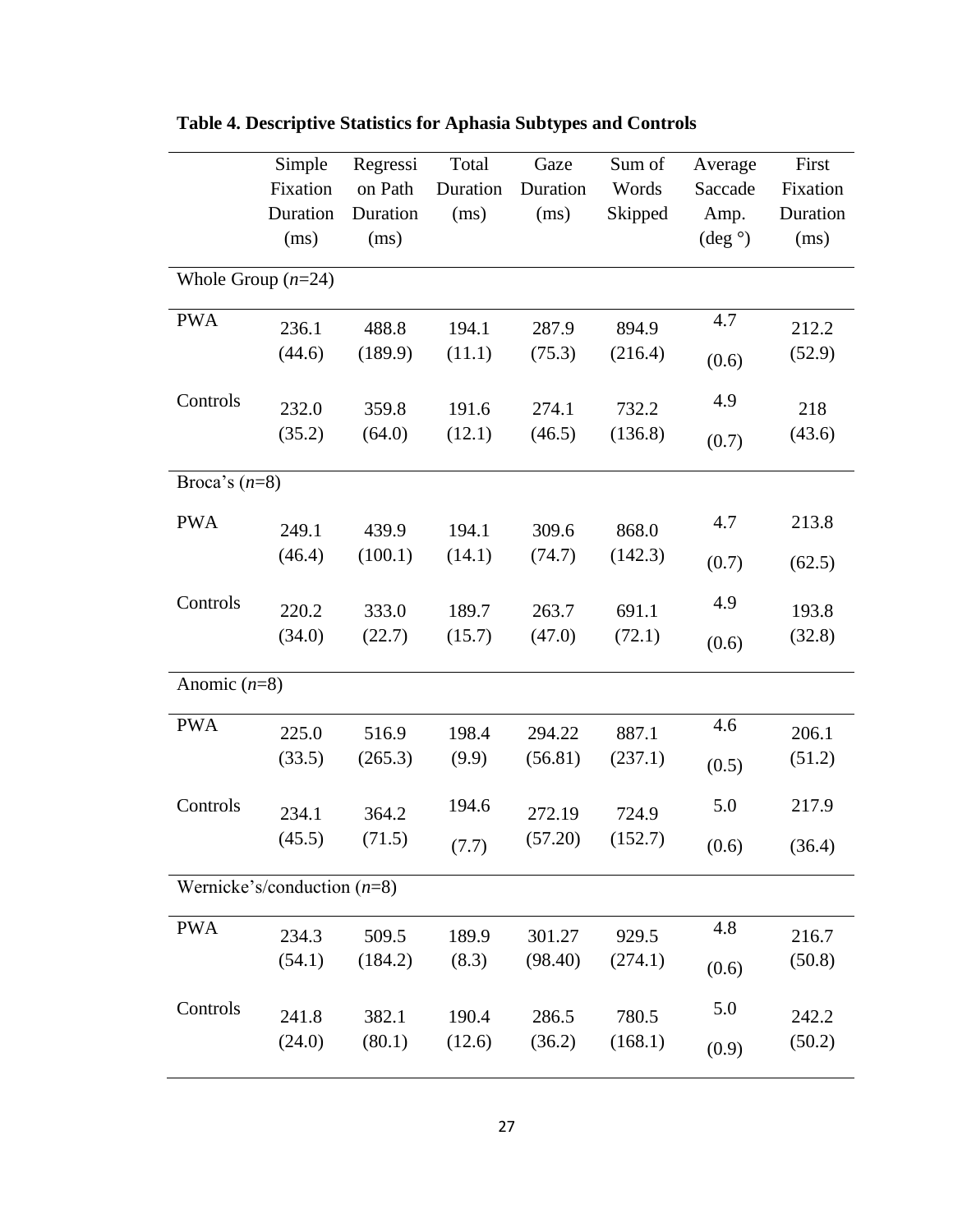The first research question asked whether the eye movement measures, fixation duration, gaze duration, total viewing time, skipping rate, saccade amplitude, and regression path duration differ among persons with anomic, Broca's, and Wernicke's/conduction aphasia as well as when compared to an age matched control group. Linear mixed effects models were run using JASP 0.16.1 (2022) to compare eye movement measures from the mean of fixation duration, regression path duration, total duration, gaze duration, and saccade amplitude across these participant groups. A separate model was run for each eye movement measure. The details of each model are shown in Appendix A. Eye movement measure was the dependent variable. Participant group (i.e., persons with aphasia vs. controls), aphasia subtype (i.e., anomic, Broca's, Wernicke's/conduction), and time (i.e., pre- vs. post- protocol changes) were the fixed effects. Participant was a random effect. Trial number was entered as a random effect, but the model was unable to converge, so it was removed from the model. An analysis of variance (ANOVA) was run separately for the sum of word skipping as the trial data was categorial (i.e., the word was skipped or not), not continuous which is required for the linear mixed effects model. Participant group, aphasia subtype, and time were entered as fixed factors into the ANOVA.

For the linear mixed effects models, there were no significant main effects of participant group (i.e., control vs. persons with aphasia), aphasia subtype (i.e., anomic, Broca's, Wernicke's/conduction), or time (i.e., before and after the change in the experiment protocol) for any of the eye movement measures (all  $p > 11$ ), except participant group for regressive path duration ( $p = .04$ ). This main effect indicates that the whole group of persons with aphasia ( $M = 438.40$ ,  $SD = 562.19$ ), collapsed over subtype,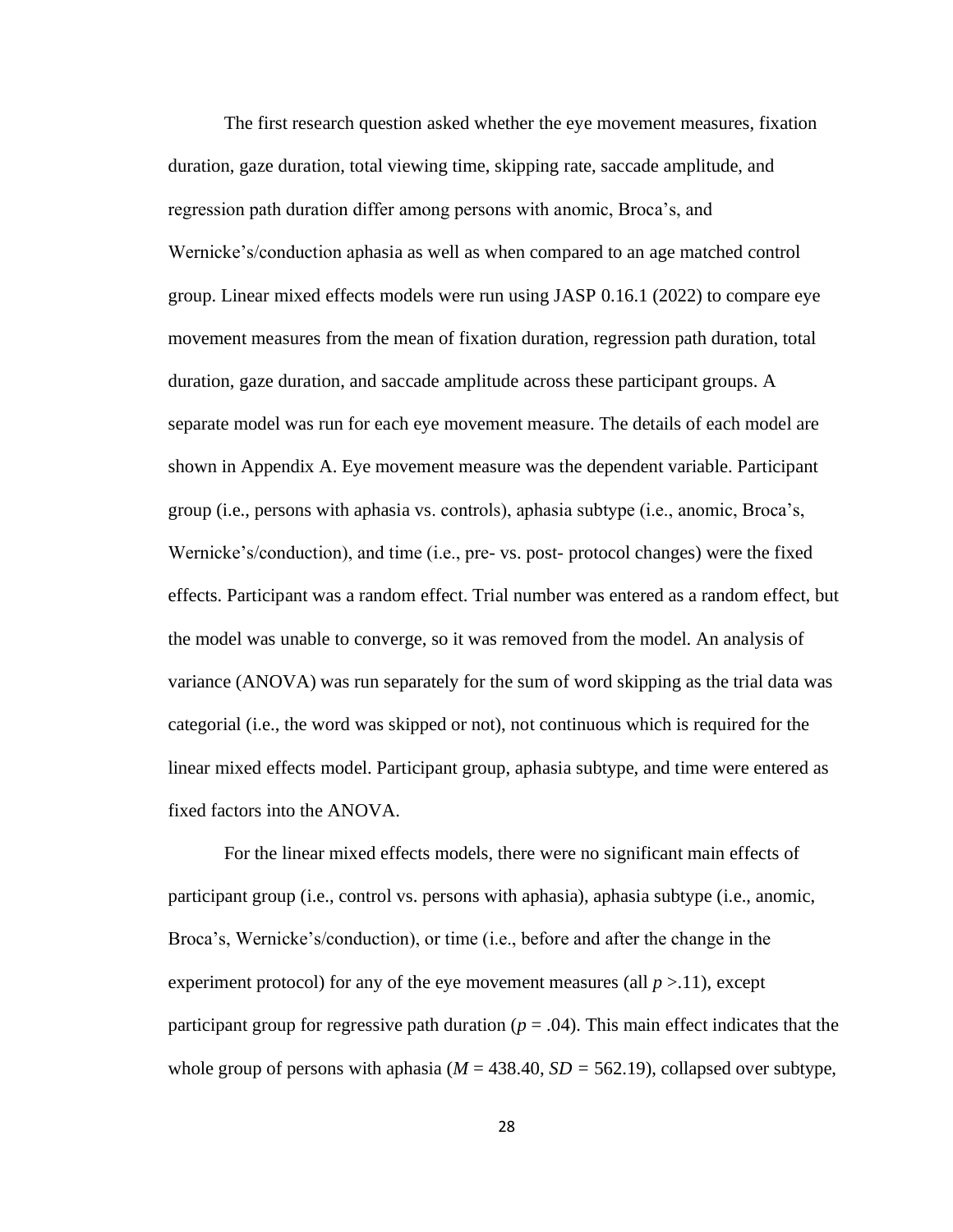had a longer regressive path duration than the whole control group (*M* = 350.91, *SD =*  373.86). Additionally, there were no significant interactions between participant group, aphasia subtype, or time (all  $p > 24$ ). The ANOVA for word skipping revealed one significant main effect for participant group ( $F(1, 36) = 5.50$ ,  $p = .03$ ) indicating persons with aphasia skipped significantly more words  $(M = 894.88, SD = 216.41)$  than control participants (*M* = 732.17, *SD =* 136.75). All other main effects and interactions were not significant (all  $p > .70$ ).

The first research question asked whether the eye movement measures, fixation duration, gaze duration, total viewing time, skipping rate, saccade amplitude, and regression path duration differ among persons with anomic, Broca's, and Wernicke's/conduction aphasia as well as when compared to an age matched control group. Linear mixed effects models were run using JASP 0.16.1 (2022) to compare eye movement measures from the mean of fixation duration, regression path duration, total duration, gaze duration, and saccade amplitude across these participant groups. A separate model was run for each eye movement measure. The details of each model are shown in Appendix A. Eye movement measure was the dependent variable. Participant group (i.e., persons with aphasia vs. controls), aphasia subtype (i.e., anomic, Broca's, Wernicke's/conduction), and time (i.e., pre- vs. post- protocol changes) were the fixed effects. Participant was a random effect. Trial number was entered as a random effect, but the model was unable to converge, so it was removed from the model. An analysis of variance (ANOVA) was run separately for the sum of word skipping as the trial data was categorial (i.e., the word was skipped or not), not continuous which is required for the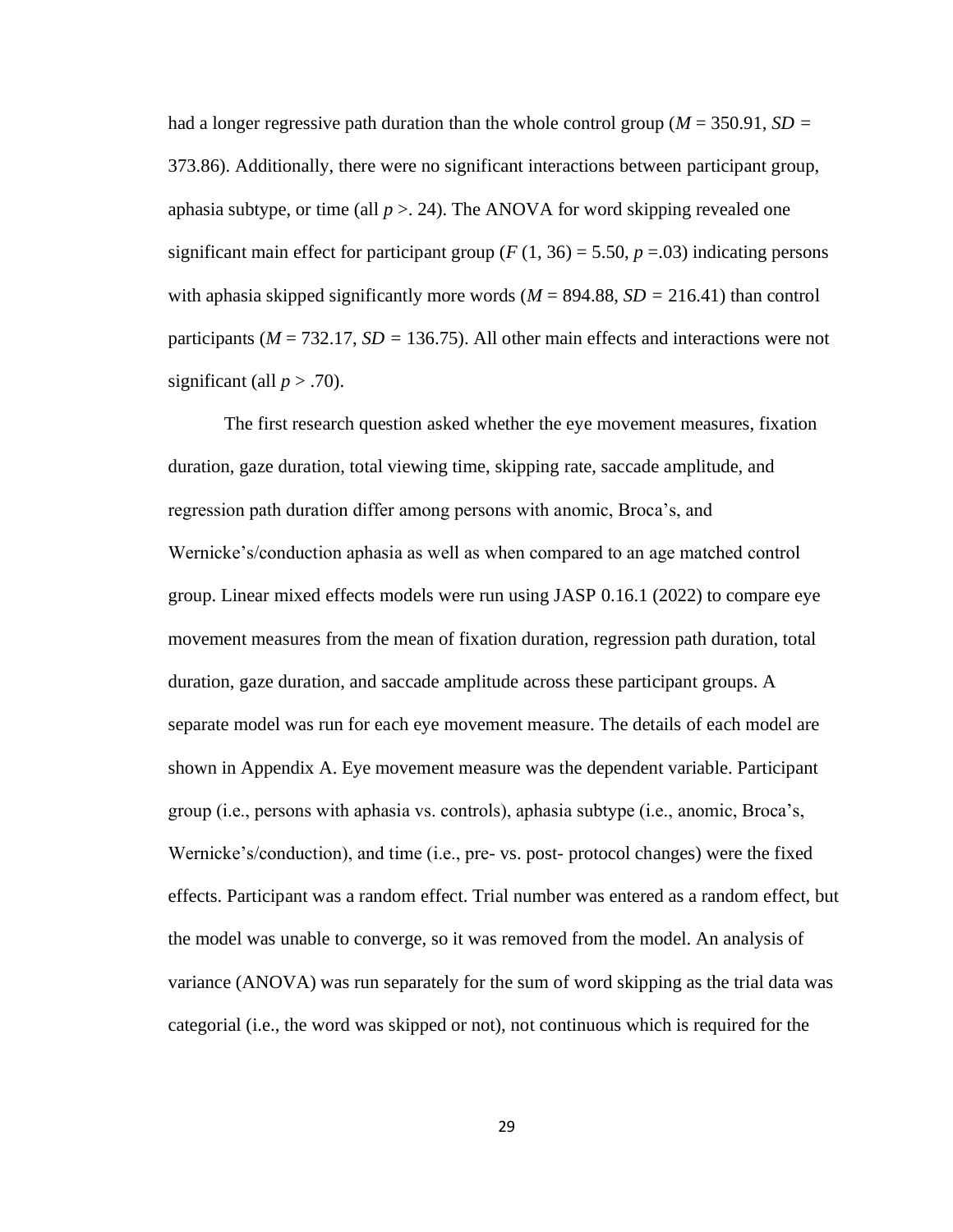linear mixed effects model. Participant group, aphasia subtype, and time were entered as fixed factors into the ANOVA.

For the linear mixed effects models, there were no significant main effects of participant group (i.e., control vs. persons with aphasia), aphasia subtype (i.e., anomic, Broca's, Wernicke's/conduction), or time (i.e., before and after the change in the experiment protocol) for any of the eye movement measures (all  $p > 11$ ), except participant group for regressive path duration  $(p = .04)$ . This main effect indicates that the whole group of persons with aphasia ( $M = 438.40$ ,  $SD = 562.19$ ), collapsed over subtype, had a longer regressive path duration than the whole control group (*M* = 350.91, *SD =*  373.86). Additionally, there were no significant interactions between participant group, aphasia subtype, or time (all  $p > 24$ ). The ANOVA for word skipping revealed one significant main effect for participant group ( $F(1, 36) = 5.50$ ,  $p = .03$ ) indicating persons with aphasia skipped significantly more words  $(M = 894.88, SD = 216.41)$  than control participants (*M* = 732.17, *SD =* 136.75). All other main effects and interactions were not significant (all  $p > .70$ ).

The second research question asked what the relationship was between eye movement measures (e.g., fixation duration, regression path duration), language severity (WAB-R AQ scores) and reading comprehension ability (RCBA-2 scores). Because most skewness and kurtosis values fell beyond the range of -1 and +1, across all eye movement measures for each subtype group, Spearman's correlation was used to investigate this question. A separate Spearman's correlation was used to examine the associations of eye movement measures and WAB—R AQ and RCBA-2 scores for each aphasia subtype and the group of persons with aphasia as a whole. A summary of the results is presented in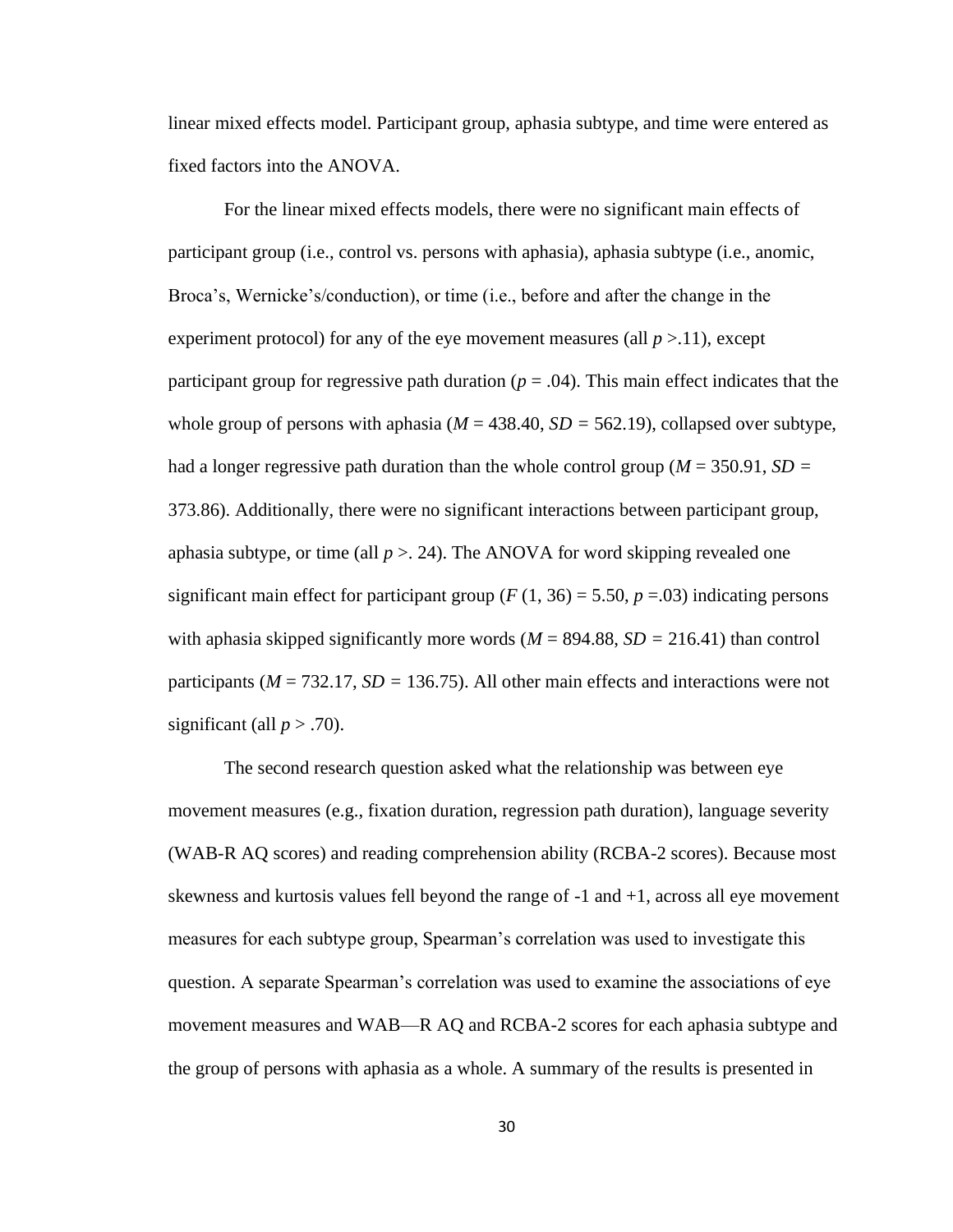Table 5. For the whole group of persons with aphasia, there was a weak, significant, positive correlation between language severity and total duration ( $r = .34$ ,  $p = .05$ ), suggesting a longer duration is associated with less language impairment. There were also two weak significant negative correlations between regression path duration, sum of words skipped ( $r = -.36$ ,  $p = .05$ ) and reading comprehension ( $r = -.42$ ,  $p = .02$ ) suggesting more words skipped and a larger regression path duration is associated with poorer reading comprehension. Although significant, these associations are weak suggesting other variables may be influencing the correlation such as the complexity of the text. For persons with Broca's aphasia, there was a strong, significant, positive correlation between the average of the first fixation duration and language severity (*r* = .74,  $p = .02$ ). This association indicates that a longer first fixation duration is associated with less language impairment as measured by the WAB-R AQ. Other eye movement measures showed moderate associations between variables, despite not being statistically significant. Specifically, for persons with Broca's aphasia, there was a non-significant moderate positive correlation between language severity and gaze duration (*r* = .50), indicating longer gaze duration is associated with less language severity. Additionally, there was a non-significant moderate negative association between reading comprehension and the average of saccade amplitude  $(r = -0.55)$ , indicating that poorer reading comprehension is associated with a larger saccade amplitude. For persons with anomic aphasia, non-significant moderate negative associations were found between reading comprehension and first fixation duration (*r* = -.56), regression path duration (*r* = -.60), and sum of words skipped (*r* = -.60). These associations indicate that poorer reading comprehension is associated with longer fixation duration, longer regression path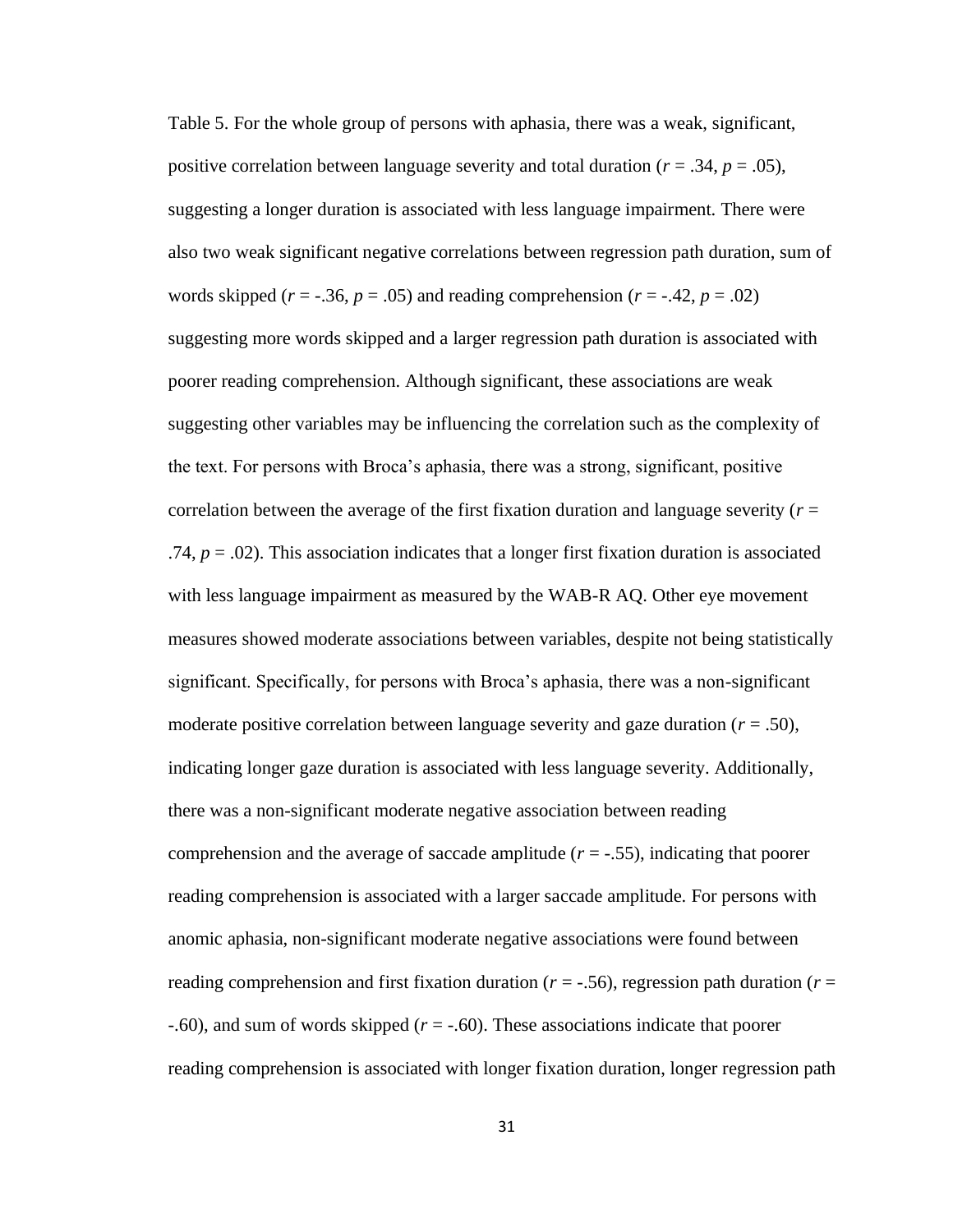duration, and an increase in the number of words skipped. Lastly, for persons with Wernicke's/conduction aphasia, the relationship among variables were weak, indicating very little association between eye movement measures and language severity and reading comprehension ability.

Simple Fixation Duration Regression Path duration Total Duration Gaze Duration Sum of Words Skipped Average Saccade Amp First Fixation Duration *Whole Group of Persons with Aphasia (n = 24)* WAB-R AD-R .13 -.01 .34\* .18 -.09 -.29 .06 RCBA-2 -.11 -.36\* .25 -.12 -.42\* -.33 -.04 *Broca's Aphasia (n = 8)* WAB-R AD-R .36 .31 .45 .50 .26 -.14 .74\* RCBA-2 .19 -.10 .21 .33 -.14 -.55 .14 *Anomic Aphasia (n = 8)* WAB-R AQ .12 -.41 -.05 .10 -.41 .17 -.07 RCBA-2 -.56 -.60 .01 -.47 -.60 -.34 -.10 *Wernicke's/ Conduction Aphasia (n = 8)* WAB-R AQ .38 .19 .21 .19 .17 -.33 .26 RCBA-2 .39 -.21 .36 .07 -.29 -.21 .14 *Note: \* indicates significant at the .05 level* 

**Table 5. Spearman's Correlation Between Eye Movement Measures, Language Severity (WAB-R AQ) and Reading Comprehension (RCBA-2)**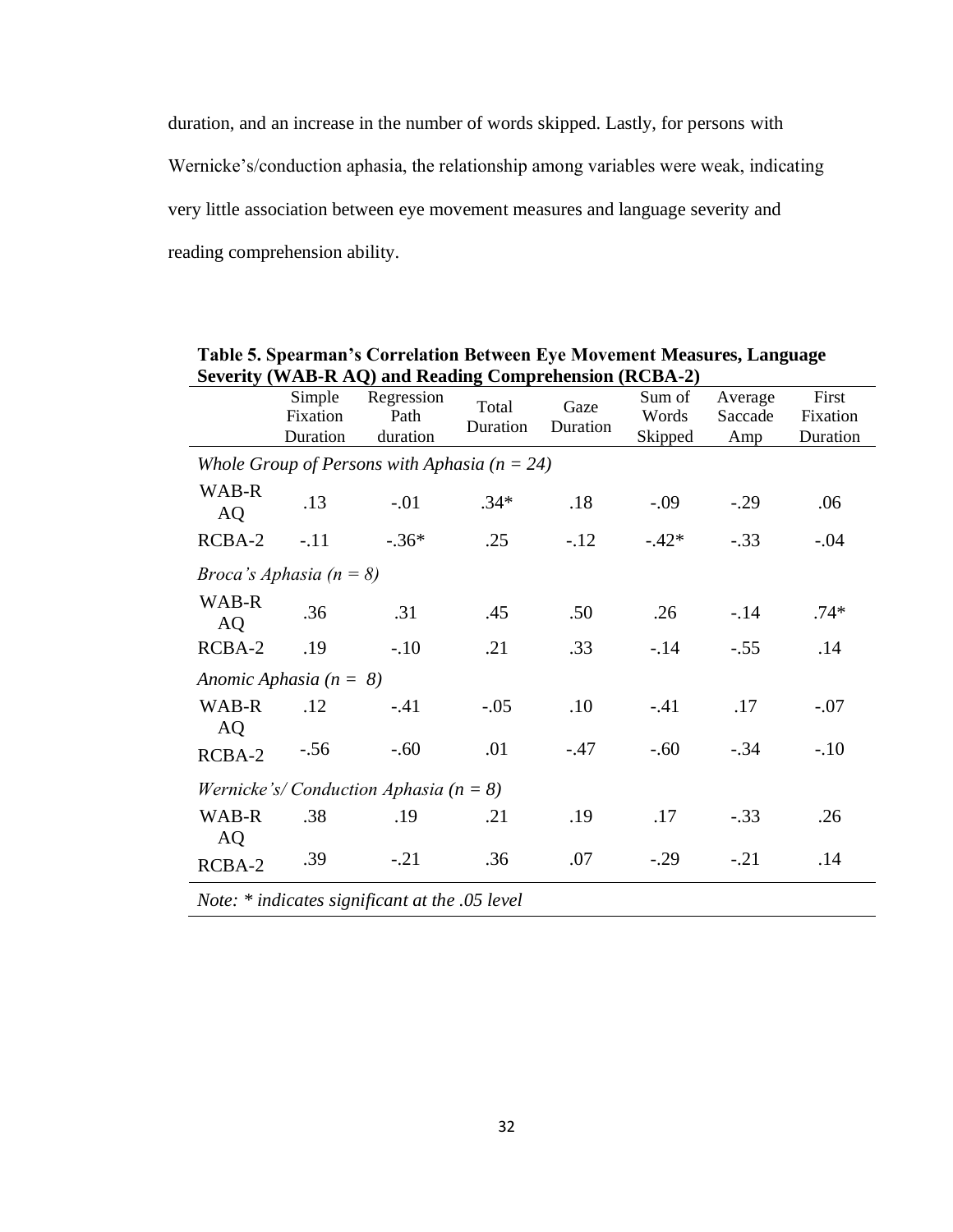## **CHAPTER VII**

### **DISCUSSION**

The purpose of this research study was to examine whether eye movement measures, specifically, fixation duration, regression path duration, total duration, gaze duration, word skipping, and saccade amplitude differ among persons with aphasia and their age matched controls. It also examined whether eye movement measures from reading connected text were associated with language impairment and reading comprehension skills.

#### **Research Question 1**

The first hypothesis predicted that persons with aphasia would have a longer fixation duration, higher gaze duration, longer viewing time, more refixations, shorter saccade amplitude, and a lower skipping rate. Results indicated there was a significant difference between the whole control group and persons with aphasia for regressive path duration, suggesting control participants refixated on words less than persons with aphasia. The results also indicated persons with aphasia skipped more words than the control group. There were no other eye movement measures that were significantly different between persons with aphasia, in any subtype, and the control groups. Additionally, the first hypothesis predicted eye movement measures for persons with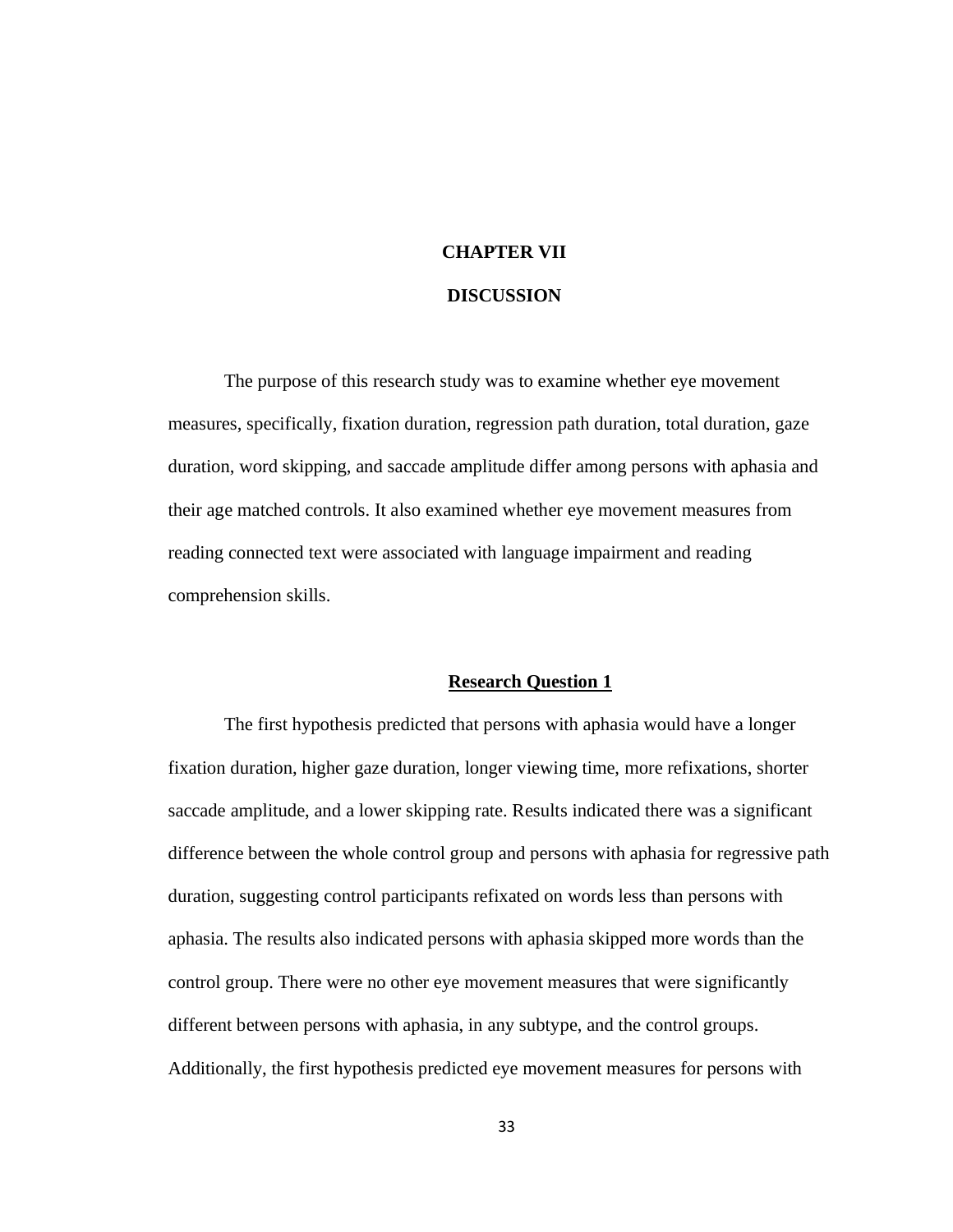anomic aphasia would not significantly differ from the control group, while eye movement measures for persons with Broca's and Wernicke's/conduction aphasia would show a significant difference. Results indicated there was no significant difference between eye movement measures for any of the aphasia subtypes and their controls.

Because the current literature suggests a strong association between eye movement measures and cognitive-linguistic processing (Rayner & Liversedge, 2011; Rayner et al., 2012; Henderson & Luke, 2012; Rayner & Pollastek, 2013; Luke & Henderson, 2013), it was expected that there would be differences in eye movement measures during reading among aphasia subtypes and controls groups; however, our results indicated only two significant main effects between controls and persons with aphasia, with no differences among the subtypes. There are a few explanations for these results. The small size of the groups  $(n = 8)$  may have prevented the linear mixed effects model from yielding significant results. A larger sample size would lead to greater statistical power, and greater confidence in the mean's ability to represent the sample group. In the current study, the group sizes were relatively small; therefore, it is possible with more participants, more significant differences would be seen between subtypes of aphasia and their eye movements.

Although most eye movement measures did not yield a significant result, regression path duration did reflect a significant difference between the control group and persons with aphasia, indicating controls had a shorter fixation duration following the first fixation than persons with aphasia. Due to slow lexical access, persons with aphasia may need to re-fixate on a word more frequently and for a longer duration to process its meaning (Huck et al., 2017). Additionally, Huck and colleagues' (2017) results indicated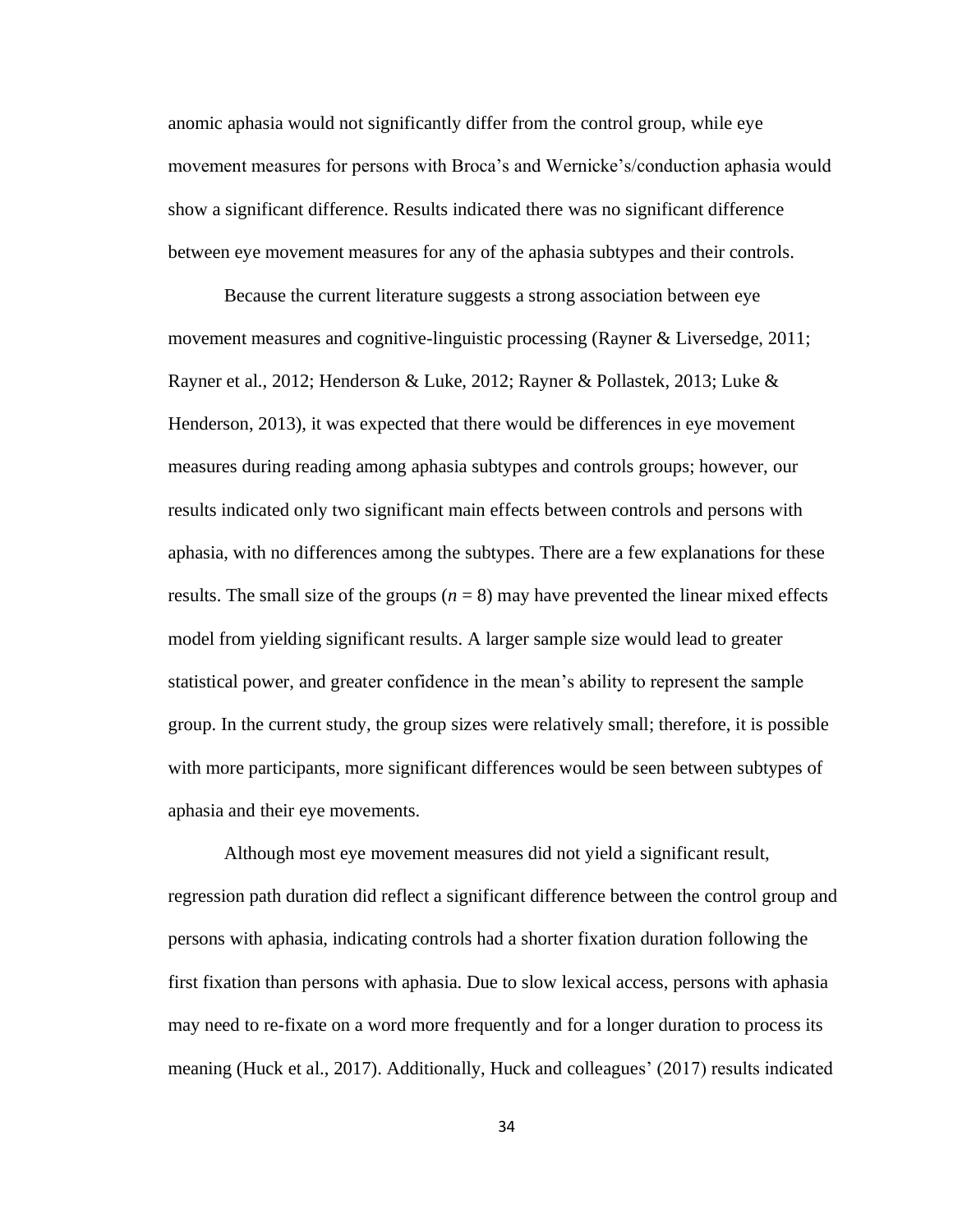linguistic features of the text, specifically word frequency, can affect fixation duration for both neurotypical individuals and persons with aphasia. In their study, high frequency words were associated with a shorter fixation duration where as low frequency words were associated with a longer fixation duration. In contrast to the present study, a study conducted by Knilans and Dede (2015) found that controls had a longer regression path duration than persons with aphasia. However, those researchers controlled for structural frequency and complexity of the stimuli. The significant difference between persons with aphasia and controls for regression path duration suggests persons with aphasia may use a different reading strategy when reading sentences with complex structures. Knilans and Dede (2015) used sentence level stimuli, while the current study used paragraph level stimuli. This difference may have also led to different findings, suggesting despite the complex structure or structural frequency of the sentence, persons with aphasia may process information differently at the paragraph level than at the sentence level when comprehending the text.

The second significant finding was word skipping at a higher rate for persons with aphasia compared to controls. This finding was contrary to my hypothesis. Based on the previous literature that suggested reading more complex and difficult text leads to fewer words skipped (Vitu et al., 1995), I expected persons with aphasia to skip fewer words due to reading difficulty. Rather, persons with aphasia skipped more words which might suggest a different reading strategy than predicted. On the contrary Perhaps, persons with aphasia skip words they do not know rather than fixate on them. This is interesting when considered in the context of the other significant finding of higher regression path duration for persons with aphasia compared to controls. Persons with aphasia appear to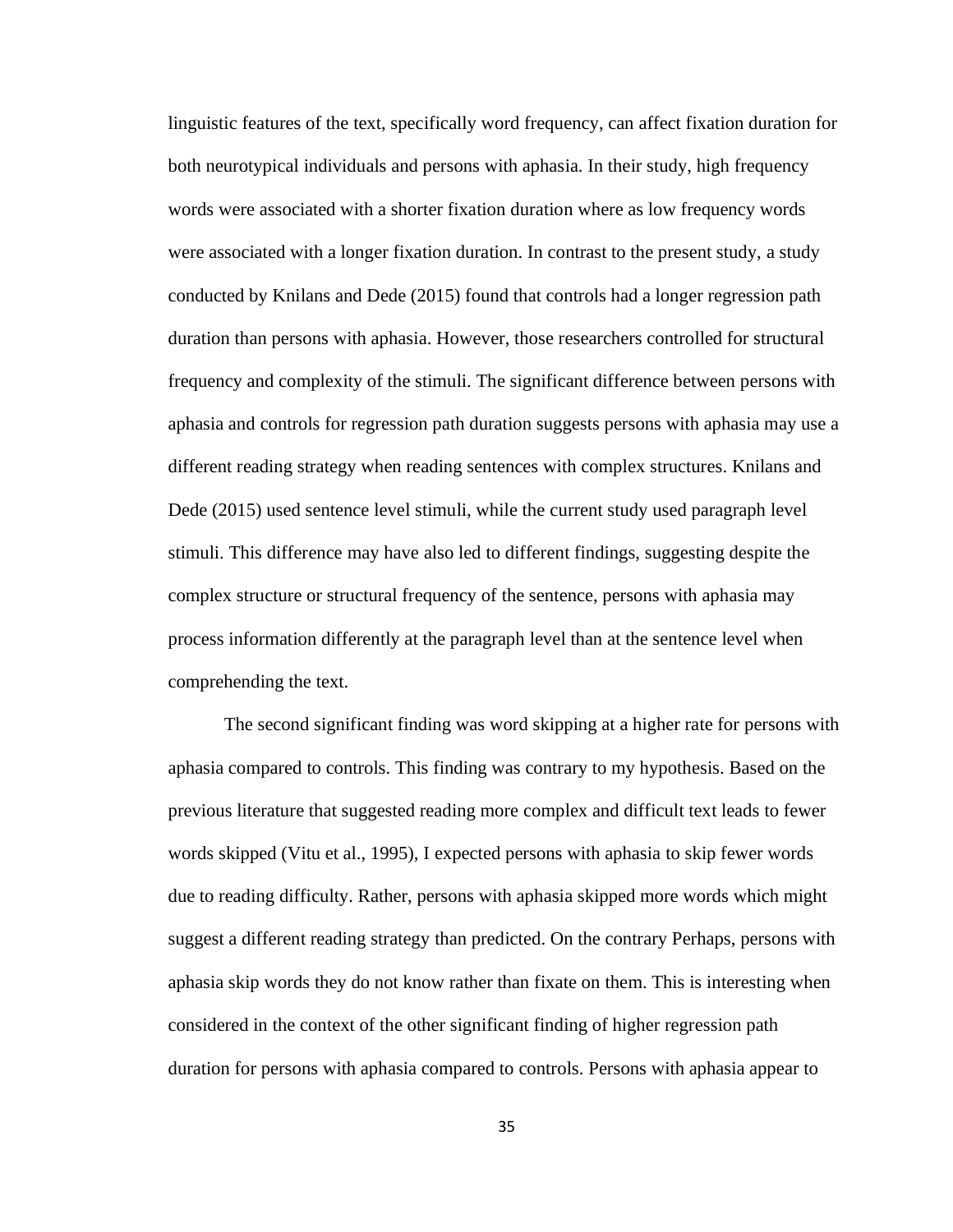skip more words but refixate more following the first fixation. In a follow up study, it would be interesting to analyze the words that are not skipped and re-fixated for linguistic characteristics.

#### **Research Question 2**

The second hypothesis predicted there would be a strong negative association between gaze duration, fixation duration, regressions, word skipping, and refixations and connected text reading ability (RCBA-2) and language processing severity (WAB-R). Overall, there was one significant, strong, positive association between the first fixation duration and language severity for persons with Broca's aphasia. Although I hypothesized that longer first fixation duration would be associated with more language impairment, the results indicated persons with Broca's aphasia, who had a longer fixation duration, had less language impairment. A possible explanation may be persons with Broca's aphasia with a longer fixation time process the text without needing to re-fixate on the word again, suggesting persons with Broca's aphasia utilize a different reading strategy. Thus, this subtype may have greater awareness of their deficits and compensated by fixating for longer on the text. A longer gaze duration was also associated with less language impairment. The same explanation for fixation duration may also reveal why longer gaze duration indicates less language impairment, as persons with Broca's aphasia are attempting to process that specific area of the text and need to fixate on it for a longer period of time.

A larger saccade amplitude was associated with poorer reading comprehension ability for persons with Broca's aphasia. Research in neurotypical individuals has shown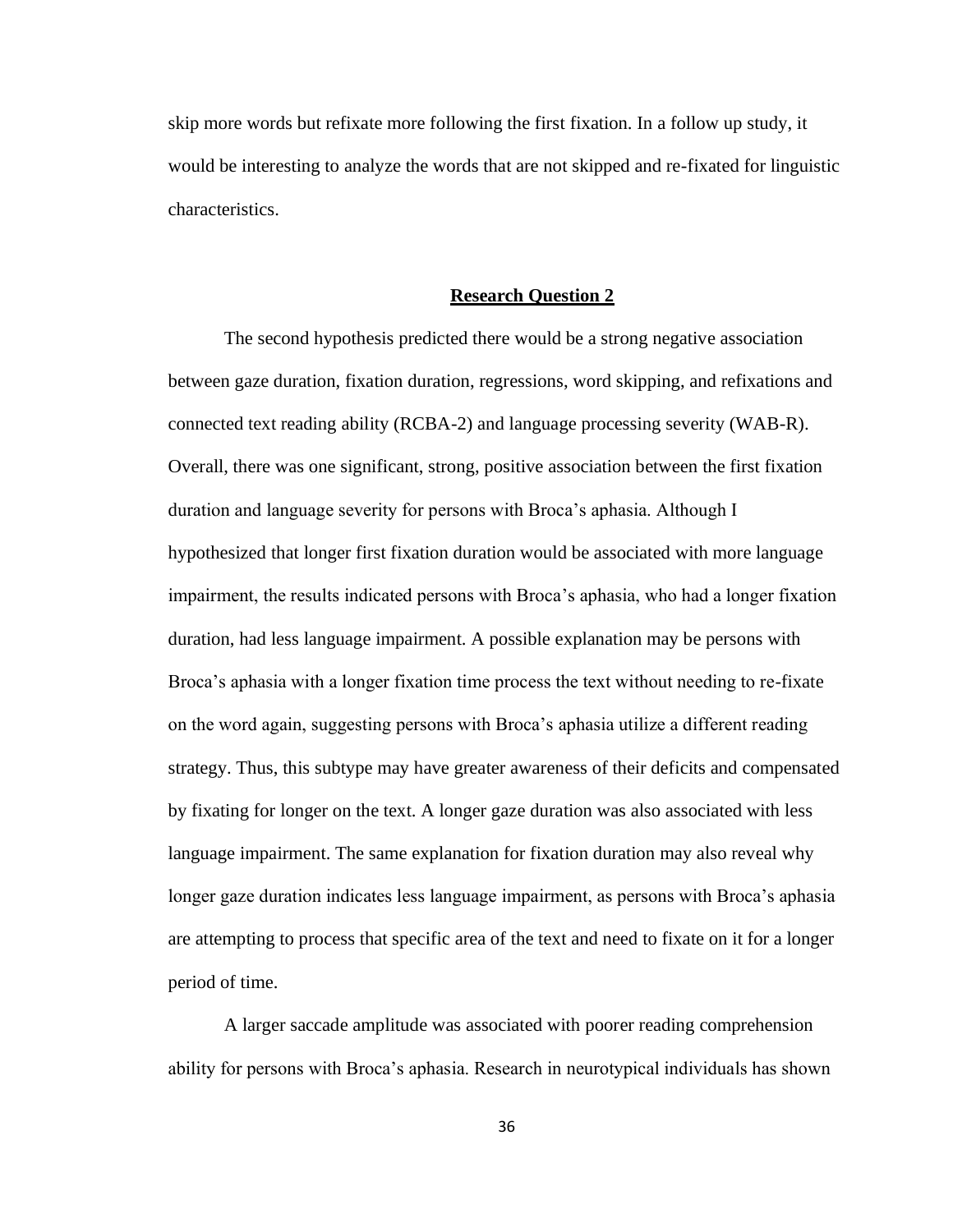that linguistic processing is largely suppressed during a saccadic eye movement (Wolverton & Zola, 1983). Current research also suggests harder texts leads to smaller or shorter saccades (Rayner, 1998; Rayner & Pollastek, 2013). Additionally, processing information at the current fixation point plays an important role in determining the next saccadic eye movement (Gilchrist, 2011). This may explain why a larger saccade amplitude is associated with poorer reading comprehension, suggesting persons with Broca's aphasia may have difficulty processing information at the current point of fixation and thus proceed to jump further in the text because of difficulty with lexical access. It is also possible that those with more severe impairment, show larger saccadic movements because they are not processing any of the text and therefore their eyes continue to jump from one point to the next.

Findings for persons with anomic aphasia suggests poorer reading comprehension is associated with longer first fixation duration, longer regression path duration, and more words skipped. This is consistent with previous research that shows a longer fixation duration and longer regression path duration is associated with more difficulty processing the text (Rayner & Pollastek, 2013). On the contrary, a longer fixation duration in persons with Broca's aphasia suggested less language impairment and possibly the use of a different strategy for language processing in this specific subtype of aphasia.

Associations for persons with Wernicke's/conduction aphasia were weak. When graphed on a scatter plot there was little to no association due to all points being in one area or all of them being spread out across the graph. Scatter plots for language severity and saccade amplitude, fixation duration, sum of words skipped, regression duration, gaze duration, and words skipped showed all points on the graph were in one area,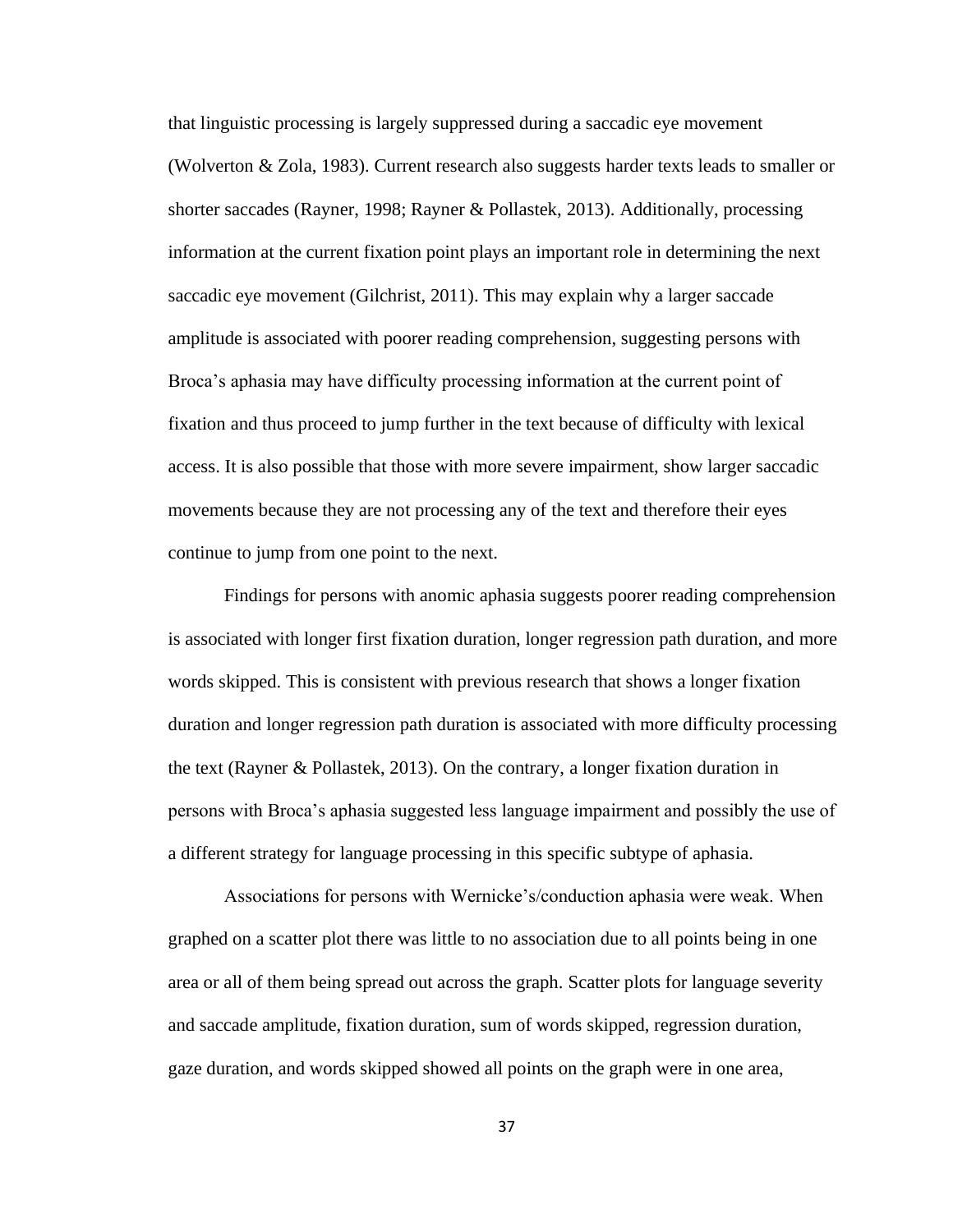indicating language impairment did not have an impact on eye movement measures. A possible explanation may be the wide range of severity of deficits among participants with Wernicke's/conduction aphasia prevented any patterns from emerging within the eye movement measures. Persons with Wernicke's aphasia tend to have more severe language impairments, while persons with conduction aphasia are milder. Total duration resulted in a wider spread across the top of the scatter plot. Although some participants' total duration increased with an increase in WAB-R AQ score, outliers within a small sample size affected the relationship between the two variables. For reading comprehension, first fixation duration, gaze duration, sum of words skipped, average saccade amplitude, and average of the first fixation duration also showed all the points to be clumped together on the graph, indicating reading comprehension and eye movement measures were not strongly associated for this subgroup. Total duration and regression path duration both resulted in a larger spread at the top of the graph, with the lack of a stronger association coming from the outliers in the group.

In regards to the eye measure utilized in this study, it is important to question whether these measures are sensitive enough to predict severity of overall language impairment and reading comprehension ability; and thus, whether or not these measures truly reflect linguistic processing. In a scoping review, Sherma and colleagues (2021) analyzed studies looking at eye tracking measures for studying language comprehension in aphasia; however, research was limited on predicting overall language severity or reading comprehension ability. Although temporal measures such as fixation duration, regressions path duration, and gaze duration are most commonly used for studying language comprehension in neuro-atypical populations, there is limited research to know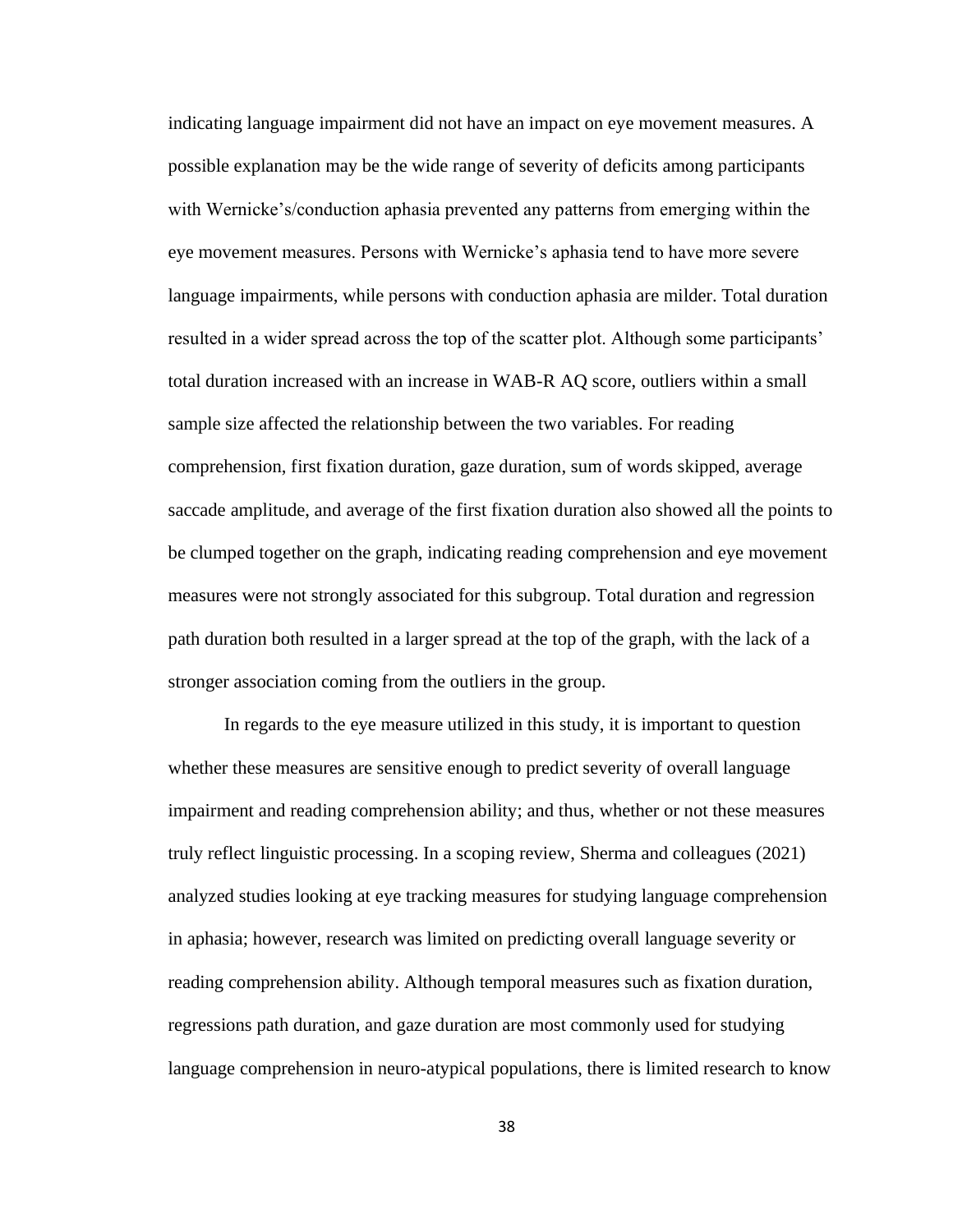whether these same measures are capable of predicting overall language processing severity for other assessment measures (Staub & Rayner, 2007). In other words, it is unclear whether eye movement measures from a separate language task can predict language processing abilities on another task. Therefore, further research is needed to determine if the eye movement measures utilized in this study can make these predictions or if other eye movements such as other spatial measures (e.g., fixation position) would be more sensitive for this prediction. Lastly, utilizing the paragraphs from the eye tracking protocol rather than comparing measurements to scores from the RCBA-2 may be a more accurate representation of the participants' reading comprehension. The RCBA-2 contains multiple parts including word, sentence, and text level reading to gain an overall reading comprehension score, whereas the stimuli used for calculating eye movement measures only utilize text level reading.

Statistical power may have also influenced a possible type II error. Norton and Straub (2001) indicate there are 4 factors that may influence statistical power:  $\alpha$  level, differences between group means, variability among subjects, sample size. In the current study, mean differences, variability, and sample size may have influenced the results. Despite participants with aphasia fitting a specific subtype, variability in WAB-R and RCBA-2 scores among aphasia subtypes may have prevented significant differences from emerging in the data between these groups. A smaller standard deviation from the mean for WAB-R and RCBA-2 scores for each group would have allowed for a greater chance for the results to show a significant difference between participant groups; however, RCBA-2 and WAB-R scores deviated from the mean by five points or more for each subtype. Because of the increased variability, overlapping scores between groups made it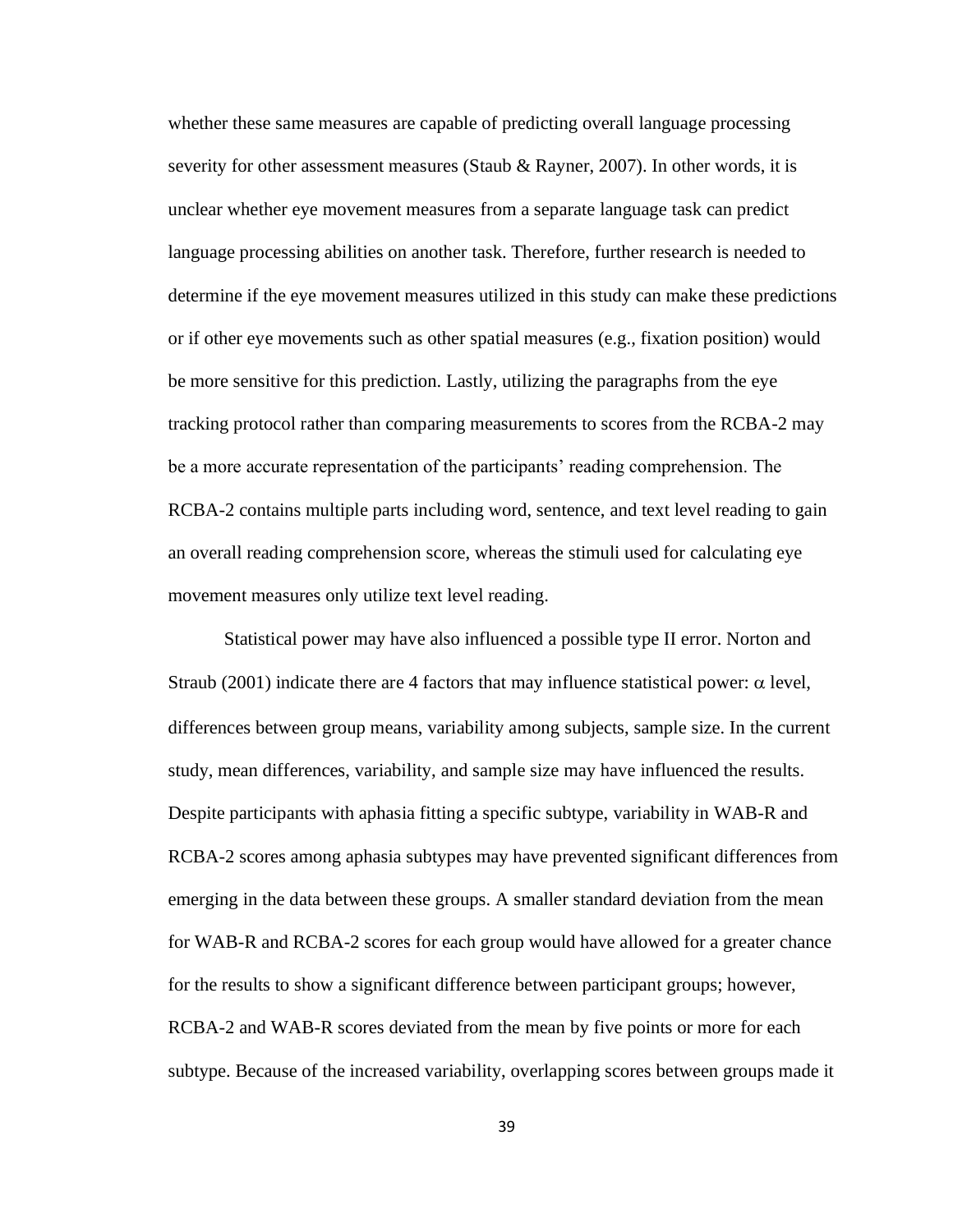difficult to detect differences, should there be some present. For example, persons with Wernicke's/conduction aphasia had a mean score of *M*=60.0, *SD*=20.7 on the WAB-R, and persons with Broca's aphasia also had a similar mean with a large standard deviation (*M*=64.1, *SD*=10.5). Thus, the similarities between groups make the different subtypes look similar when looking only at the data.

#### **Research Limitations and Future Suggestions**

Despite strong evidence for the relationship between eye movement measures and cognitive-linguistic processing in neurotypical readers, our results were limited in reflecting the relationship for eye movement measures between neurotypical individuals, persons with aphasia, aphasia subtype, reading comprehension, and language impairment. Linguistic characteristics of the text stimuli, specifically word frequency, could impact eye movement measures. Furthermore, the text stimuli was at approximately an 8<sup>th</sup> grade reading level, which may be too easy for individuals with aphasia and fail to reflect their reading impairments through eye movements. Lastly, even though eye movements are likely mediated by cognitive-linguistic processing in neurotypical readers, eye movement measures could be mediated more by the oculomotor system in individuals with aphasia due to the impairments in cognitive-linguistic abilities.

Additionally, less variance among WAB-R AQ and RCBA-2 for aphasia subtypes will create less overlap among groups and be more likely to show a significant difference between aphasia subtypes. For future studies, controlling for the lexical complexity of the text may also give greater insight into the complexity of text persons with aphasia are able to comprehend. Lastly, it may be beneficial to associate the eye movement measure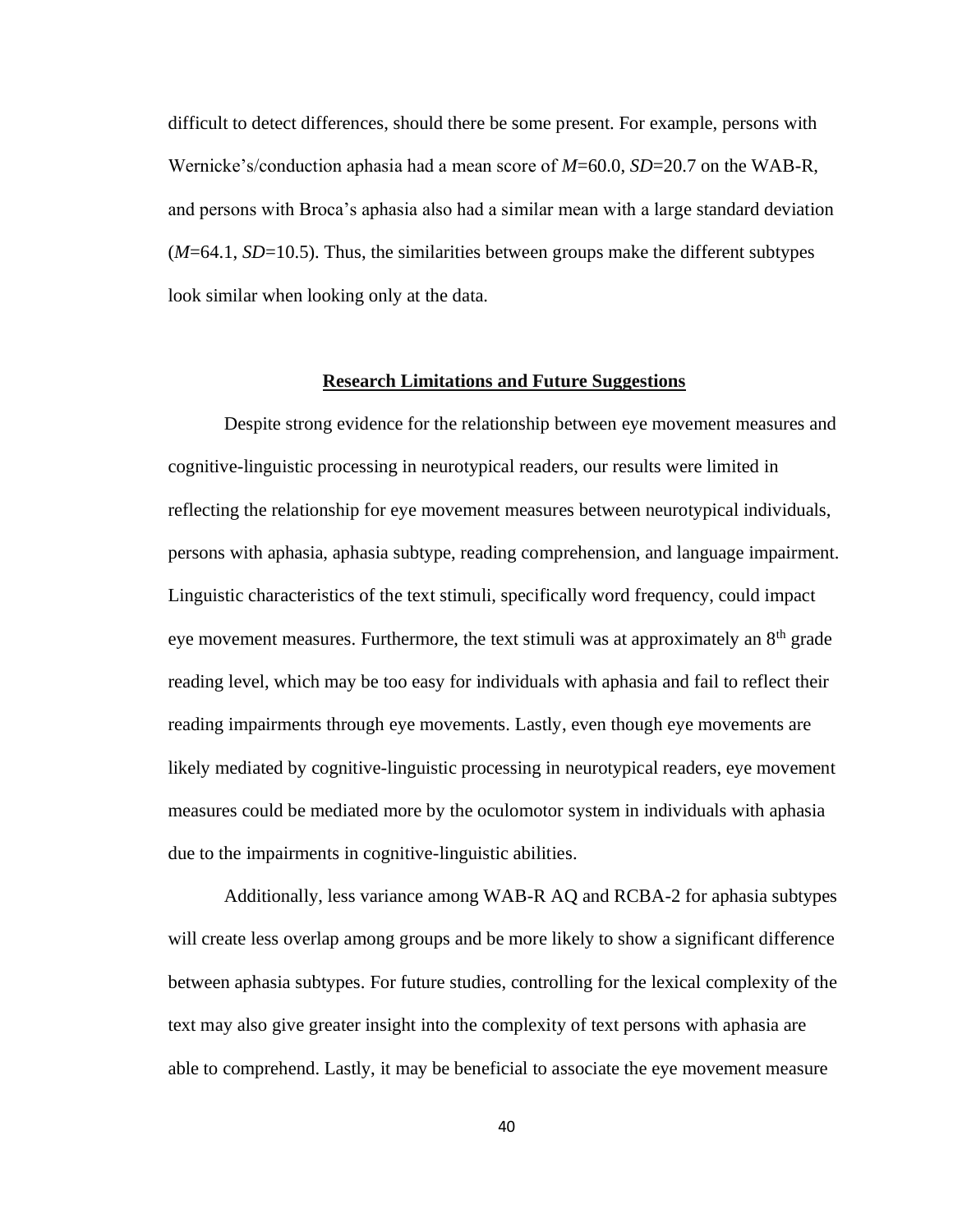with the paragraphs used for the eye tracking protocol rather than comparing measures to standardized tests scores (i.e., WAB-R, RCBA-2). These associations may be more accurate than comparing eye movement measures to a standardized test that contains multiple parts.

### **Clinical Implications**

Results from this study continue to give insight into the uses of eye tracking with neuro-atypical individuals, and specifically for individuals who have aphasia. Although the majority of the eye movement measures were insignificant, using eye tracking to study aphasia is still relatively new, especially when it comes to using these measures to predict language severity and reading comprehension abilities. Results from this study can be used to continue to learn how persons with aphasia process language and help to determine if eye tracking is a reliable future source for measuring pre and post treatment progress. The results from the present study can be used to further determine which eye movement measures may be most suited for studying language processing in neuroatypical individuals and further determine whether persons with aphasia may use different strategies for reading comprehension than neurotypical individuals. It is my hope that the findings from this study will continue to prompt further research into the uses of eye tracking in studying language deficits in persons with aphasia and will help to inform future clinical practice for speech-language pathologist who are working with this population.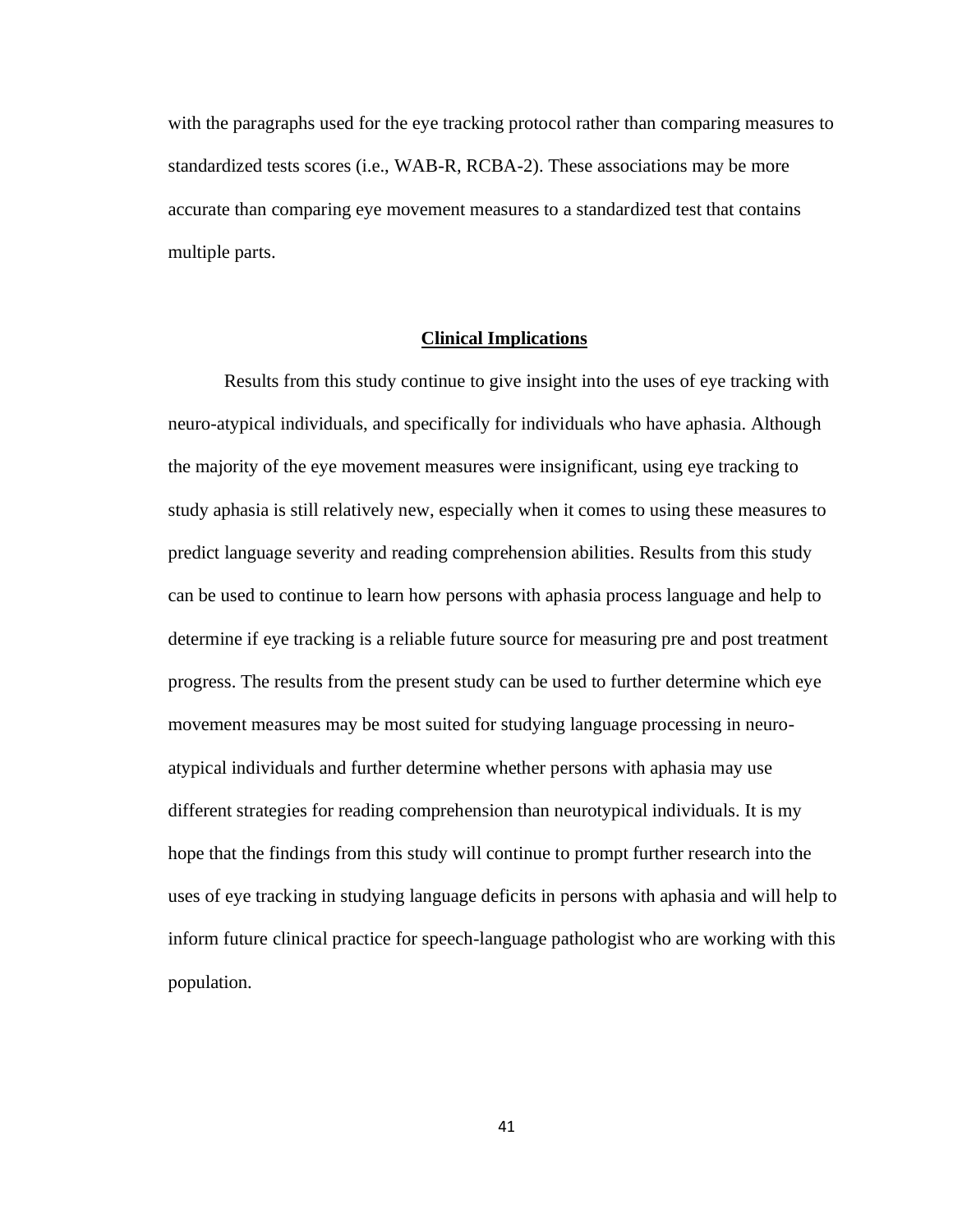#### **Conclusion**

The purpose of this study was to examine whether eye movement measures obtained from connected text reading differ among persons with aphasia compared to an age- matched control group and explore whether eye movement measures are associated with language severity and reading comprehension deficits in persons with aphasia. It was found that persons with aphasia had a longer regression path duration than the controls. This result suggests regression path duration may be particularly sensitive in predicting language impairment. There were no other main effects or significant interactions. Additionally, there was a significant, strong, positive correlation between first fixation duration and language impairment in persons with Broca's aphasia. Associations for persons with anomic aphasia indicated moderate weak correlations found between reading comprehension and first fixation duration, regression path duration, and sum of words skipped, and there were no significant associations for persons with Wernicke's/conduction aphasia. These differences in correlations among subtypes suggests varying strategy use among persons with varying subtypes of aphasia. Limitations of this study include the small sample size for the correlation analysis, variability among participant groups and eye movement and assessment scores, and a lack of control for the linguistic complexity of the stimuli. For future studies, increasing the sample size, keeping participant groups more cohesive, and controlling for the linguistic complexity of the text through calculating word frequency and the complexity of the sentences of the stimuli, will help make the use of eye tracking a more reliable measure for language impairment and reading comprehension ability in persons with aphasia.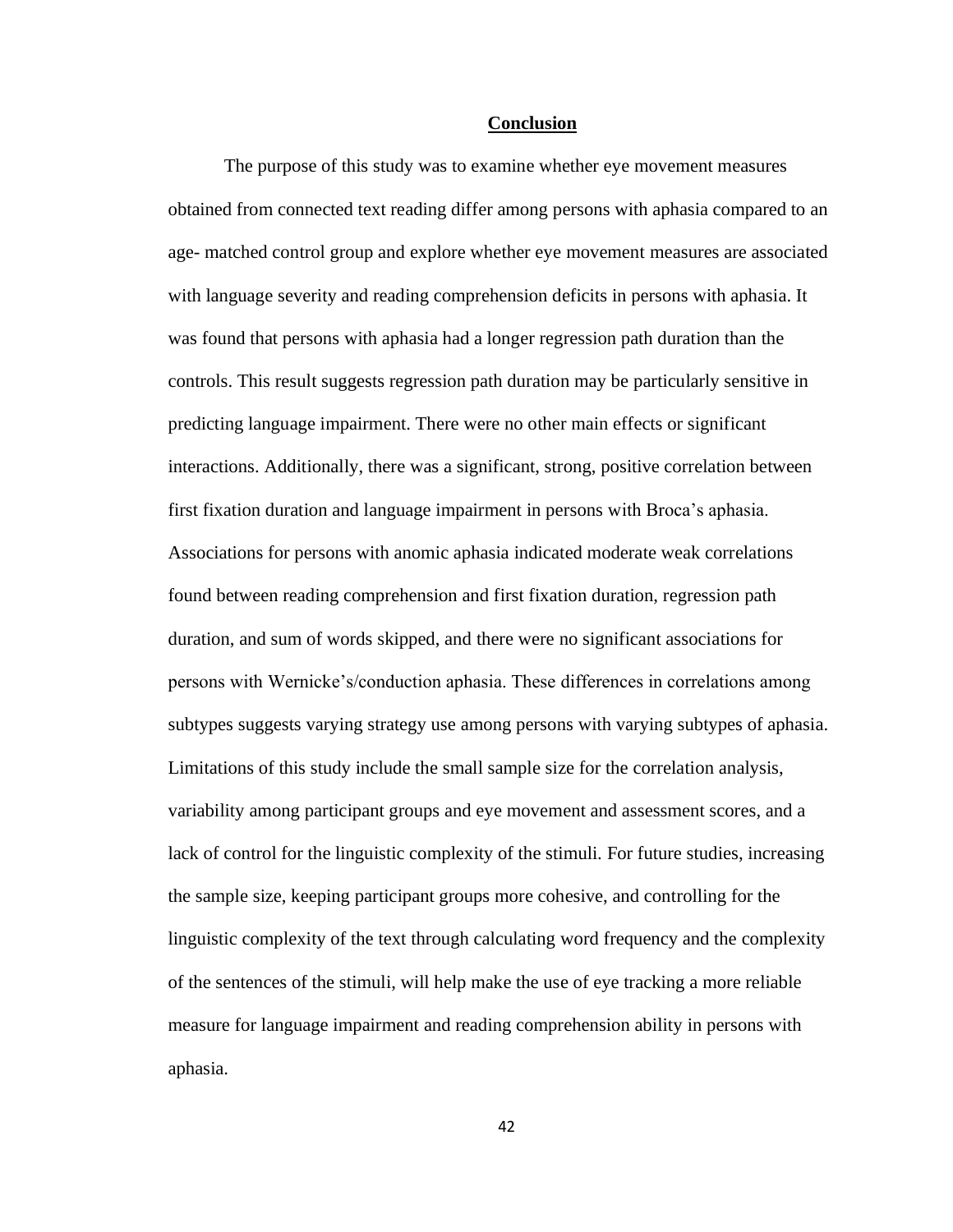### **REFERENCES**

- Ablinger, I., Huber, W., and Radach, R. (2014). Eye movement analyses indicate the underlying reading strategy in the recovery of lexical readers. *Aphasiology* 28, 640– 657. 10.1080/02687038.2014.894960
- Barnes, G. R. (2011). Ocular pursuit movements. *The Oxford Handbook of Eye Movements*, 115–129. https://doi.org/10.1093/oxfordhb/9780199539789.013.0007
- Barnes, A. E., Kim, Y. S., Tighe, E. L., & Vorstius, C. (2017). Readers in adult basic education: Component skills, eye movements, and fluency. *Journal of learning disabilities*, *50*(2), 180-194.
- Bell, A. H., Meredith, M. A., Van Opstal, A. J., & Munoz, D. P. (2006). Stimulus intensity modifies saccadic reaction time and visual response latency in the superior colliculus. *Experimental Brain Research*, *174*(1), 53–59. https://doi.org/10.1007/s00221-006-0420-z
- Ben-Shachar, M., Dougherty, R. F., & Wandell, B. A. (2007). White matter pathways in reading. *Current Opinion in Neurobiology*, *17*(2), 258–270. https://doi.org/10.1016/j.conb.2007.03.006
- Binder, J. R., & Mohr, J. P. (1992). The Topography of Callosal Reading Pathways. *Brain*, *115*(6), 1807–1826.<https://doi.org/10.1093/brain/115.6.1807>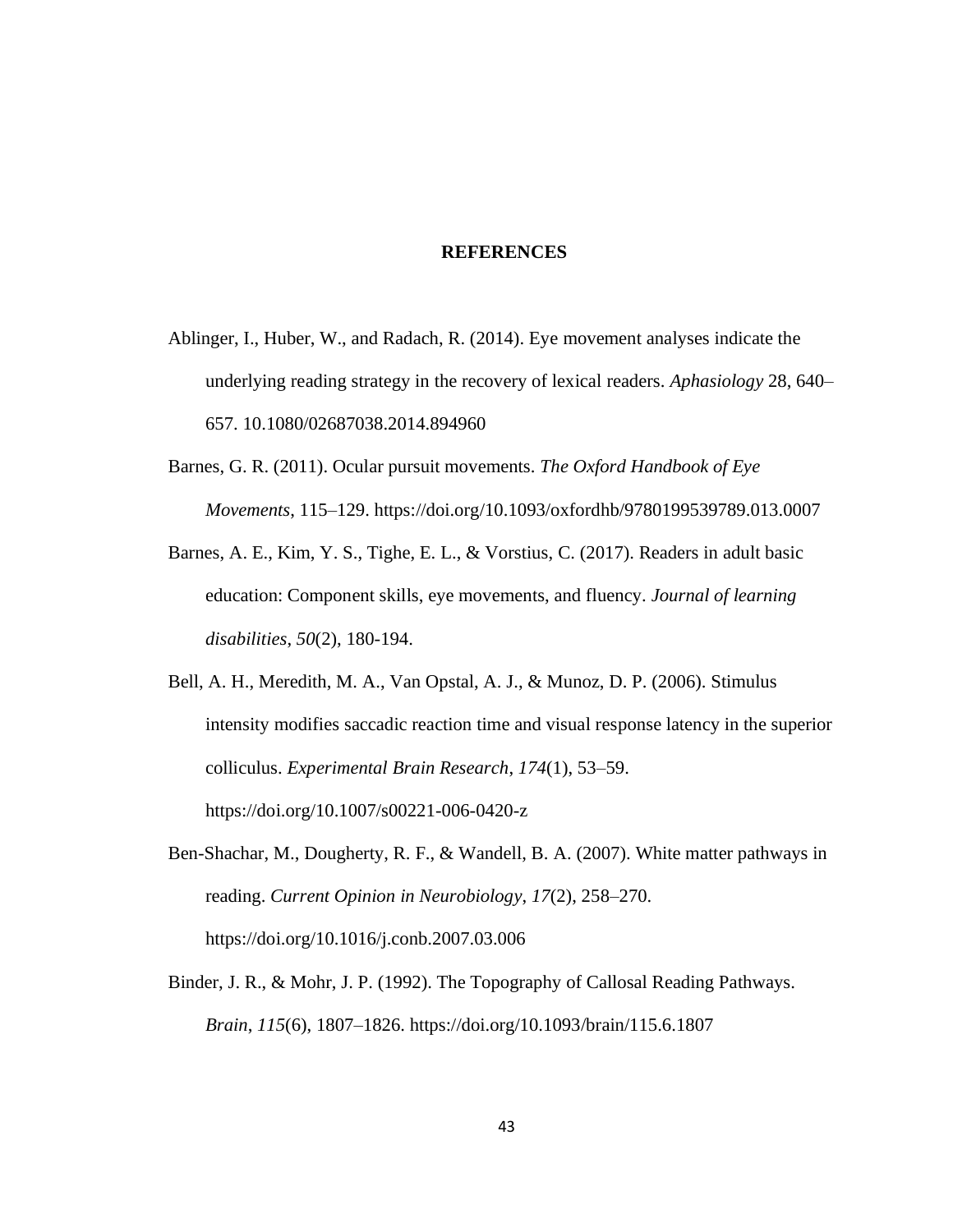- Brookshire, R. (2007). *Introduction to neurogenic communication disorders, 7th ed.* St. Louis, MO: Mosby.
- Brysbaert, M., Drieghe, D., & Vitu, F. (2005). *Word skipping: Implications for theories of eye movement control in reading*. 53–78.

https://doi.org/10.1093/acprof:oso/9780198566816.003.0003

- Chan, F., Armstrong, I. T., Pari, G., Riopelle, R. J., & Munoz, D. P. (2005). Deficits in saccadic eye-movement control in Parkinson's disease. *Neuropsychologia*, *43*(5), 784–796. https://doi.org/10.1016/j.neuropsychologia.2004.06.026
- Cherney, L. R. (2004). Aphasia, Alexia, and Oral Reading. *Topics in Stroke Rehabilitation*, *11*(1), 22–36. https://doi.org/10.1310/vupx-wdx7-j1eu-00tb
- De Luca, M., Borrelli, M., Judica, A., Spinelli, D., & Zoccolotti, P. (2002). Reading Words and Pseudowords: An Eye Movement Study of Developmental Dyslexia. *Brain and Language*, *80*(3), 617–626. https://doi.org/10.1006/brln.2001.2637

DeDe, G. (2017). Effects of Lexical Variables on Silent Reading Comprehension in Individuals With Aphasia: Evidence From Eye Tracking. *Journal of Speech, Language, and Hearing*, Research, *60*(9), 2589–2602. https://doi.org/10.1044/2017\_jslhr-l-16-0045

- Dickey, M. W., & Thompson, C. K. (2009). Automatic processing of WH- and NPmovement in agrammatic aphasia: Evidence from eye tracking. *Journal of Neurolinguistics*, *22*(6), 563–583. https://doi.org/10.1016/j.jneuroling.2009.06.004
- Eden, G. F., Stein, J. F., Wood, H. M., & Wood, F. B. (1994). Differences in eye movements and reading problems in dyslexic and normal children. *Vision Research*, *34*(10), 1345–1358. https://doi.org/10.1016/0042-6989(94)90209-7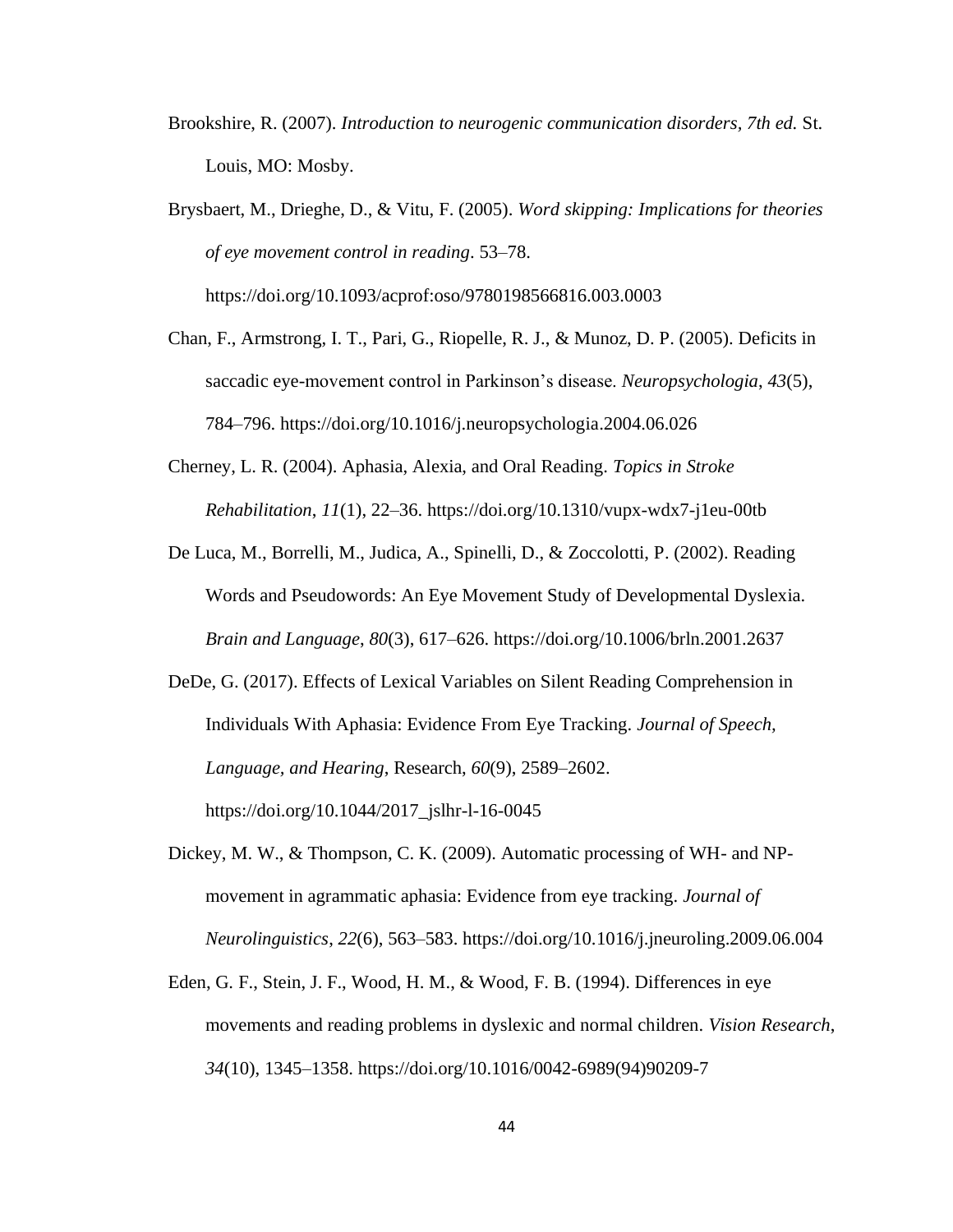Gilchrist**,** I. (2011). Saccades. *The Oxford Handbook of Eye Movements*, 87–89. https://doi.org/10.1093/oxfordhb/9780199539789.013.0005

JASP Team (2022). JASP (Version 0.16.1)[Computer software].

- Henderson, J. M., & Luke, S. G. (2012). Oculomotor inhibition of return in normal and mindless reading. *Psychonomic Bulletin & Review*, *19*(6), 1101–1107. https://doi.org/10.3758/s13423-012-0274-2
- Henderson, J. M., and Luke, S. G. (2014). Stable individual differences in saccadic eye movements during reading, pseudoreading, scene viewing, and scene search. *J. Exp. Psychol.* 40, 1390–1400. https://doi.org/10.1037/a0036330
- Huck, A., Thompson, R. L., Cruice, M., & Marshall, J. (2017). Effects of word frequency and contextual predictability on sentence reading in aphasia: an eye movement analysis. *Aphasiology*, *31*(11), 1307–1332.

https://doi.org/10.1080/02687038.2017.1278741

- Hutzler, F., & Wimmer, H. (2004). Eye movements of dyslexic children when reading in a regular orthography. *Brain and Language*, *89*(1), 235–242. https://doi.org/10.1016/s0093-934x(03)00401-2
- Inhoff, A. W., & Rayner, K. (1986). Parafoveal word processing during eye fixations in reading: Effects of word frequency. *Perception & Psychophysics*, *40*(6), 431–439. https://doi.org/10.3758/bf03208203
- Kay, J., Lesser, R., & Coltheart, M. (1996). Psycholinguistic Assessment of Language Processing in Aphasia (PALPA): An Introduction. *Aphasiology. 10,* 159-215.

Kertesz, A. (2007). *Western Aphasia Battery-Revised.* San Antonio, TX: Harcourt.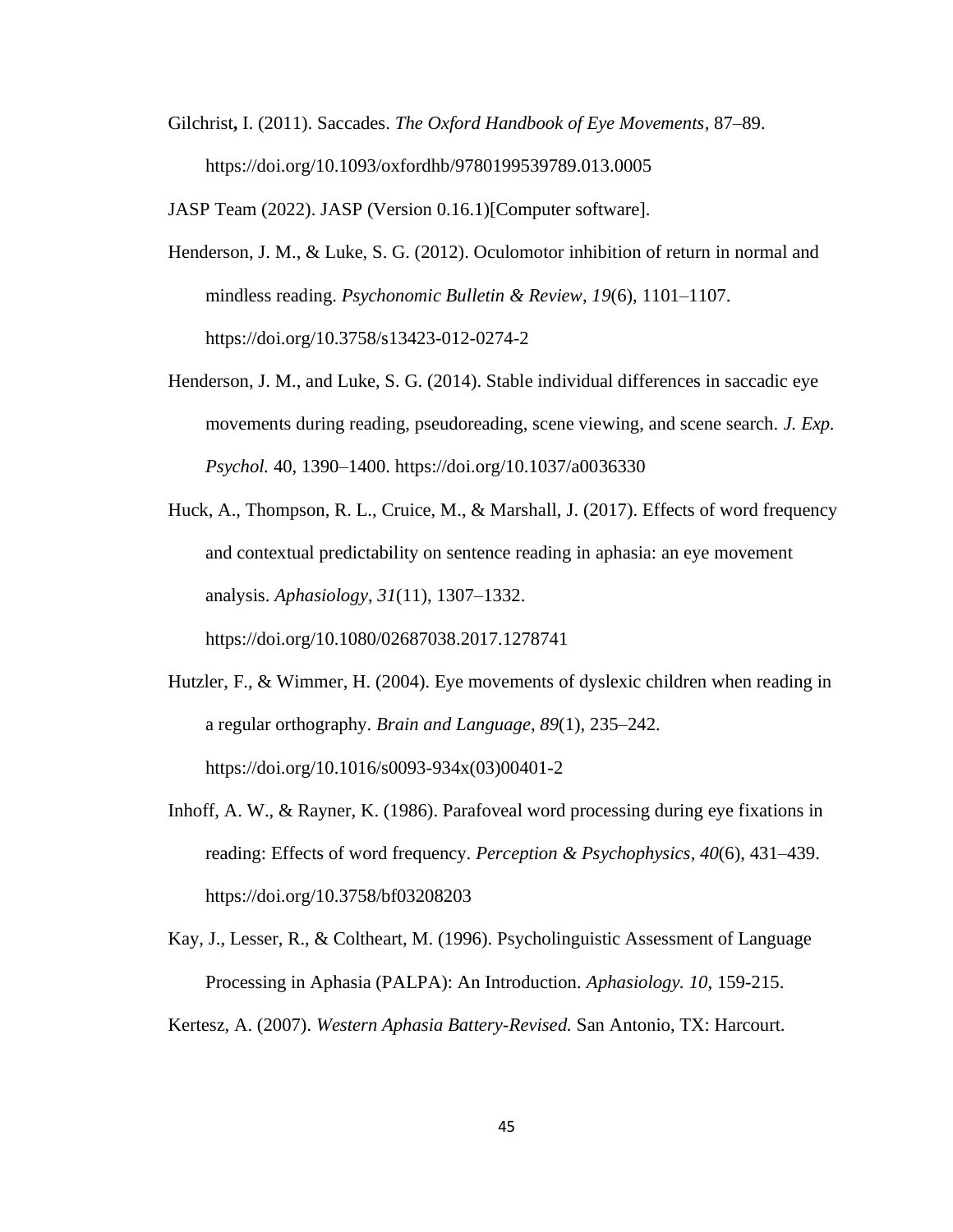- Kim, E. S., & Lemke, S. F. (2016). Behavioral and eye-movement outcomes in response to text-based reading treatment for acquired alexia. *Neuropsychological Rehabilitation*, *26*(1), 60–86. https://doi.org/10.1080/09602011.2014.999688
- Klingelhöfer, J., & Conrad, B. (1984). Eye movements during reading in aphasics. *European Archives of Psychiatry and Neurological Sciences*, *234*(3), 175–183. https://doi.org/10.1007/bf00461558
- Knilans, J., & DeDe, G. (2015). Online sentence reading in people with aphasia: Evidence from eye tracking. American Journal of Speech-Language Pathology, 24(4), S961–S973. https://doi. org/10.1044/2015\_ajslp-14-0140
- LaPointe, L. L., & Horner, J. (1984). *Reading Comprehension Battery for Aphasia.* Austin, TX: Pro-Ed.
- Leff, A., & Starrfelt, R. (2014). *Alexia: Diagnosis, treatment, and theory.* London: Springer.
- Luke, S. G., & Henderson, J. M. (2013). Oculomotor and cognitive control of eye movements in reading: Evidence from mindless reading. *Attention, Perception, Psychophysics*, *75*(6), 1230–1242. https://doi.org/10.3758/s13414-013-0482-5
- Mani, R., Asper, L., & Khuu, S.K. (2018). Deficits in saccades and smooth-pursuit eye movements in adults with traumatic brain injury: a systematic review and metaanalysis, *Brain Injury*, 32(11), 1315-1336. 10.1080/02699052.2018.1483030
- Murray, W.S., & Kennedy, A. (1988). Spatial coding in the processing of anaphor by good and poor readers: Evidence from eye movement analysis. Quarterly Journal of Experimental Psychology, 40A, 693-718.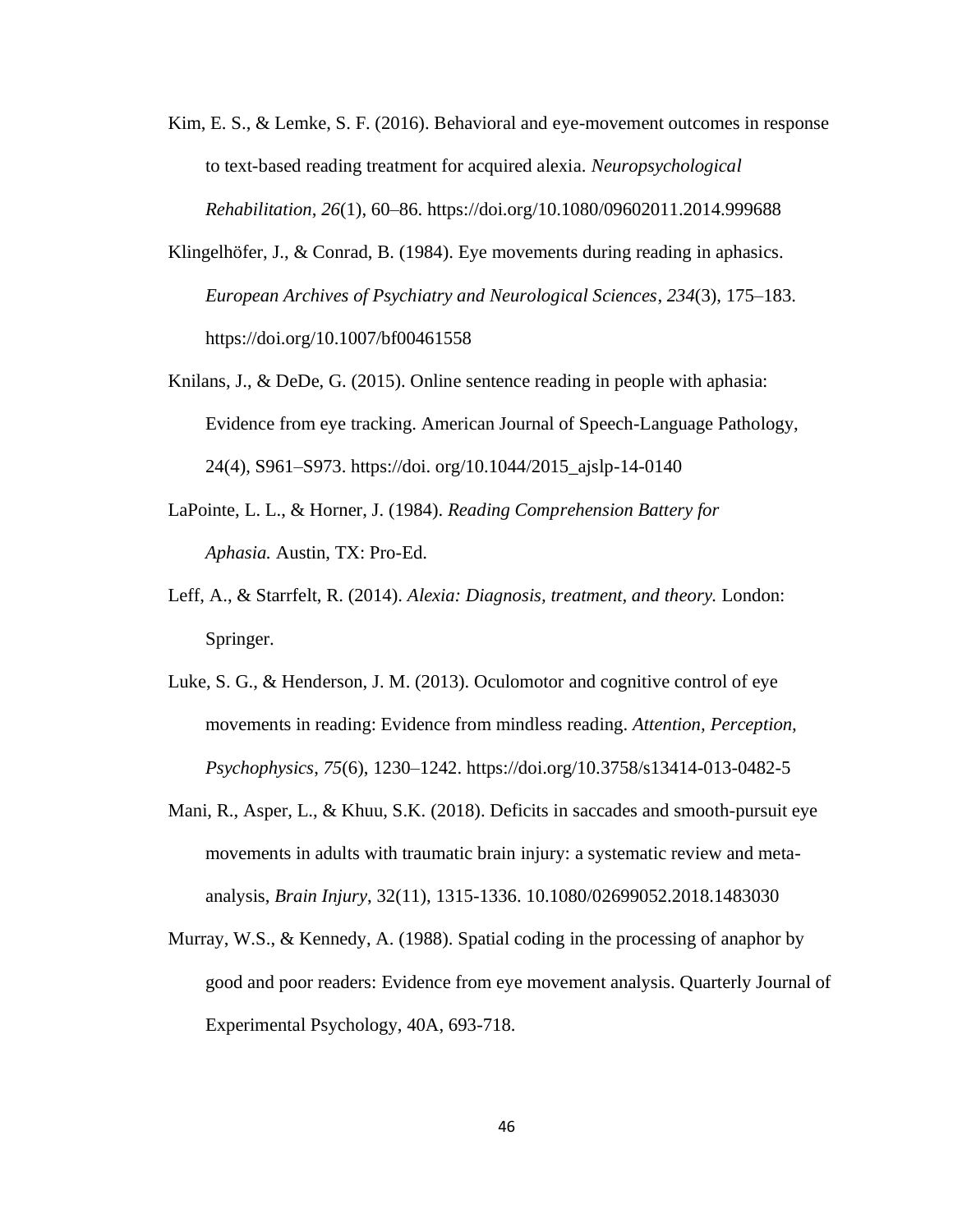- Murray, L. L., & Clark, H. M. (2015). *Neurogenic disorders of language and cognition: Evidence-based clinical practice*. Pro-Ed, Inc.
- *National Aphasia Association*. (n.d.). National Aphasia Association. Retrieved August 2, 2021, from https://www.aphasia.org/

Norton, B.J., & Strube, M.J. (2001). Understanding Statistical Power. *Journal of Orthopedic & Sports Physical Therapy, 31(6),* 307-315. https://www.jospt.org/doi/10.2519/jospt.2001.31.6.307

- O'Regan, J. K. (1980). The control of saccade size and fixation duration in reading: The limits of linguistic control. *Perception & Psychophysics*, *28*(2), 112–117. https://doi.org/10.3758/bf03204335
- Papathanasiou, I., & Coppens, P. (2022). *Aphasia and Related Neurogenic Communication Disorders*. Jones & Bartlett Learning.
- Rayner, K. (1998). Eye movements in reading and information processing: 20 years of research. *Psychological Bulletin*, *124*(3), 372–422. https://doi.org/10.1037/0033- 2909.124.3.372
- Rayner, K. (2009). The 35th Sir Frederick Bartlett Lecture: Eye movements and attention in reading, scene perception, and visual search. *Quarterly Journal of Experimental Psychology*, *62*(8), 1457–1506. 10.1080/17470210902816461
- Rayner, K., & Fischer, M. H. (1996). Mindless reading revisited: Eye movements during reading and scanning are different. *Perception & Psychophysics*, *58*(5), 734–747. https://doi.org/10.3758/bf03213106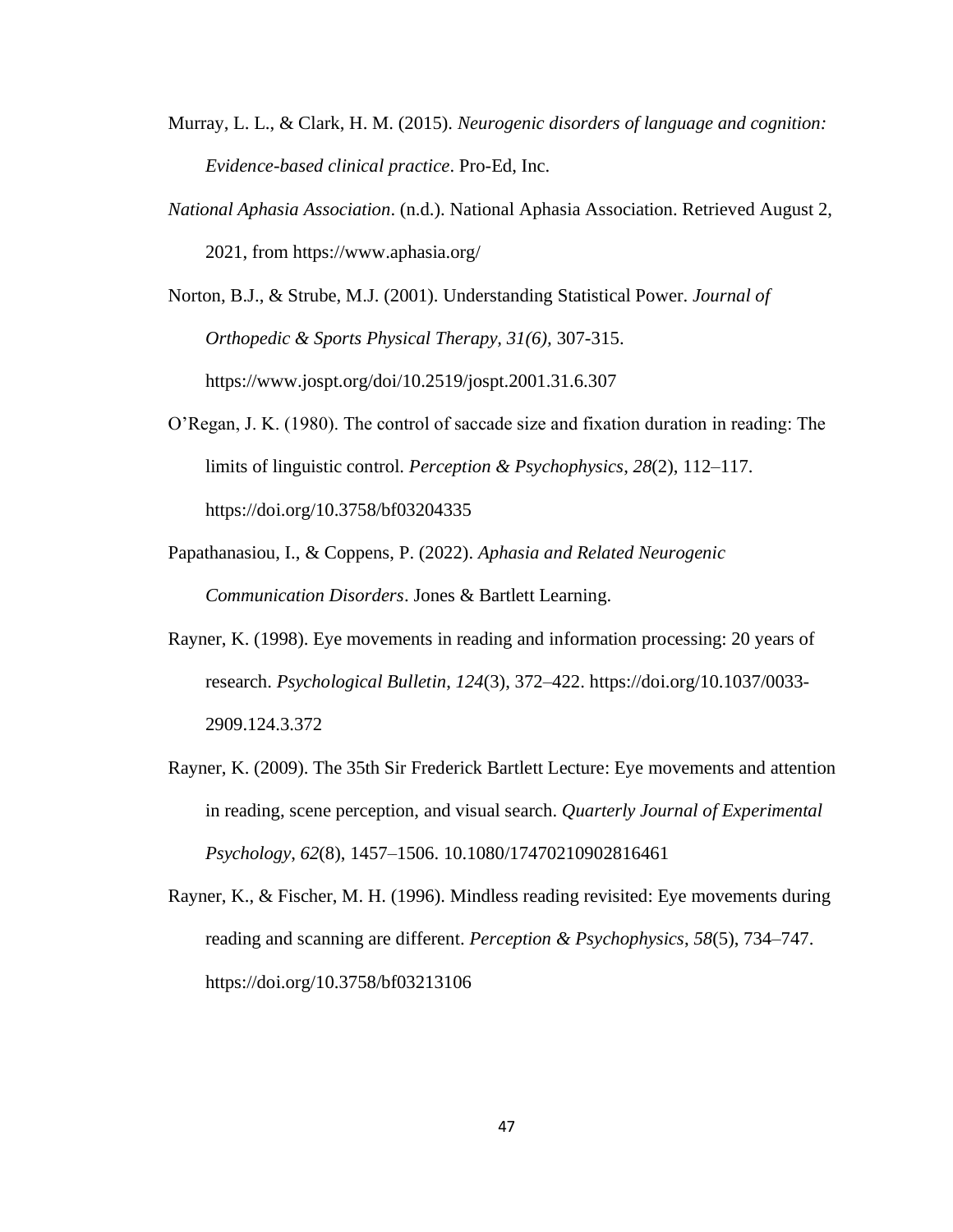- Rayner, K., Li, X., Juhasz, B. J., & Yan, G. (2005). The effect of WORD predictability on the eye movements of Chinese readers. *Psychonomic Bulletin & Review*, *12*(6), 1089–1093. https://doi.org/10.3758/bf03206448
- Rayner, K., & Liversedge, S. P. (2011). Linguistic and cognitive influences on eye movements during reading. *The Oxford Handbook of Eye Movements,* 751-764*.*  https://doi.org/10.1093/oxfordhb/9780199539789.013.0041
- Rayner, K., & McConkie, G. W. (1976). What guides a reader's eye movements? *Vision Research*, *16*(8), 829–837. https://doi.org/10.1016/0042-6989(76)90143-7
- Rayner, K., & Pollastek, A. (2013). Basic processes in reading. *The Oxford Handbook of Cognitive Psychology*, 442-457.
- Rayner, K., Pollatsek, A., Ashby, J., & Clifton Jr., C. (2012). *Psychology of Reading*. https://doi.org/10.4324/9780203155158
- Rayner, K., Sereno, S. C., & Raney, G. E. (1996). Eye movement control in reading: comparison of two types of models. *Journal of Experimental Psychology: Human Perception and Performance, 22*, 1188– 1200.
- Rayner, K., Reichle, E. D., & Pollatsek, A. (1998). *Eye Movement Control in Reading*. 243–268. https://doi.org/10.1016/b978-008043361-5/50012-2
- Reichle, E. D., Pollatsek, A., Fisher, D. L., & Rayner, K. (1998). Toward a model of eye movement control in reading. *Psychological Review*, *105*(1), 125–157. https://doi.org/10.1037/0033-295x.105.1.125
- Reichle, E.D., Rayner, K., & Pollastek, A. (2003). The E-Z Reader model of eye movement control in reading: comparisons to other models. *Behavioral and Brain Sciences*, *26*, 445 – 526.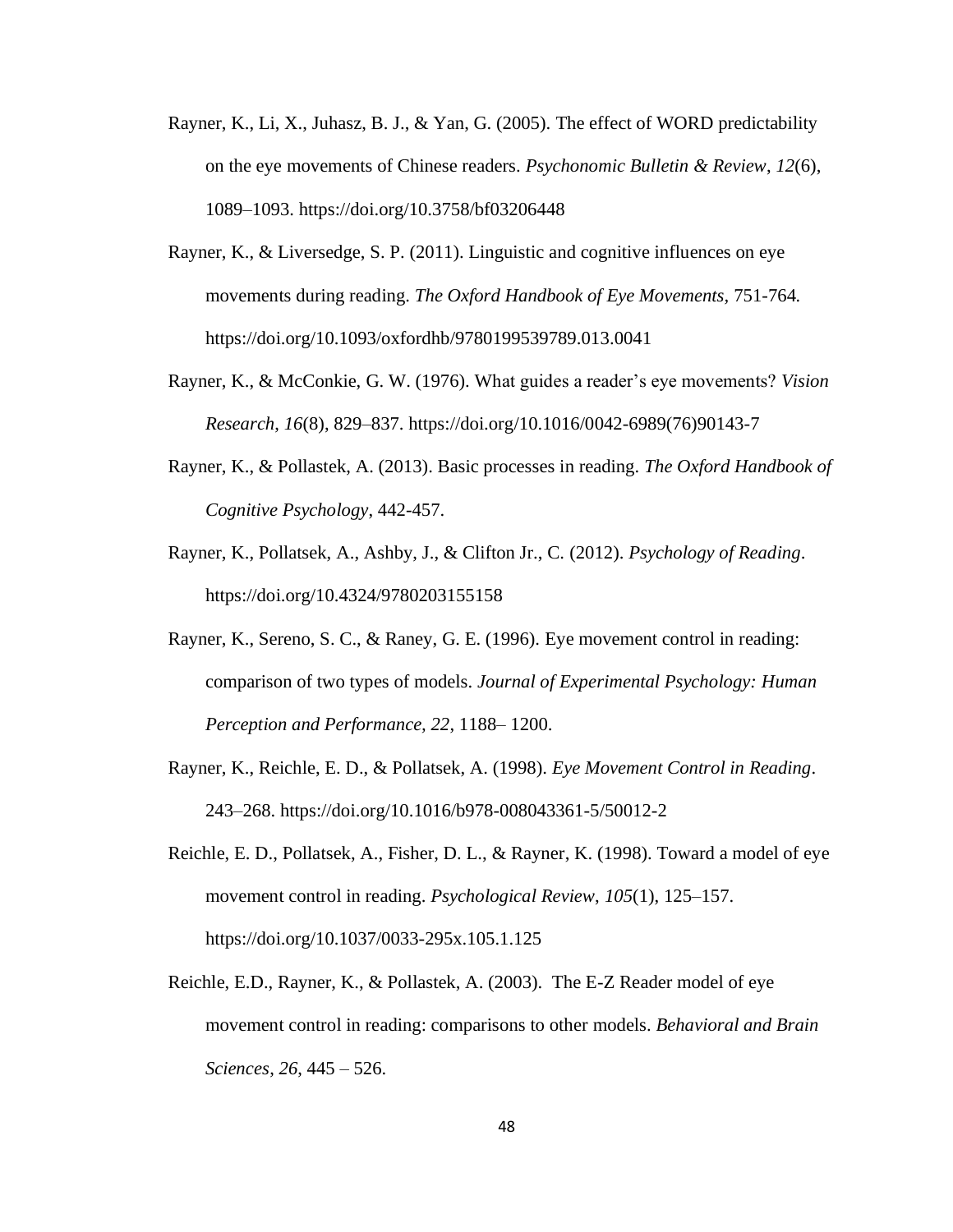- Schattka, K. I., Radach, R., & Huber, W. (2010). Eye movement correlates of acquired central dyslexia. *Neuropsychologia*, *48*(10), 2959–2973. https://doi.org/10.1016/j.neuropsychologia.2010.06.005
- Sharma, S., Kim, H., Harris, H., Haberstoch, A., Wright, H.H., Rothermich, K. (2021). Eye tracking measures for studying language comprehension deficits aphasia: A systematic search and scoping review. *Journal of Speech, language, Hearing*, 64, 1008-1022. https://doi.org/10.1044/2020\_JSLHR-20-00287
- Smith, K. G., Schmidt, J., Wang, B., Henderson, J. M., & Fridriksson, J. (2018). Task-Related Differences in Eye Movements in Individuals With Aphasia. *Frontiers in Psychology*, *9*. https://doi.org/10.3389/fpsyg.2018.02430
- Staub, A., & Rayner, K. (2007). Eye movements and on-line comprehension processes. In M. G. Gaskell (Ed.), The Oxford Handbook of Psycholinguistics (1st ed.). Oxford University Press. https://doi.org/10.1093/oxfordhb/9780198568971.013.0019
- Thompson, C. K., & Choy, J. J. (2009). Pronominal resolution and gap filling in Agrammatic Aphasia: Evidence from eye movements. *Journal of Psycholinguistic Research*, *38*(3), 255–283. https://doi.org/10.1007/s10936-009-9105-7
- Vitu, F. (2011). On the role of visual and oculomotor processes in reading. *The Oxford Handbook of Eye Movements*, 731-746.

https://doi.org/10.1093/oxfordhb/9780199539789.013.0040

Vitu, F., O'Regan, J. K., Inhoff, A. W., & Topolski, R. (1995). Mindless reading: Eyemovement characteristics are similar in scanning letter strings and reading texts. *Perception & Psychophysics*, *57*(3), 352–364. https://doi.org/10.3758/bf03213060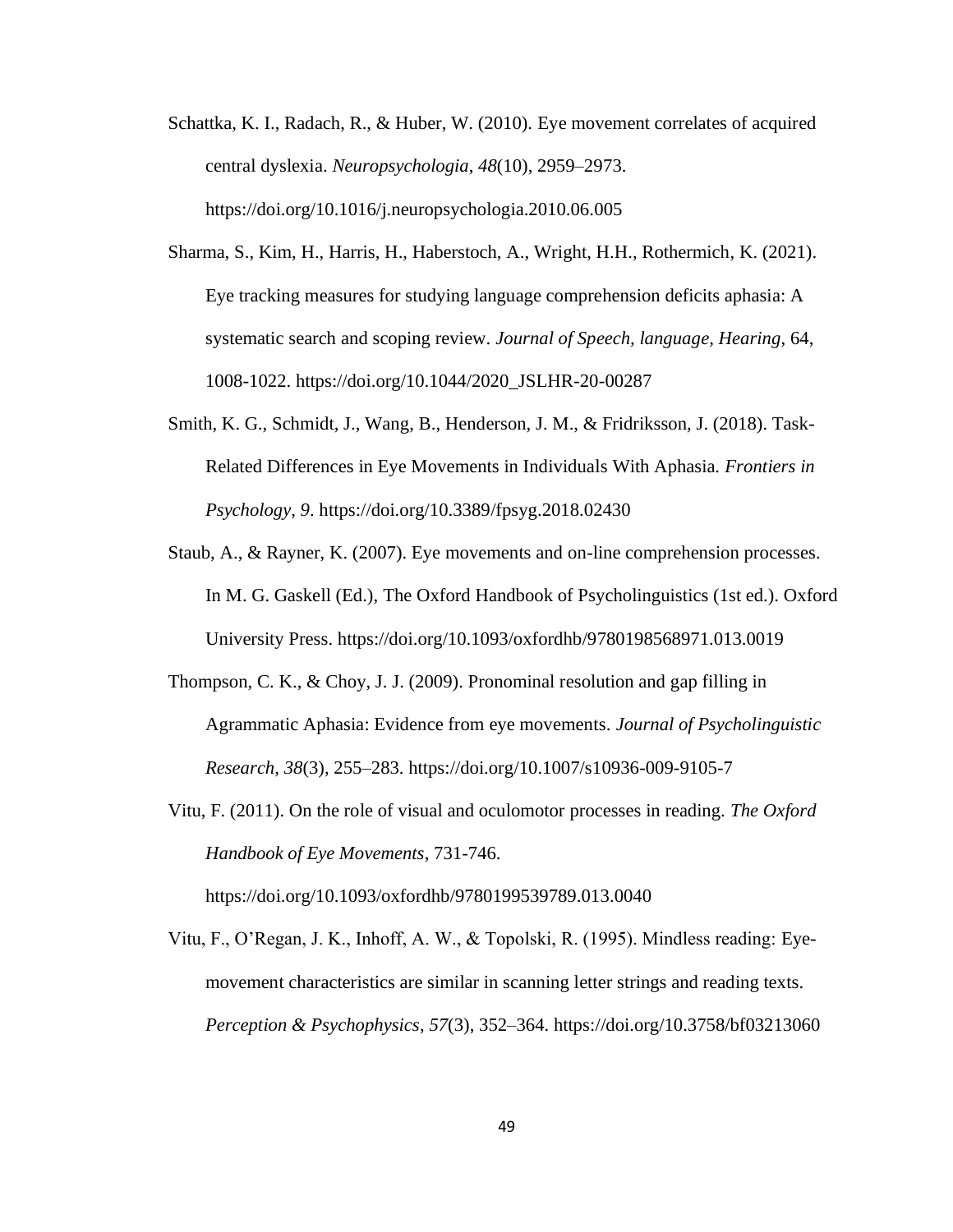- Wolverton, G. S., & Zola, D. (1983). *The Temporal Characteristics of Visual Information Extraction during Reading*. 41–51. https://doi.org/10.1016/b978-0-12-583680- 7.50008-4
- Yan, G., Tian, H., Bai, X., & Rayner, K. (2006). The effect of word and character frequency on the eye movements of Chinese readers. *British Journal of Psychology*, *97*(2), 259–268. https://doi.org/10.1348/000712605x70066
- Yu, C. Y., Lee, T., Shariati, M. A., Santini, V., Poston, K., & Liao, Y. J. (2016). Abnormal eye movement behavior during reading in Parkinson's disease. *Parkinsonism & Related Disorders*, *32*, 130–132. https://doi.org/10.1016/j.parkreldis.2016.08.008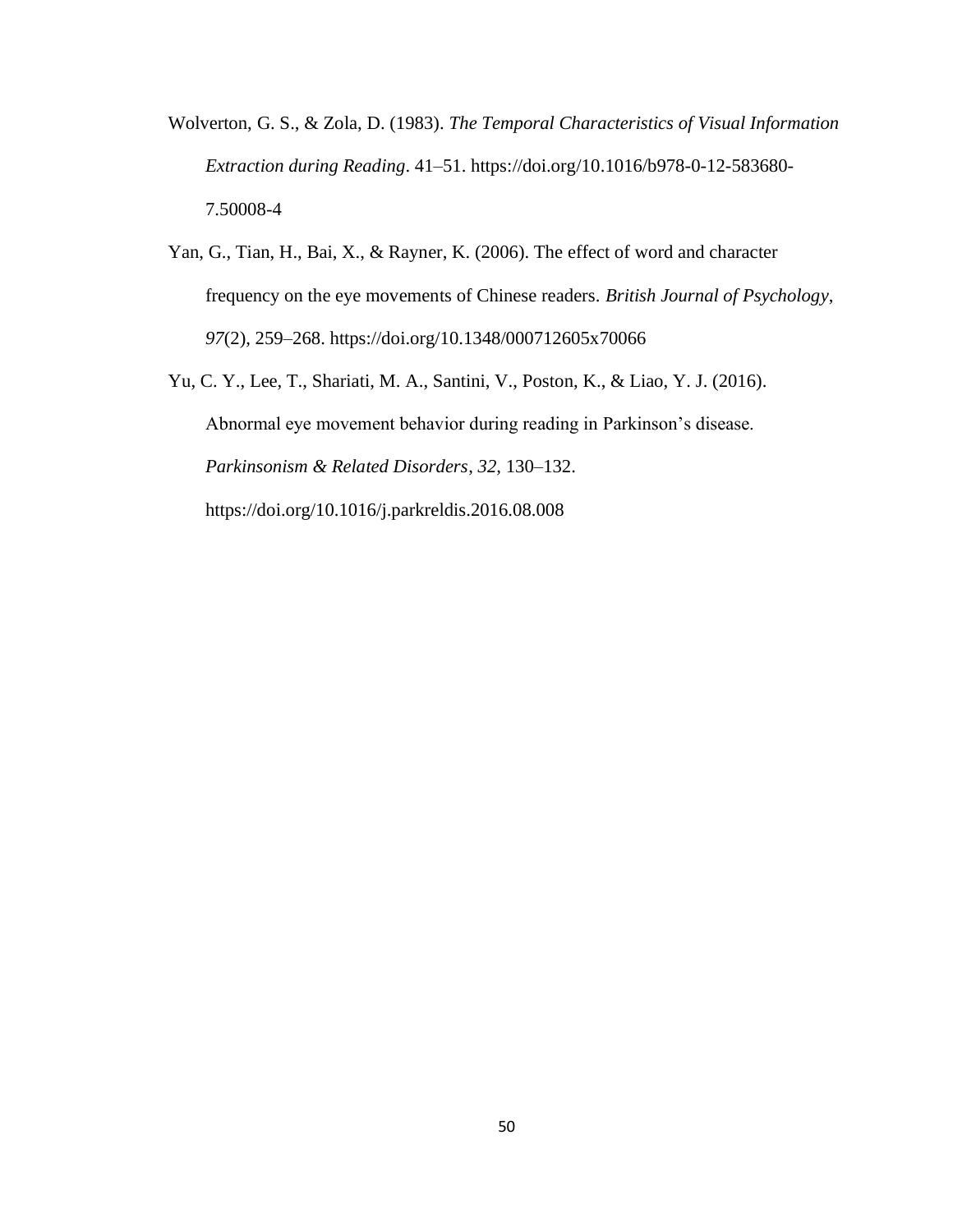### **APPENDICES**

## **Appendix A: Linear Mixed Effects Models for Eye Movement Measures**

| Effect                                | df       | f    | $\boldsymbol{p}$ |
|---------------------------------------|----------|------|------------------|
| PWA subtype                           | 2, 32.47 | 0.69 | 0.51             |
| Time                                  | 1, 32.48 | 2.05 | 0.16             |
| Participant                           | 1, 32.48 | 0.71 | 0.41             |
| <b>PWA Subtype * Time</b>             | 2, 32.47 | 0.33 | 0.72             |
| <b>PWA Subtype * Participant</b>      | 2, 32.47 | 0.94 | 0.40             |
| Time * Participant                    | 1, 32.48 | 0.26 | 0.61             |
| <b>PWA Subtype *Time *Participant</b> | 2, 32.47 | 0.66 | 0.52             |

**Table A1. Linear Mixed Model- First Fixation Duration**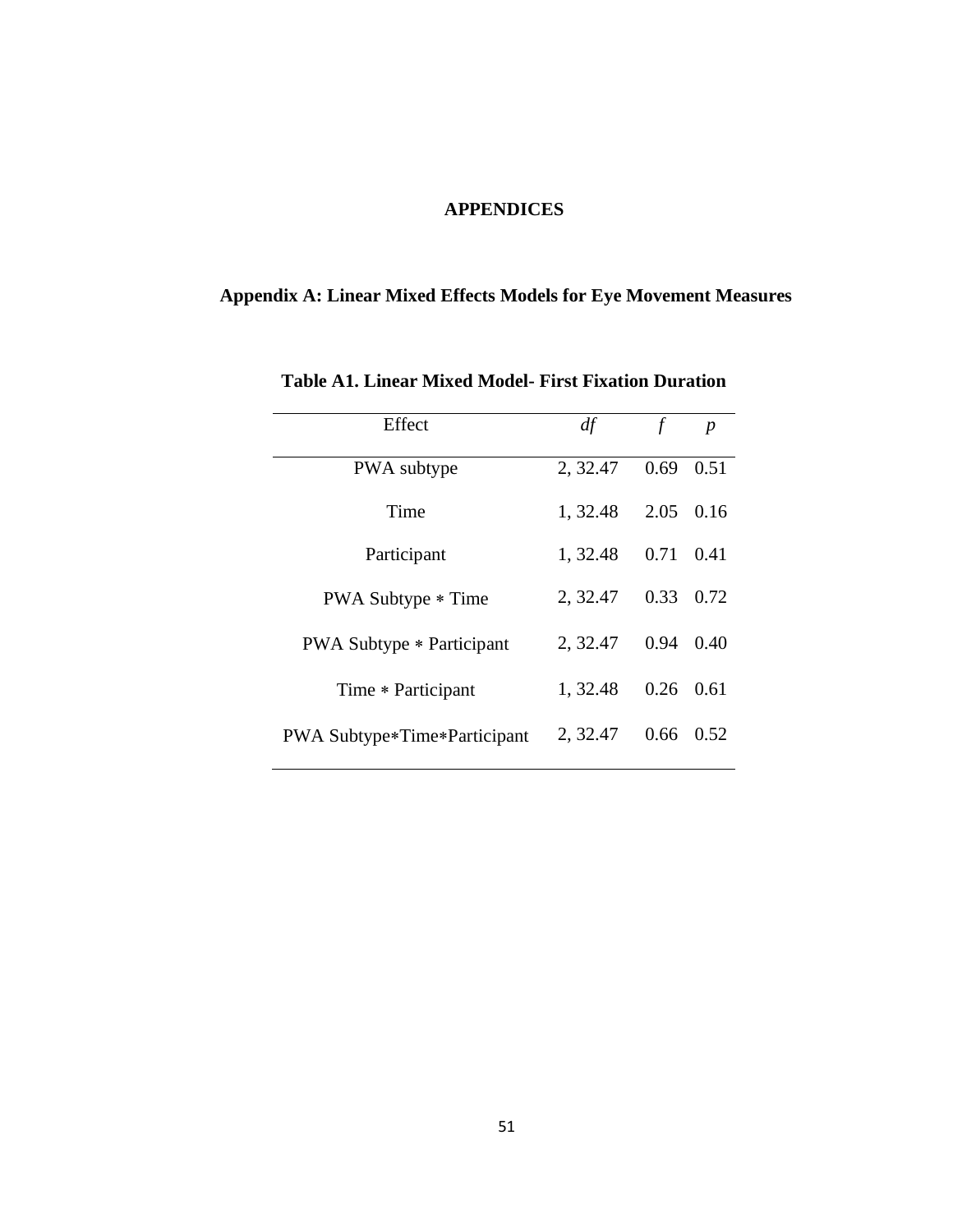| Effect                              | df       | f    | $\boldsymbol{p}$ |
|-------------------------------------|----------|------|------------------|
| PWA subtype                         | 2, 27.22 | 1.83 | 0.18             |
| Time                                | 1, 31.52 | 2.64 | 0.11             |
| Participant                         | 1, 31.52 | 0.01 | 0.92             |
| PWA Subtype * Time                  | 2, 27.22 | 0.58 | 0.57             |
| <b>PWA Subtype * Participant</b>    | 2, 27.22 | 0.29 | 0.75             |
| Time * Participant                  | 1, 31.52 | 0.04 | 0.84             |
| <b>PWA Subtype*Time*Participant</b> | 2, 27.22 | 1.21 | 0.31             |

**Table A2. Linear Mixed Model- Total Duration**

**Table A3. Linear Mixed Model- Gaze Duration**

| Effect                                | df       | $\mathcal{f}$ | $\boldsymbol{p}$ |
|---------------------------------------|----------|---------------|------------------|
| PWA subtype                           | 2, 26.95 | 0.04          | 0.97             |
| Time                                  | 1,39.29  | 0.05          | 0.82             |
| Participant                           | 1, 39.29 | 0.58          | 0.45             |
| PWA Subtype * Time                    | 2, 26.95 | 0.31          | 0.74             |
| <b>PWA Subtype * Participant</b>      | 2, 26.95 | 0.17          | 0.85             |
| Time * Participant                    | 1, 39.29 | 8.40          | 0.99             |
| <b>PWA Subtype *Time *Participant</b> | 2, 26.95 | 0.70          | 0.51             |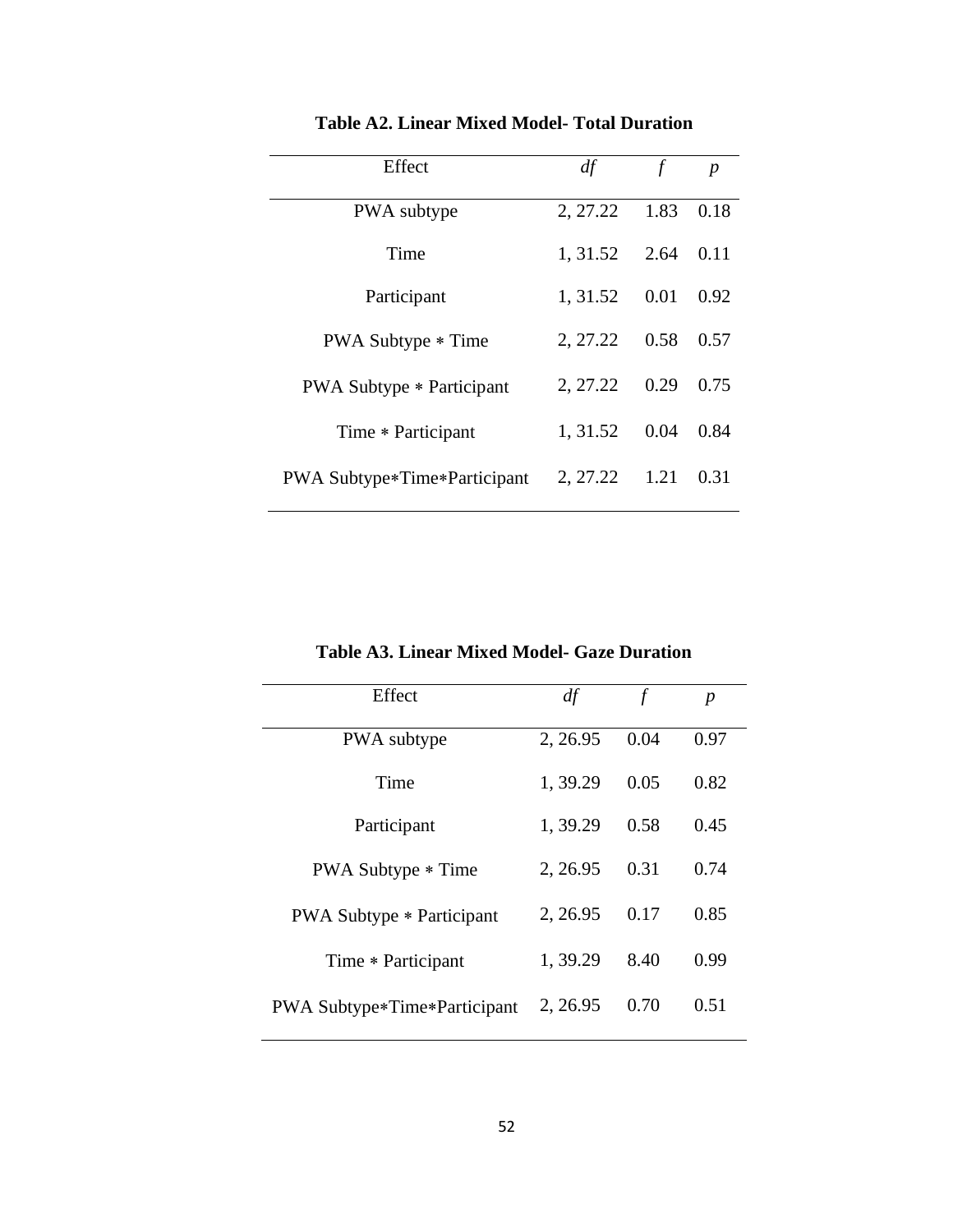| Effect                                | df       |      | р       |
|---------------------------------------|----------|------|---------|
| PWA subtype                           | 2, 19.84 | 1.00 | 0.40    |
| Time                                  | 1, 26.10 | 0.33 | 0.57    |
| Participant                           | 1, 26.10 | 4.72 | $0.04*$ |
| PWA Subtype * Time                    | 2, 19.84 | 0.71 | 0.51    |
| <b>PWA Subtype * Participant</b>      | 2, 19.84 | 0.05 | 0.95    |
| Time * Participant                    | 1, 26.10 | 6.84 | 1.00    |
| <b>PWA Subtype *Time *Participant</b> | 2, 19.84 | 0.72 | 0.50    |

**Table A4. Linear Mixed Model- Regression Path Duration**

*Note: \* indicates significant at the .05 level*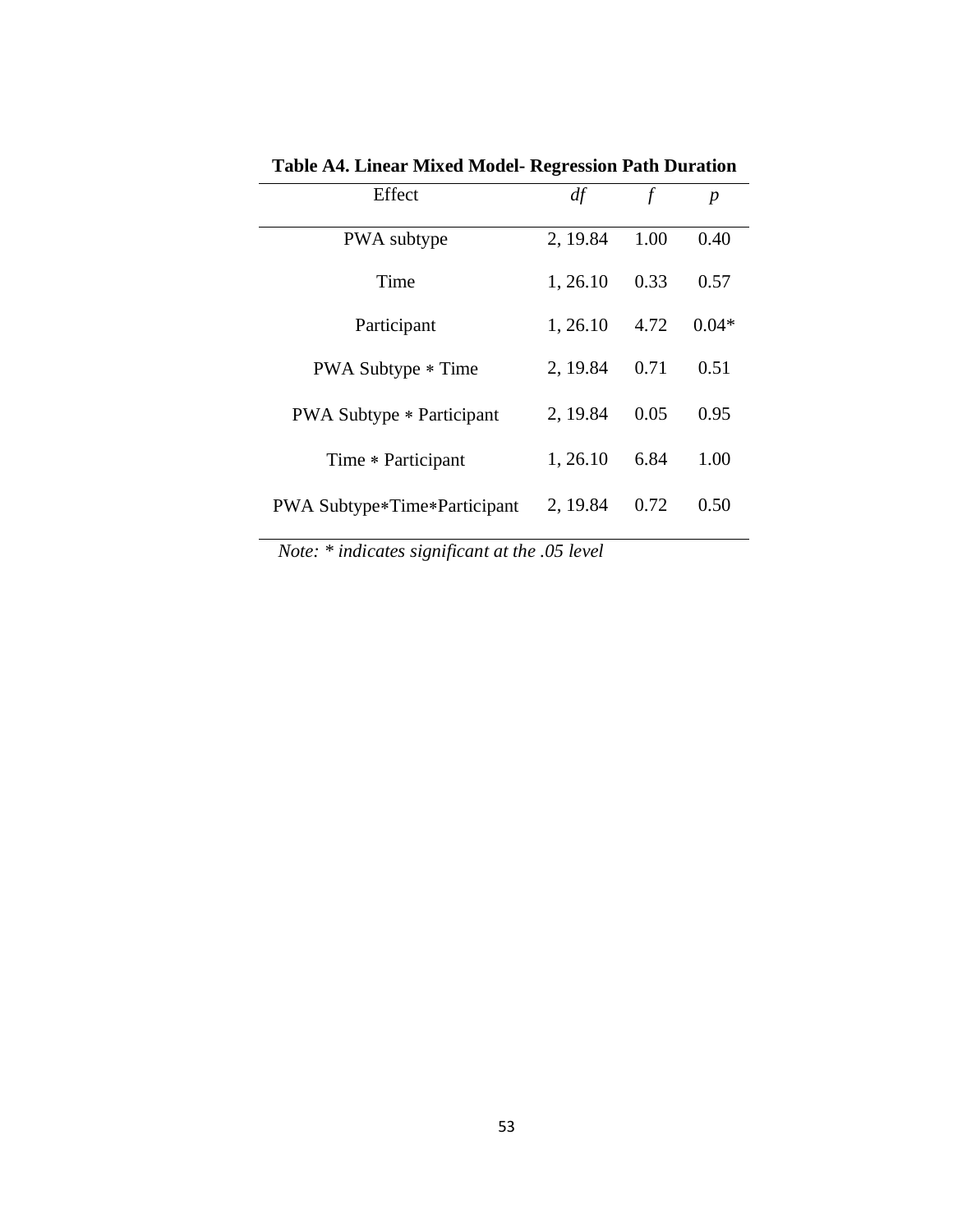| Effect                                | df       | f    | $\boldsymbol{p}$ |
|---------------------------------------|----------|------|------------------|
| PWA subtype                           | 2, 27.25 | 0.98 | 0.39             |
| Time                                  | 1,33.52  | 0.72 | 0.40             |
| Participant                           | 1, 33.52 | 1.84 | 0.18             |
| PWA Subtype * Time                    | 2, 27.25 | 0.40 | 0.67             |
| <b>PWA Subtype * Participant</b>      | 2, 27.25 | 1.52 | 0.24             |
| Time * Participant                    | 1,33.52  | 0.97 | 0.33             |
| <b>PWA Subtype *Time *Participant</b> | 2, 27.25 | 0.55 | 0.59             |

**Table A5. Linear Mixed Model- Saccade Amplitude**

**Table A6. Linear Mixed Effects Model- Simple Fixation Duration**

| Effect                                | df                | $\mathcal{f}$ | $\boldsymbol{p}$ |
|---------------------------------------|-------------------|---------------|------------------|
| PWA subtype                           | 2, 24.83          | 0.12          | 0.89             |
| Time                                  | $1, 37.73$ 0.26   |               | 0.62             |
| Participant                           | $1, 37.73$ $3.92$ |               | 0.98             |
| <b>PWA Subtype * Time</b>             | 2, 24.83 0.28     |               | 0.76             |
| <b>PWA Subtype * Participant</b>      | 2, 24.83 0.54     |               | 0.59             |
| Time * Participant                    | $1, 37.73$ 0.01   |               | 0.95             |
| PWA Subtype*Time*Participant 2, 24.83 |                   | 0.19          | 0.83             |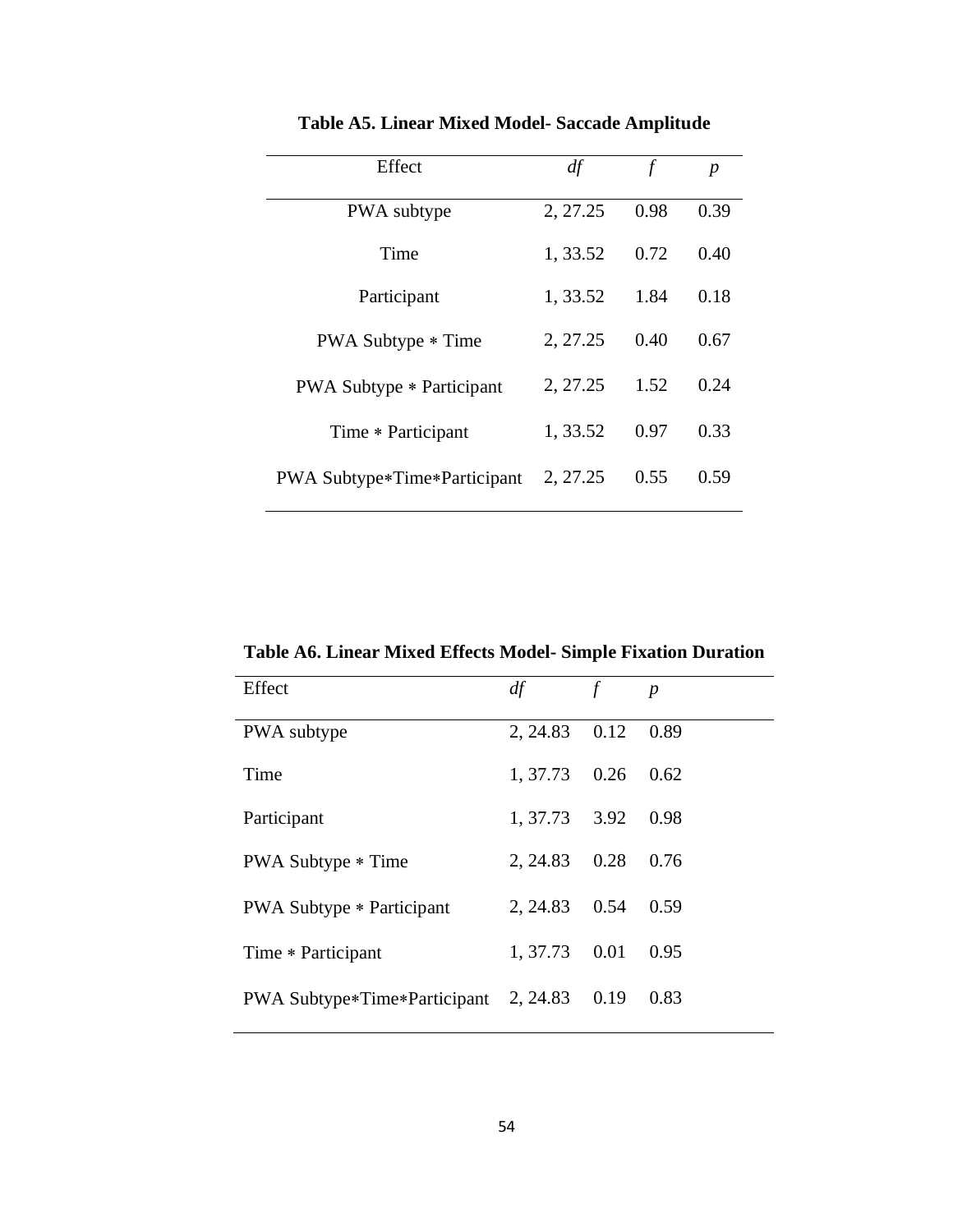## **Appendix B: Descriptive Statistics for all Participants**

| Participant          | Simple<br>fixation<br>duration<br>(ms) | Regression<br>path<br>duration<br>(ms) | Total<br>duration<br>(ms) | Gaze<br>duration<br>(ms) | Sum of<br>words<br>skipped<br>(ms) | Saccade<br>amplitude<br>$(\text{deg})$ | First<br>fixation<br>duration<br>(ms) |  |  |
|----------------------|----------------------------------------|----------------------------------------|---------------------------|--------------------------|------------------------------------|----------------------------------------|---------------------------------------|--|--|
| Persons with Aphasia |                                        |                                        |                           |                          |                                    |                                        |                                       |  |  |
|                      | $\cal M$                               | $\cal M$                               | M                         | $\cal M$                 | $\cal M$                           | $\boldsymbol{M}$                       | $\boldsymbol{M}$                      |  |  |
|                      | (SD)                                   | (SD)                                   | (SD)                      | (SD)                     | (SD)                               | (SD)                                   | (SD)                                  |  |  |
|                      |                                        |                                        | Broca's                   |                          |                                    |                                        |                                       |  |  |
|                      | 236.8                                  | 483.3                                  | 195.1                     | 284                      | 951                                | 4.4                                    | 114.7                                 |  |  |
| $\mathbf{1}$         | (132.9)                                | (816.0)                                | (224.2)                   | (165.3)                  |                                    | (5.0)                                  | (93.0)                                |  |  |
| $\overline{2}$       | 231.8                                  | 522.2                                  | 189.9                     | 316                      | 1015                               | 5.0                                    | 169.9                                 |  |  |
|                      | (81.7)                                 | (542.1)                                | 286.0                     | (216.7)                  |                                    | (4.5)                                  | (70.6)                                |  |  |
| 3                    | 2502.                                  | 456.8                                  | 209.0                     | 299                      | 865                                | 4.6                                    | 245.4                                 |  |  |
|                      | (99.0)                                 | (426.9)                                | (241.4)                   | (149.2)                  |                                    | (5.1)                                  | (95.3)                                |  |  |
|                      | 276.7                                  | 402.3                                  | 207.6                     | 305                      |                                    | 3.5                                    | 172.1                                 |  |  |
| $\overline{4}$       | (88.0)                                 | (414.4)                                | (229.0)                   | (124.6)                  | 772                                | (4.1)                                  | (44.2)                                |  |  |

### **B1. Descriptive Statistics for All Participants**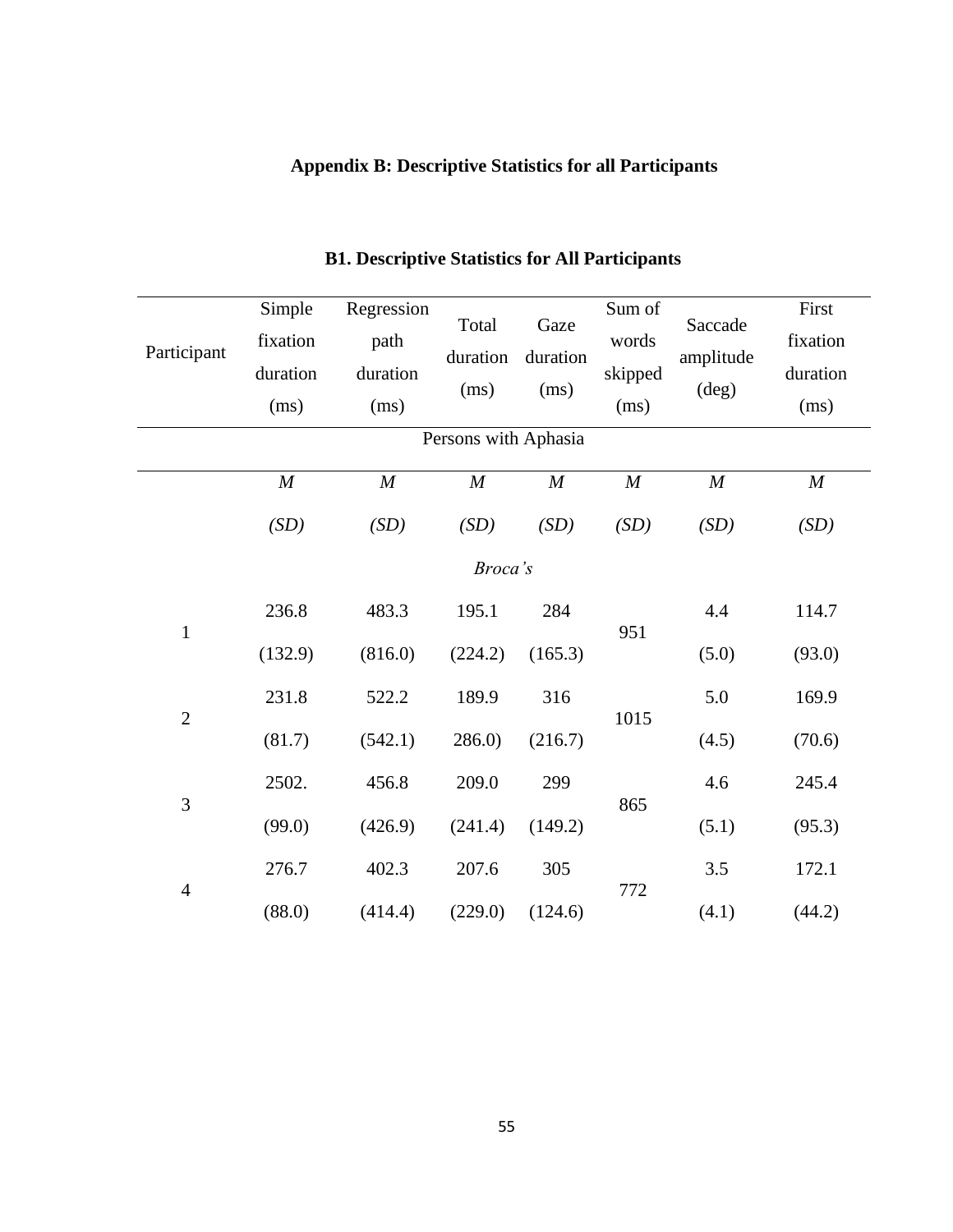|        | 205.5   | 303.4    | 183.0               | 251     |      | 4.2   | 291.0   |
|--------|---------|----------|---------------------|---------|------|-------|---------|
| 5      | (88.6)  | (242.0)  | (200.0)             | (148.2) | 633  | (3.8) | (57.2)  |
|        | 339.0   | 596.5    | 209.4               | 479     |      | 5.1   |         |
| 6      | (120.9) | (557.5)  | (375.2)             | (312.6) | 1035 | (4.8) | 287.0   |
| $\tau$ | 264.4   | 443.2    | 188.8               | 311     | 934  | 5.3   | 243.1   |
|        | (78.9)  | (473.4)  | (209.2)             | (144.0) |      | (4.7) | (84.4)  |
| 8      | 189.0   | 311.2    | 169.8               | 231     | 739  | 5.7   | 186.8   |
|        | (64.2)  | (295.0)  | $(180.5)$ $(117.3)$ |         |      | (4.8) | (65.9)  |
|        |         |          | Anomic              |         |      |       |         |
| 9      | 237.3   | 495.0    | 203.2               | 314     | 959  | 4.8   | 230.3   |
|        | (110.6) | (417.9)  | (284.2)             | (192.5) |      | (4.6) | (104.3) |
| 10     | 273.4   | 1076.2   | 215.9               | 408     | 1275 | 4.3   | 144.5   |
|        | (111.8) | (1669.4) | (411.3)             | (299.1) |      | (4.5) | (82.3)  |
| 11     | 180.8   | 352.8    | 189.3               | 244     | 739  | 4.0   | 161.9   |
|        | (71.7)  | (460.0)  | (194.3)             | (134.1) |      | (5.1) | (64.1)  |
| 12     | 208.0   | 305.2    | 200.9               | 246     | 545  | 4.4   | 169.0   |
|        | (69.8)  | (289.7)  | (182.3)             | (124.3) |      | (5.0) |         |
| 13     | 272.4   | 378.5    | 184.4               | 315     | 818  | 5.5   | 208.9   |
|        | (87.9)  | (341.1)  | (213.0)             | (141.7) |      | (5.1) | (24.8)  |
| 14     | 200.1   | 363.2    | 191.3               | 241     | 770  | 4.3   | 193.8   |
|        | (66.9)  | (334.9)  | 222.7)              | (122.3) |      | (5.0) | (69.7)  |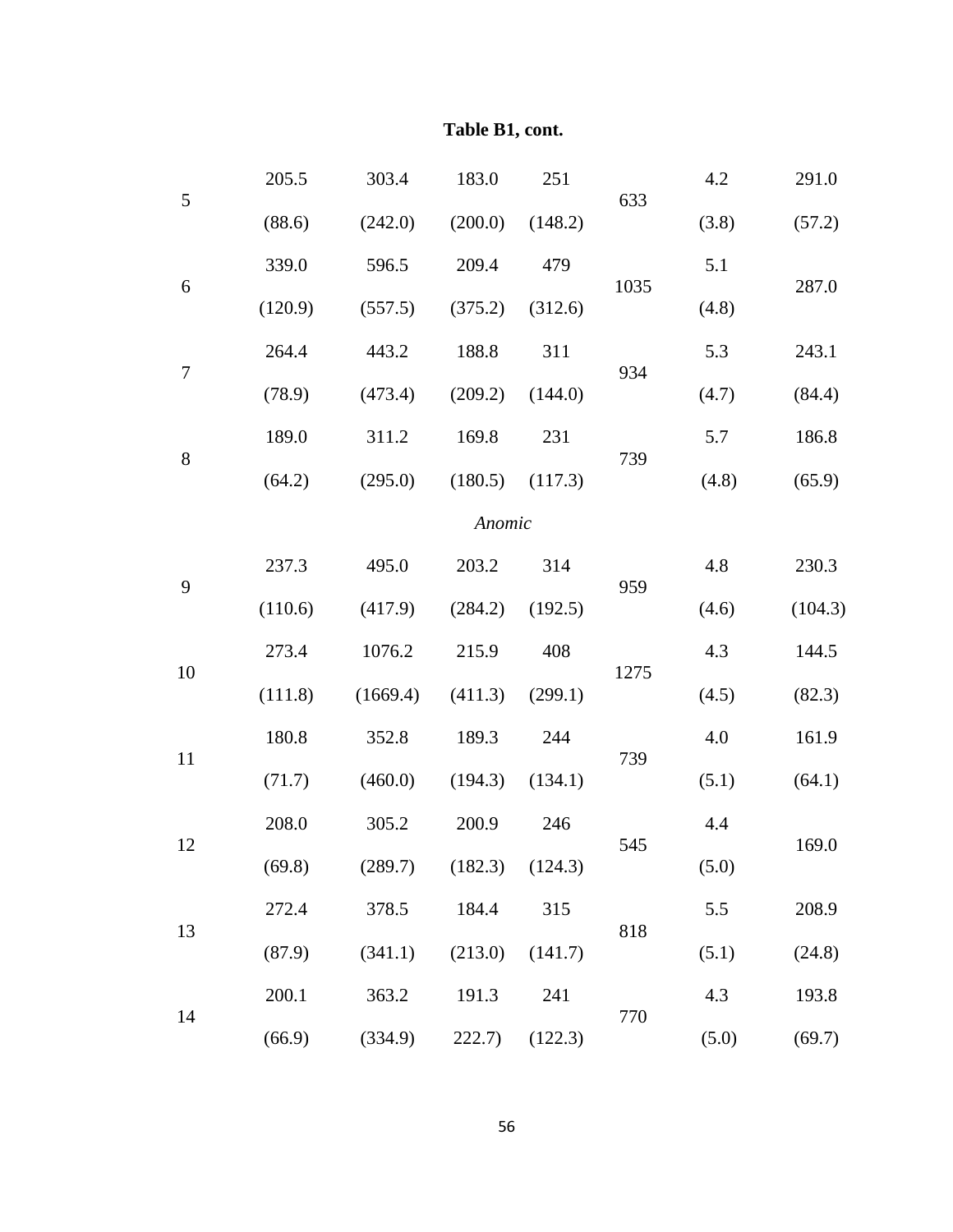|    | 210.6       | 750.0    | 202.7                 | 270     |      | 4.8   | 236.1   |
|----|-------------|----------|-----------------------|---------|------|-------|---------|
| 15 | (98.9)      | (1033.3) | (224.2)               | (158.4) | 1164 | (4.4) | (49.1)  |
|    | 217.4<      | 414.6    | 199.6                 | 316     |      | 4.9   | 304.0   |
| 16 | 110.1)      | (363.5)  | (281.7)               | (214.1) | 827  | (4.5) | (192.5) |
|    |             |          | Wernicke's/Conduction |         |      |       |         |
|    | 199.2       | 298.7    | 182.6                 | 228     |      | 4.4   | 186.0   |
| 17 | (73.7)      | (254.9)  | (183)                 | (113.2) | 598  | (3.8) | (57.2)  |
|    |             | 289.0    | 185.3                 | 195     |      | 5.5   | 176.5   |
| 18 | 174.2 (57.7 | (369.1)  | (175.6)               | (76.4)  | 584  | (4.7) | (57.9)  |
|    | 244.7       | 556.8    | 190.2                 | 302     |      | 5.2   | 164.8   |
| 19 | (99.8)      | (495.9)  | (318.3)               | (190.4) | 1050 | (5.1) | (95.3)  |
|    | 203.1       | 733.1    | 177.5                 | 275     | 1233 | 4.5   | 195.3   |
| 20 | (87.0)      | (786.4)  | (353.4)               | (185.2) |      | (3.4) | (73.7)  |
| 21 | 338.1       | 593.3    | 201.3                 | 471     | 1075 | 4.3   | 317.9   |
|    | (147.7)     | (571.4)  | (325.1)               | (293.2) |      | (5.0) | (133.7) |
| 22 | 213.0       | 574.8    | 190.4                 | 282     | 1088 | 5.2   | 213.8   |
|    | (109.4)     | (907.0)  | $(258.4)$ $(194.9)$   |         |      | (5.1) | (69.2)  |
| 23 | 288.4       | 716.1    | 200.7                 | 428     | 1171 | 3.9   | 262.5   |
|    | (128.5)     | (690.5)  | (407.7)               | (318.3) |      | (4.1) | (95.3)  |
|    | 213.4       | 314.0    | 191.1                 | 229     | 637  | 5.6   | 217.0   |
| 24 | (68.7)      | (451.2)  | (193.0)               | (88.1)  |      | (5.1) | (69.2)  |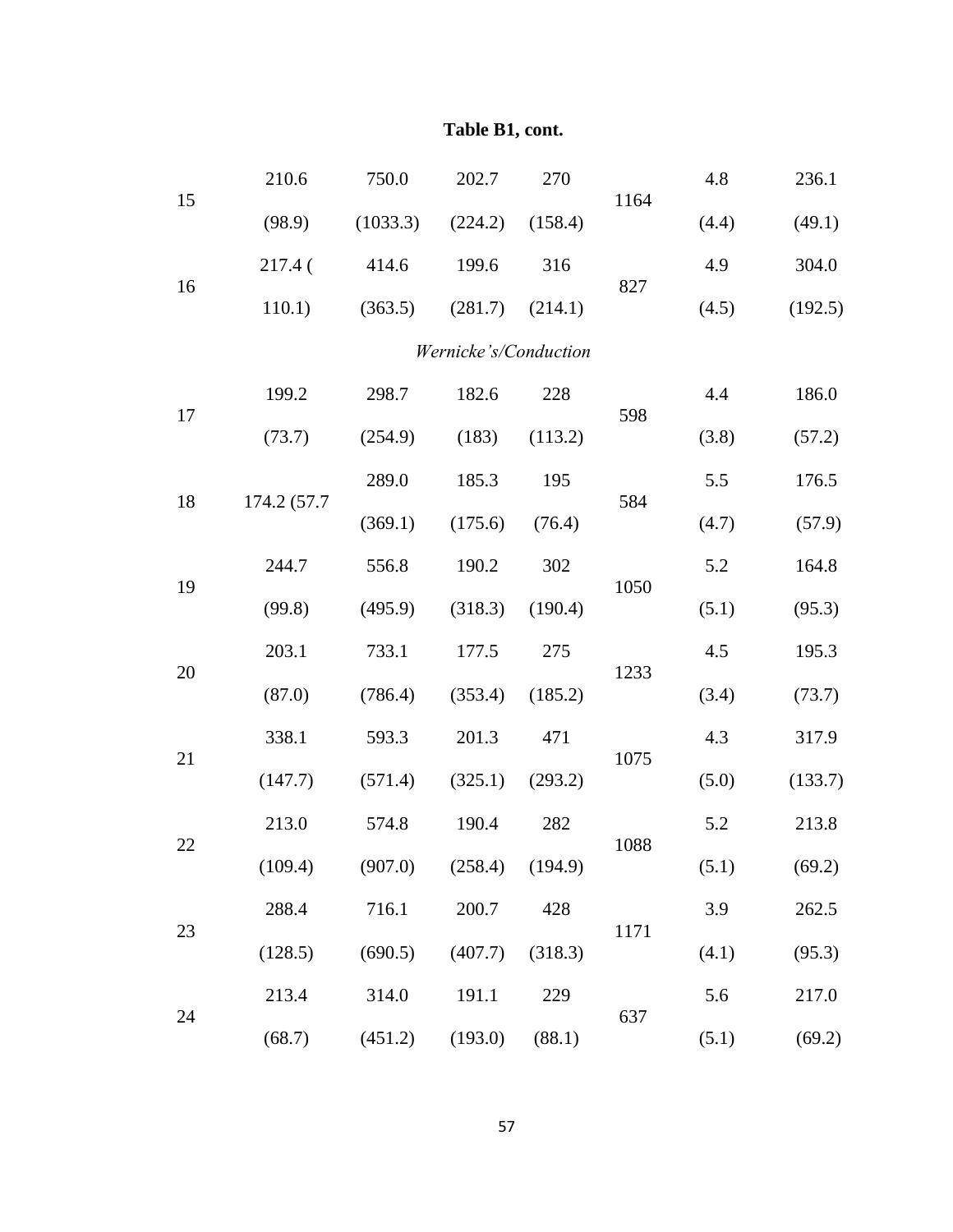## Age-Matched Controls

| Broca's          |        |         |         |         |     |       |        |  |
|------------------|--------|---------|---------|---------|-----|-------|--------|--|
| $\,1\,$          | 203.4  | 323.2   | 183.0   | 230.9   | 692 | 5.0   | 133.5  |  |
|                  | (79.7) | (387.3) | (179.0) | (111.9) |     | (4.8) | (83.8) |  |
| $\overline{2}$   | 166.7  | 347.3   | 167.9   | 189.9   | 824 | 3.7   | 180.5  |  |
|                  | (76.9) | (677.6) | (230.4) | (122.3) |     | (4.3) | (57.2) |  |
| 3                | 270.3  | 379.6   | 214.9   | 346.6   | 692 | 4.7   | 189.7  |  |
|                  | (99.9) | (232.9) | (241.1) | (198.3) |     | (5.3) | (84.8) |  |
| $\overline{4}$   | 245.8  | 340.4   | 203.2   | 279.1   | 643 | 5.1   | 186.8  |  |
|                  | (89.1) | (353.2) | (208.6) | (123.1) |     | (4.5) | (64.2) |  |
| $\sqrt{5}$       | 205.7  | 320.4   | 192.6   | 244.6   | 649 | 5.9   | 201.7  |  |
|                  | (78.4) | (318.2) | (188.0) | (113.8) |     | (5.3) | (73.9) |  |
| 6                | 201.1  | 328.1   | 172.4   | 257.3   | 772 | 4.7   | 192.8  |  |
|                  | (65.1) | (285.5) | (177.6) | (131.8) |     | (4.8) | (67.6) |  |
|                  | 254.6  | 318.8   | 197.9   | 301.3   |     | 5.1   | 249.1  |  |
| $\boldsymbol{7}$ | (84.5) | (161.5) | (192.4) | (136.9) | 617 | (5.2) | (84.2) |  |
|                  |        |         |         |         |     |       |        |  |
| $8\,$            | 214.3  | 306.4   | 185.9   | 259.9   | 640 | 4.6   | 216.5  |  |
|                  | (85.8) | (218.2) | (195.8) | (139.1) |     | (5.0) | (86.3) |  |

*Anomic*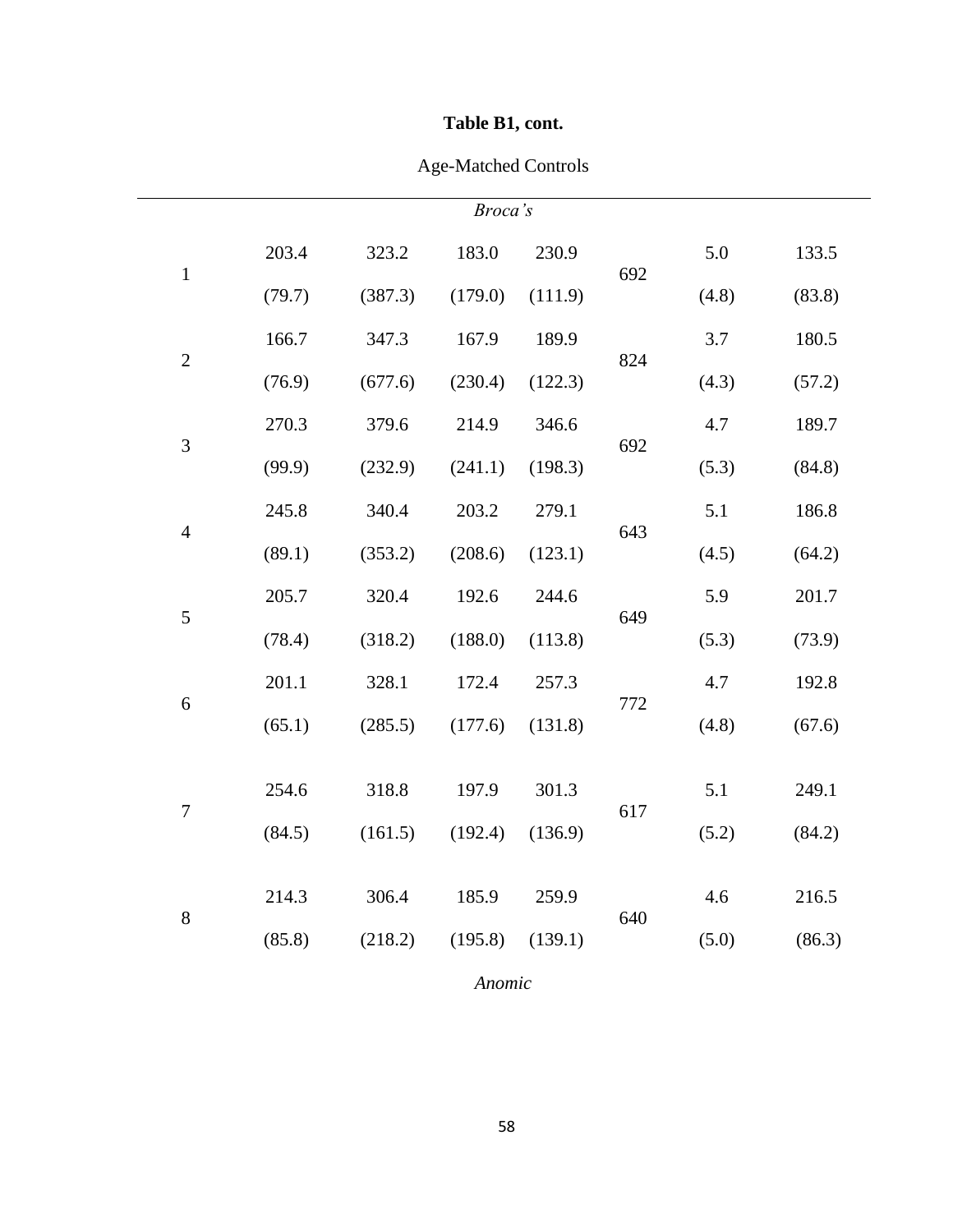|       | 214.9   | 392.6   | 189.8                 | 244.8   |     | 4.4   | 179.0   |
|-------|---------|---------|-----------------------|---------|-----|-------|---------|
| 9     | (77.6)  | (470.4) | (191.5)               | (106.3) | 824 | (4.9) | (113.3) |
|       | 184.7   | 312.8   | 190.8                 | 218.2   |     | 4.8   | 178.9   |
| 10    | (64.3)  | (406.7) | (230.0)               | (122.9) | 622 | (5.3) | (34.5)  |
|       | 297.7   | 478.6   | 209.1                 | 363.7   |     | 5.7   | 250.8   |
| 11    | (115.5) | (352.1) | (270.4)               | (196.8) | 898 | (4.8) | (21.4)  |
| 12    | 278.3   | 392.7   | 192.6                 | 297.2   | 829 | 5.9   | 265.5   |
|       | (101.4) | (347.9) | (195.3)               | (124.7) |     | (5.0) | (101.3) |
| 222.5 |         | 288.4   | 198.9                 | 239.1   | 495 | 4.7   | 213.7   |
| 13    | (66.6)  | (311.8) | (162.0)               | (87.4)  |     | (5.0) | (79.1)  |
| 14    | 200.6   | 320.9   | 186.8                 | 244.6   | 680 | 4.8   | 200.8   |
|       | (73.3)  | (294.2) | (206.6)               | (121.7) |     | (4.9) | (71.6)  |
| 15    | 284.2   | 437.4   | 201.1                 | 348.4   | 879 | 4.4   | 261.8   |
|       | (121.2) | (565.2) | (237.4)               | (183.8) |     | (5.0) |         |
| 16    | 190.4   | 290.4   | 188.3                 | 221.5   | 572 | 5.5   | 192.6   |
|       | (71.3)  | (369.3) | (178.1)               | (105.2) |     | (5.0) | (86.3)  |
|       |         |         | Wernicke's/Conduction |         |     |       |         |
| 17    | 254.8   | 405.2   | 191.8                 | 294.8   | 840 | 4.5   | 307.2   |
|       | (179.3) | (492.2) | (270.0)               | (213.8) |     | (4.7) | (92.0)  |
| 18    | 264.4   | 509.6   | 212.1                 | 349.1   | 931 | 5.1   | 170.8   |
|       | (98.1)  | (532.9) | (272.1)               | (185.5) |     | (5.7) | (89.5)  |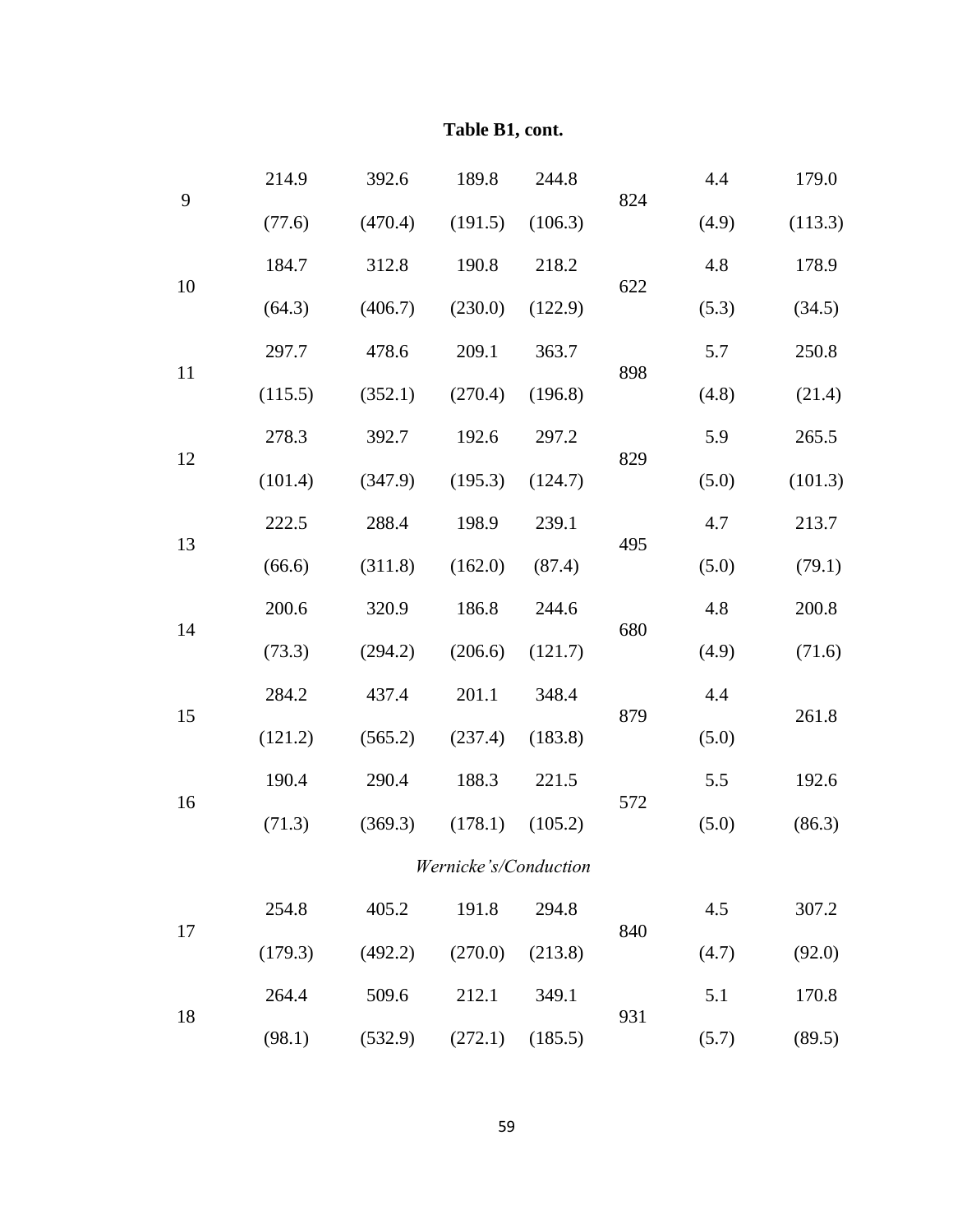| 19 | 242.3   | 385.8   | 195.9   | 290.8   | 785 | 4.2   | 309.3   |
|----|---------|---------|---------|---------|-----|-------|---------|
|    | (353.6) | (511.2) | (345.1) | (369.5) |     | (5.1) | (133.2) |
| 20 | 206.1   | 285.4   | 183.3   | 244.6   | 582 | 5.2   | 196.2   |
|    | (67.7)  | (153.8) | (157.1) | (106.0) |     | (5.3) | (70.0)  |
| 21 | 231.2   | 302.4   | 195.3   | 253.2   | 576 | 5.2   | 232.7   |
|    | (82.0)  | (273.0) | (187.1) | (110.1) |     | (5.0) | (84.1)  |
| 22 | 212.8   | 306.9   | 190.9   | 247.4   | 615 | 5.2   | 210.2   |
|    | (60.5)  | (257.5) | (170.0) | (111.9) |     | (4.9) | (61.9)  |
| 23 | 247.3   | 462.8   | 186.3   | 304.3   | 972 | 3.8   | 244.9   |
|    | (94.2)  | (342.4) | (265.8) | (173.6) |     | (3.8) | (104.5) |
| 24 | 275.0   | 398.6   | 167.6   | 307.9   | 943 | 6.6   | 266.1   |
|    | (98.6)  | (309.9) | (201.6) | (137.5) |     | (4.9) | (102.5) |